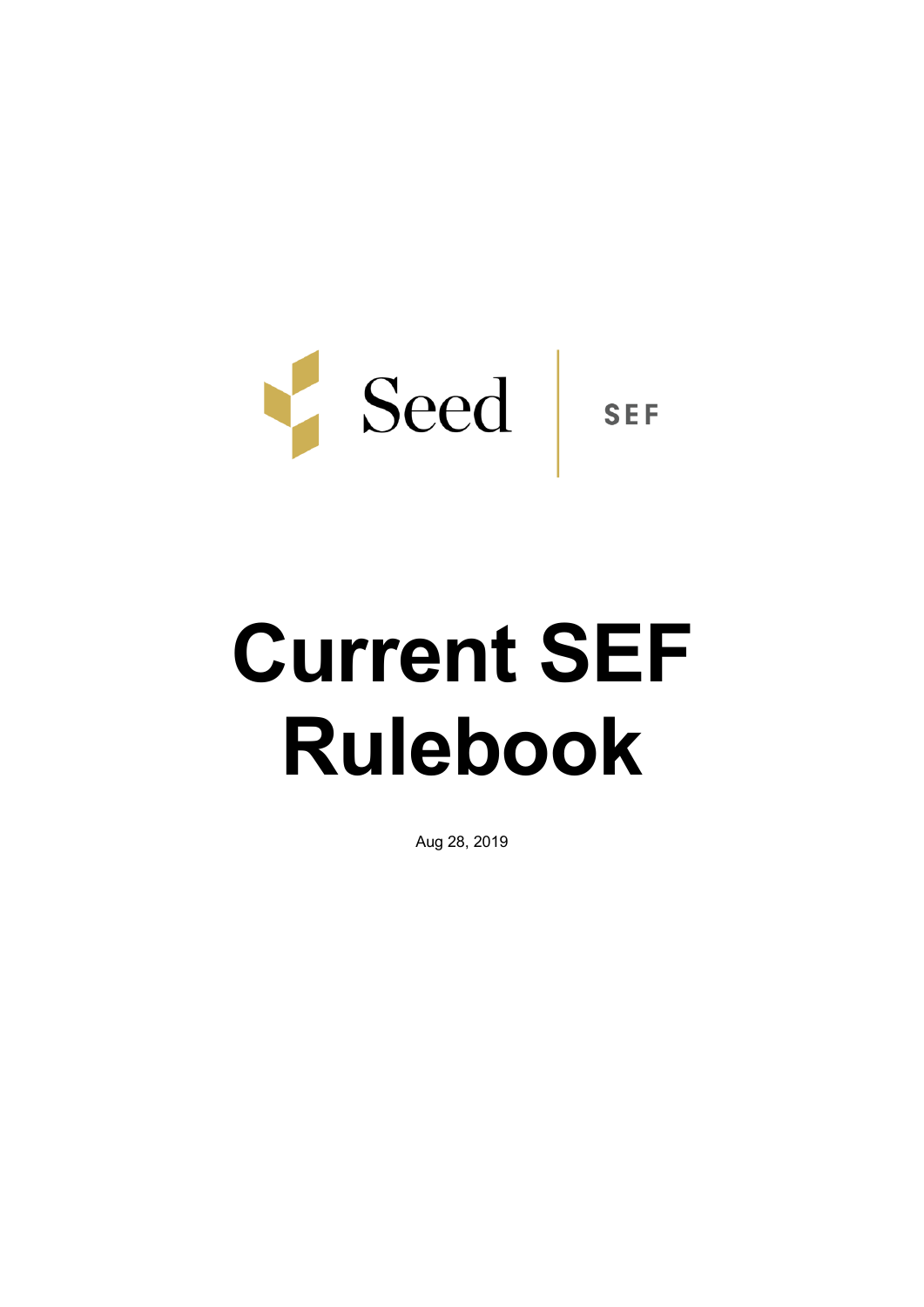

# **Table of Contents**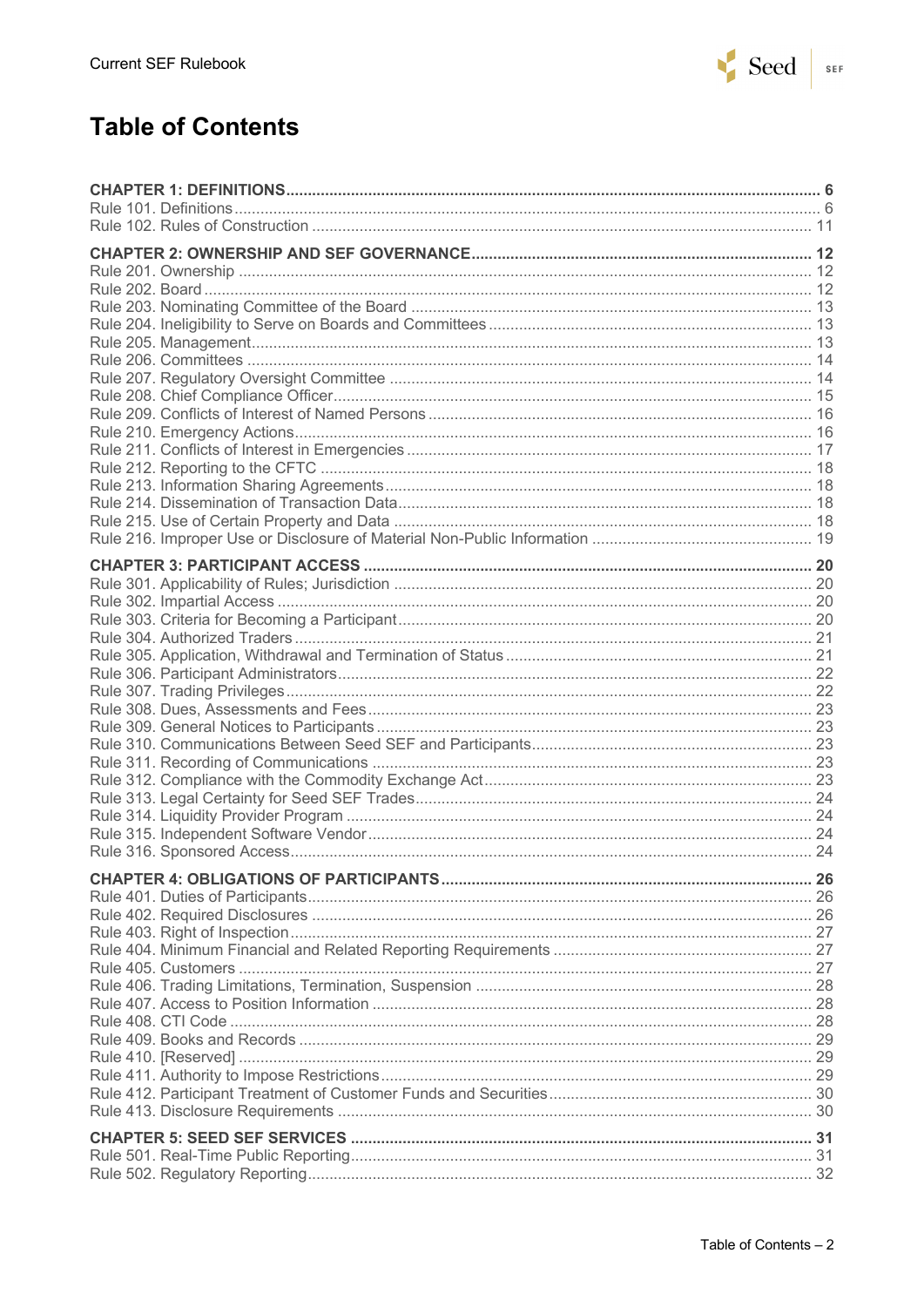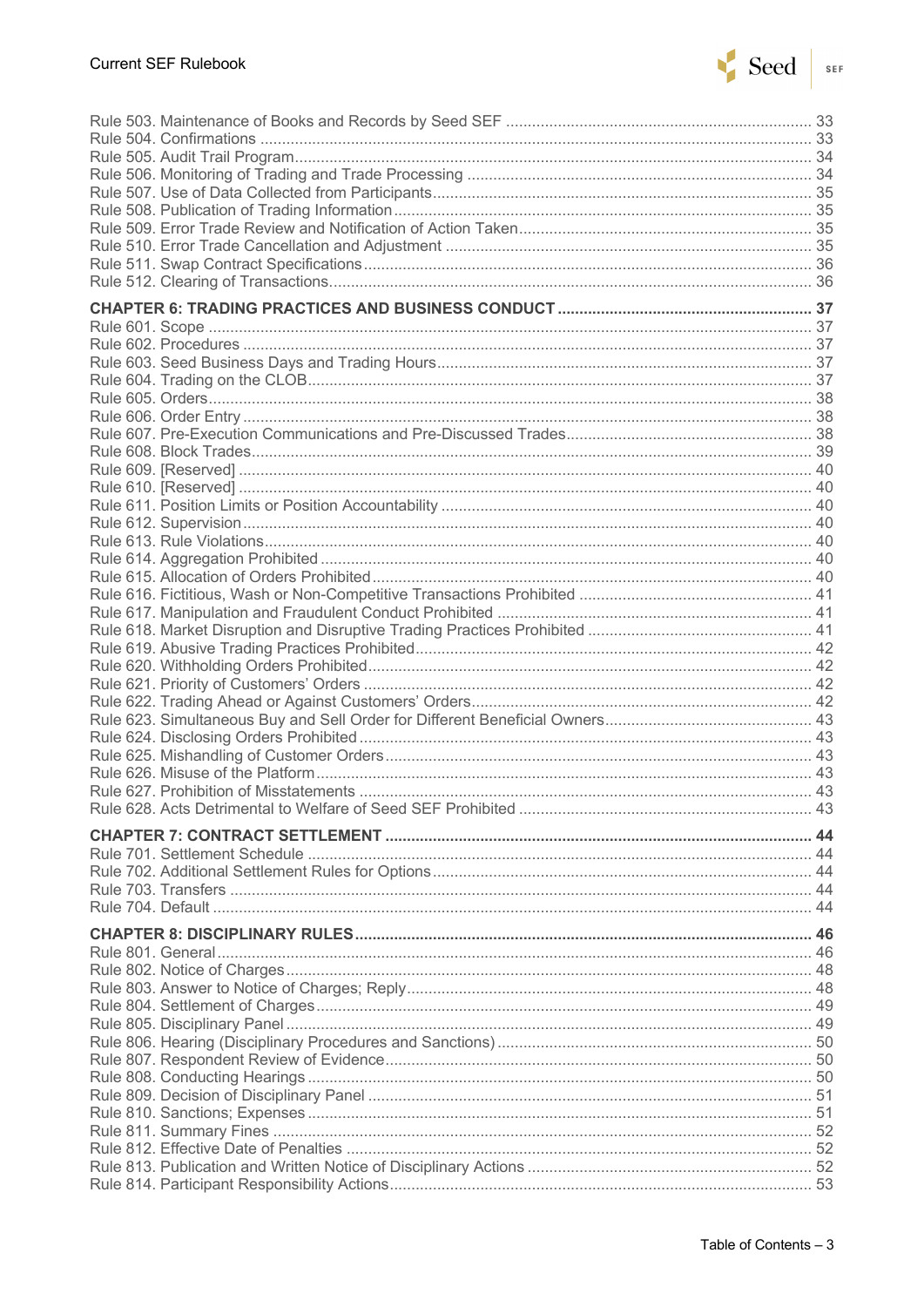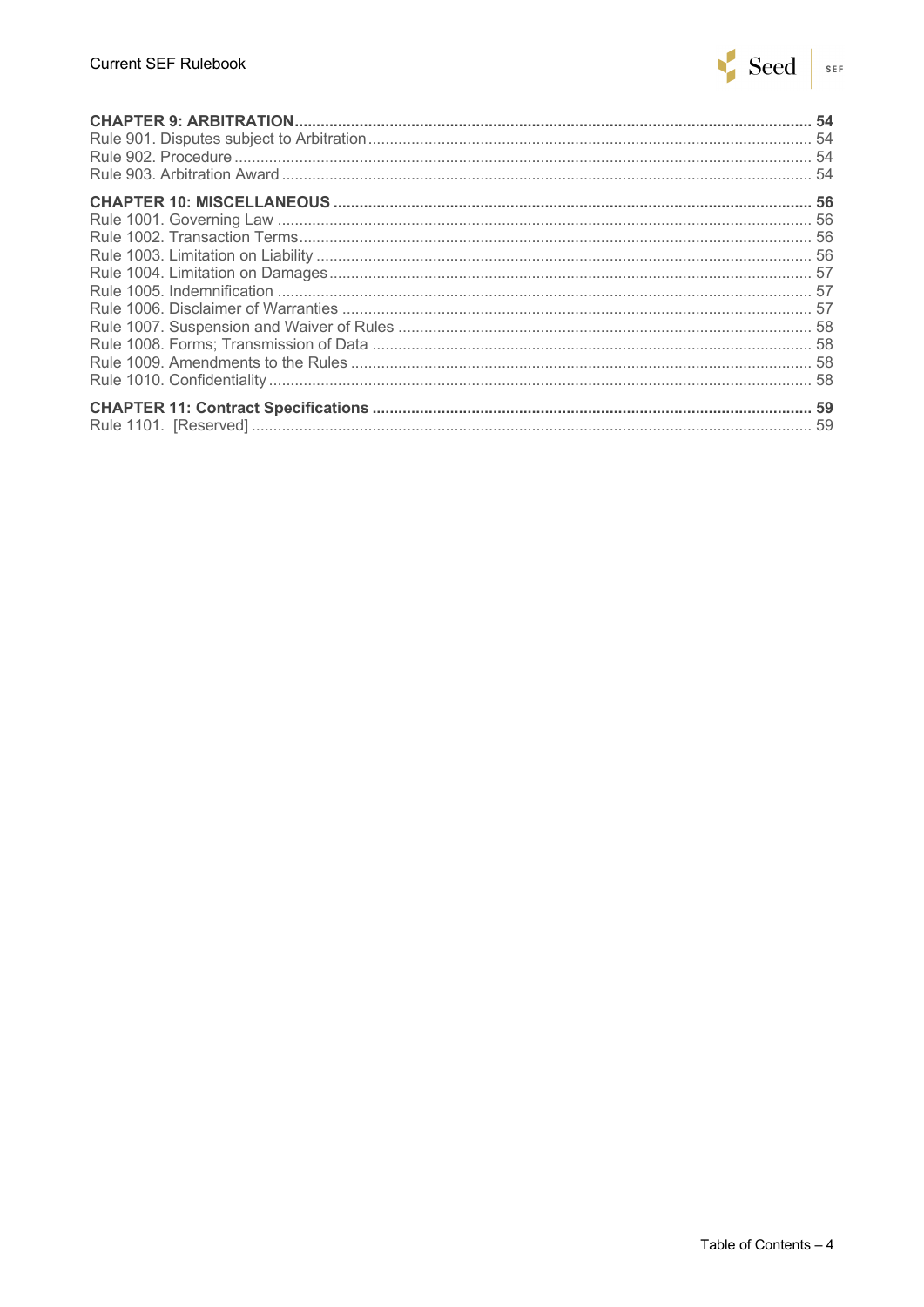

BY ACCESSING, OR ENTERING ANY ORDER INTO, THE PLATFORM, AND WITHOUT ANY NEED FOR ANY FURTHER ACTION, UNDERTAKING OR AGREEMENT, ANY PARTICIPANT, SUPERVISED PERSON OF A PARTICIPANT, AUTHORIZED TRADER AND ANY MARKET PARTICIPANT THAT DIRECTLY OR INDIRECTLY AFFECTS A TRANSACTION ON SEED SEF AGREES TO (A) BE BOUND BY AND COMPLY WITH THE RULES OF SEED SEF LLC AND APPLICABLE LAW; (B) BECOME SUBJECT TO THE JURISDICTION OF SEED SEF LLC WITH RESPECT TO ANY AND ALL MATTERS ARISING FROM, RELATED TO, OR IN CONNECTION WITH, THE STATUS, ACTIONS OR OMISSIONS OF SUCH PERSON, AND (C) ASSIST SEED SEF LLC IN COMPLYING WITH ITS LEGAL AND REGULATORY OBLIGATIONS, COOPERATE WITH SEED SEF LLC AND THE COMMODITY FUTURES TRADING COMMISSION IN ANY INQUIRY, INVESTIGATION, AUDIT, EXAMINATION OR PROCEEDING, AND AUTHORIZES THE PLATFORM TO PROVIDE INFORMATION REGARDING IT TO THE COMMODITY FUTURES TRADING COMMISSION OR TO ANY SELF REGULATORY ORGANIZATION.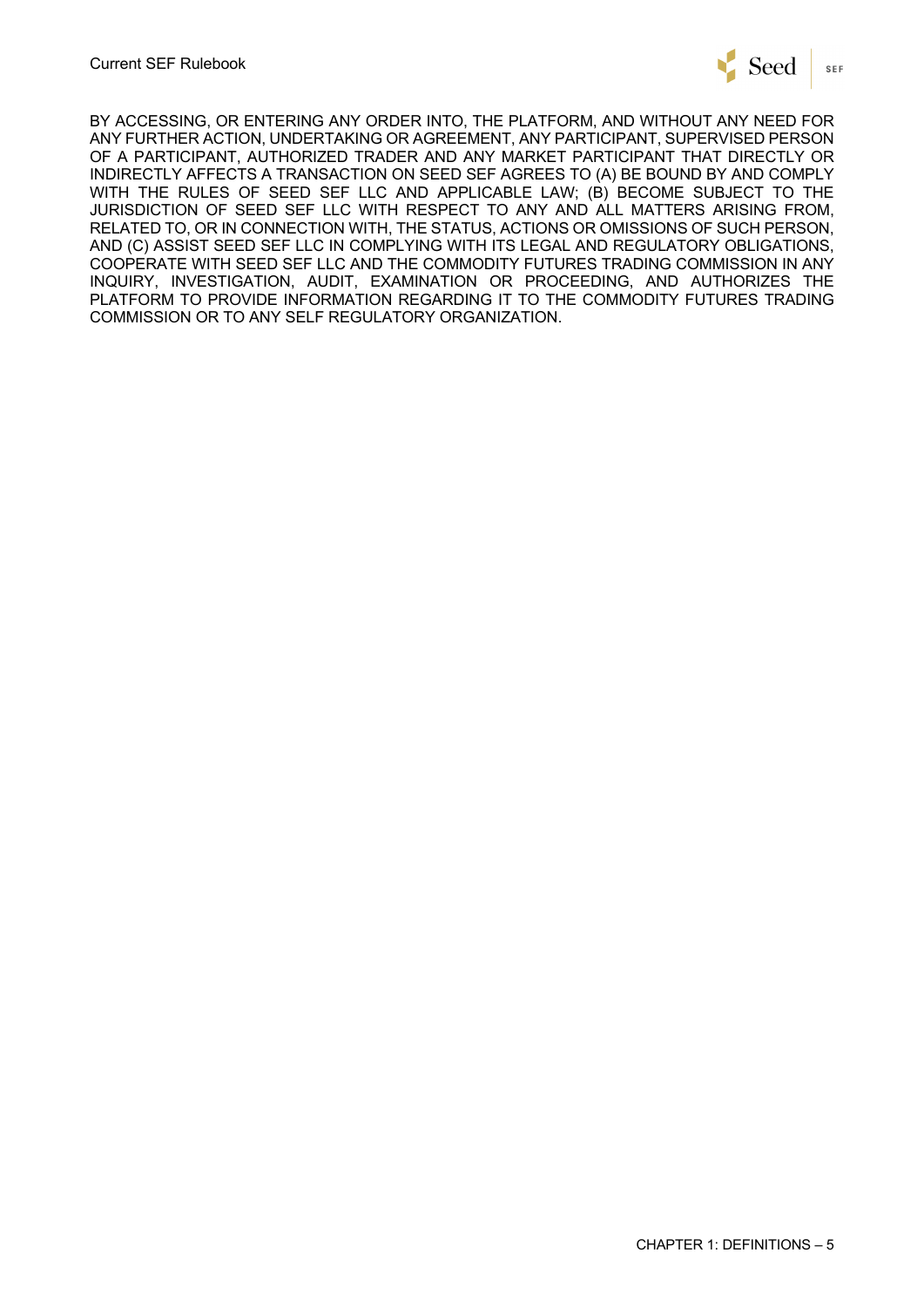

# **CHAPTER 1: DEFINITIONS**

#### **Rule 101. Definitions**

The following terms shall have the following meanings when used herein:

**AAA** means the American Arbitration Association.

**Admin Activity** has the meaning set forth in Rule 306.

**Advisory Committees** has the meaning set forth in Rule 206.

**Affiliate** means with respect to any Person, any Person who, directly or indirectly through one or more intermediaries, Controls, is Controlled by, or is under common Control with such other Person.

**Alleged Error Trade** has the meaning set forth in Rule 509.

**Allowable Claim** means a claim for losses arising directly from or relating to a Transaction. An Allowable Claim shall not include legal or other incidental expenses incurred in connection with any such losses or with the events giving rise to any such losses.

**Applicable Law** means, with respect to any Person, any statute, law, regulation, rule or ordinance of any governmental or Self-Regulatory Organization applicable to such Person, including the CEA and CFTC Regulations.

**Appropriate Minimum Block Size** means the minimum notional or principal amount or number of contracts for a category of swaps that qualifies a swap within such category as a Block Trade or large notional off-facility swap.

**Arbitration Rules** means the rules set forth in this Chapter 9.

**Authorized Representative** means any Person who is authorized by another Person to represent such Person in matters related to Seed SEF.

**Authorized Trader** means any natural person who (i) has Trading Access to the Platform using a Participant ID and (ii) is assigned a valid User ID.

**Block Trade** means a privately negotiated swap that (i) meets the criteria set forth in CFTC Regulation 43.2 and (ii) is executed away from the Platform in accordance with Seed SEF Rules and Applicable Law.

**Board** means the Board of Directors of Seed SEF, which manages Seed SEF and is constituted from time to time in accordance with the Seed SEF LLC Agreement.

**Broker** means an Authorized Trader who acts on behalf of a Participant to execute a Block Trade or enter an Order into the Platform.

**Business Day** means any day except Saturdays, Sundays and legal holidays in Chicago, Illinois, or the location of the reporting party.

**CCO** or **Chief Compliance Officer** means the individual appointed by the President as Seed SEF's chief compliance officer.

**CEA** or **Commodity Exchange Act** means the Commodity Exchange Act, as amended.

**CFTC** or **Commission** means the U.S. Commodity Futures Trading Commission or any successor regulatory body.

**CFTC Regulations** means the rules and regulations promulgated by the CFTC, as amended, as well as any guidance, no-action letters or other form of interpretation issued by the CFTC.

**Claim or Grievance** means any dispute which arises out of or relating to Transactions subject to the Rules by or through a Participant, which dispute does not require for adjudication the presence of essential witnesses or third parties over whom Seed SEF does not have jurisdiction or who are otherwise not available. The term "Claim or Grievance" shall not include any claim or grievance against Seed SEF.

**Claimant** means a Person who asserts a Claim pursuant to Chapter 9.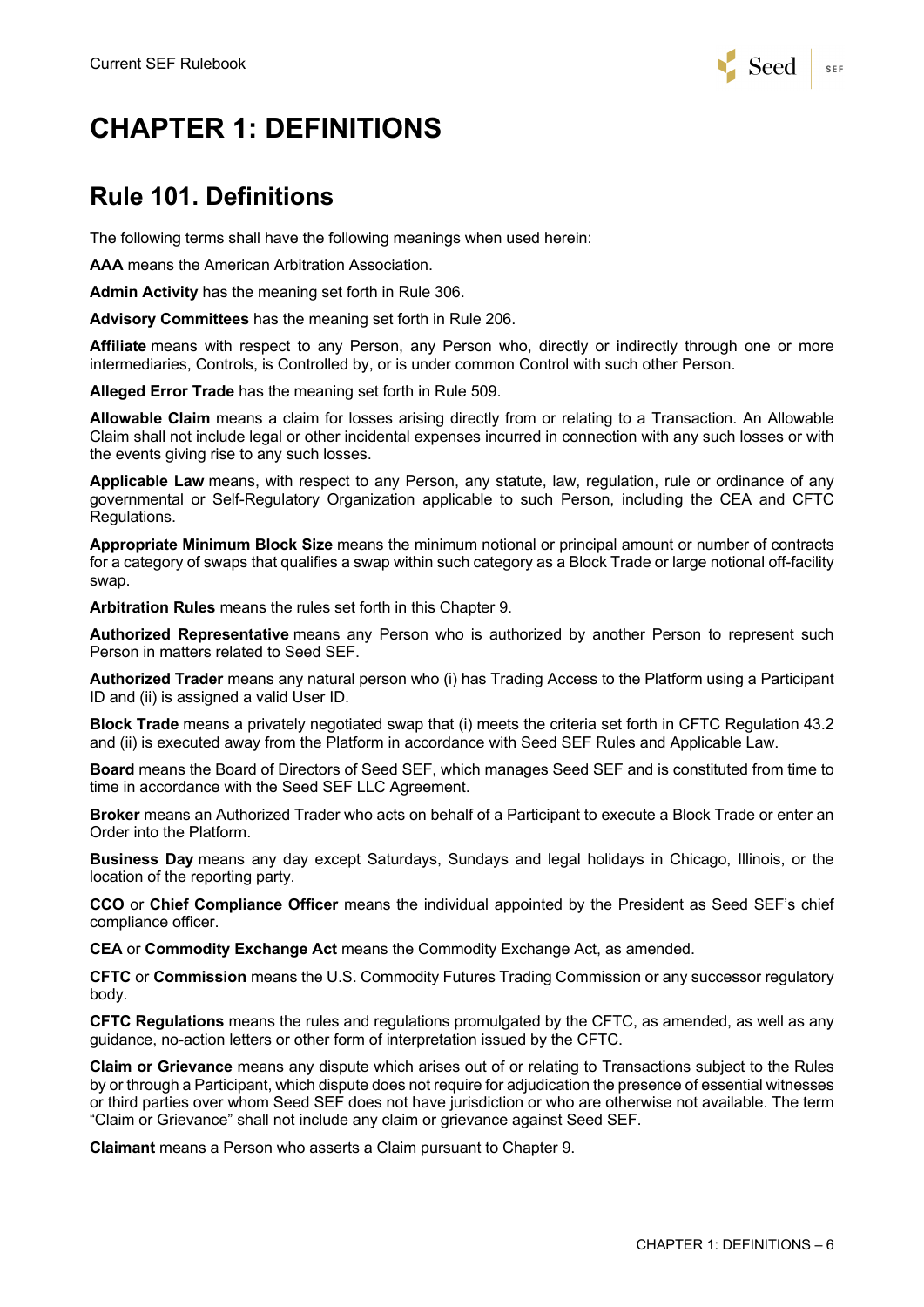

**CLOB** means an Order Book that will match Orders pursuant to pre-determined, non-discretionary methods specified in Rule 604.

**Confirmation** has the meaning set forth in Rule 504.

**Confirmation Data** has the meaning set forth in CFTC Regulation 45.1.

**Contract** means any Swap listed for trading on the Platform pursuant to the Rules.

**Contract Specifications** means the specified terms and conditions for each Contract as set forth in Chapter 11 and beyond.

**Compliance Department** means all SEF Officials and/or agents of SEF (including any Regulatory Services Provider) that assist Seed SEF with the implementation, surveillance and enforcement of Seed SEF Rules and other Obligations.

**Control** means, the possession, direct or indirect, of the power to direct or cause the direction of the affairs or management of a Person, whether through the ownership of securities, as trustee, personal representative or executor, by contract, credit arrangement or otherwise.

**Counterparty** means the other party to a Transaction with a Participant.

**Counterparty Agreements** means the agreements negotiated between pairs of Participants governing Transactions they enter into with each other and existing at the time of Execution, including without limitation ISDA Master Agreements, other master agreements, term supplements, master confirmation agreements, and industry definitions incorporated therein. Each Counterparty Agreement shall specify, among other things, how obligations are calculated and by whom.

**CTI Code** or **Customer Type Indicator Code** has the meaning set forth in CFTC Regulation 1.35(e).

**Customer** means a Person that is (i) an Eligible Contract Participant, and (ii) has authorized a Participant to transmit Orders on its behalf or is authorized by a Participant to directly transmit Orders to Seed SEF through the Participant's Trading Privileges.

**DCM** or **Designated Contract Market** means a board of trade that has been designated as a contract market by the CFTC pursuant to CEA section 5.

**DCO** or **Derivatives Clearing Organization** has the meaning set forth in CEA section 1a(15).

**Daily Settlement Price** means the settlement price for a Swap calculated by or on behalf of Seed SEF in accordance with the Contract Specifications.

**Default Amount** means, for a Defaulting Participant, the payment amount that has not been met for one of its Transaction Obligations. It is the difference between the Defaulting Participant's total Initial Margin Obligation, Variation Margin Obligation or Final Settlement Obligation and the amount that is available for settlement or that is successfully settled.

**Default Event** has the meaning set forth in Rule 704.

**Default Final Settlement Obligation** is the Final Settlement Obligation for a physically-settled Transaction in which one or more Counterparties have defaulted, calculated in an Emergency using the Default Settlement Price and the Default Quantity. It is equal to the product of the Default Quantity and the difference between the Execution Price and the Default Settlement Price, where: 1. if the Execution Price is greater than the Default Settlement Price, the long Participant would owe the short Participant the Default Final Settlement Obligation; and 2. if the Execution Price is less than the Default Settlement Price, the short Participant would owe the long Participant the Default Final Settlement Obligation.

**Default Quantity** means: 1. for a Defaulting Participant that is a a physical short, the difference between the Defaulting Participant's total Final Settlement Obligation and the amount that they have available for delivery or that is successfully settled; and 2. for a Defaulting Participant that is a physical long, the difference between the Transaction quantity that can be purchased at the Transaction price and the quantity that cannot be purchased at the Transaction price due the Participant defaulting on its Final Settlement Obligation.

**Default Settlement Price** is the settlement price calculated by Seed SEF in a default as authorized in Rule  $210.2f$ 

**Defaulting Participant** has the meaning set forth in Rule 704.

**Director** means any member of the Board.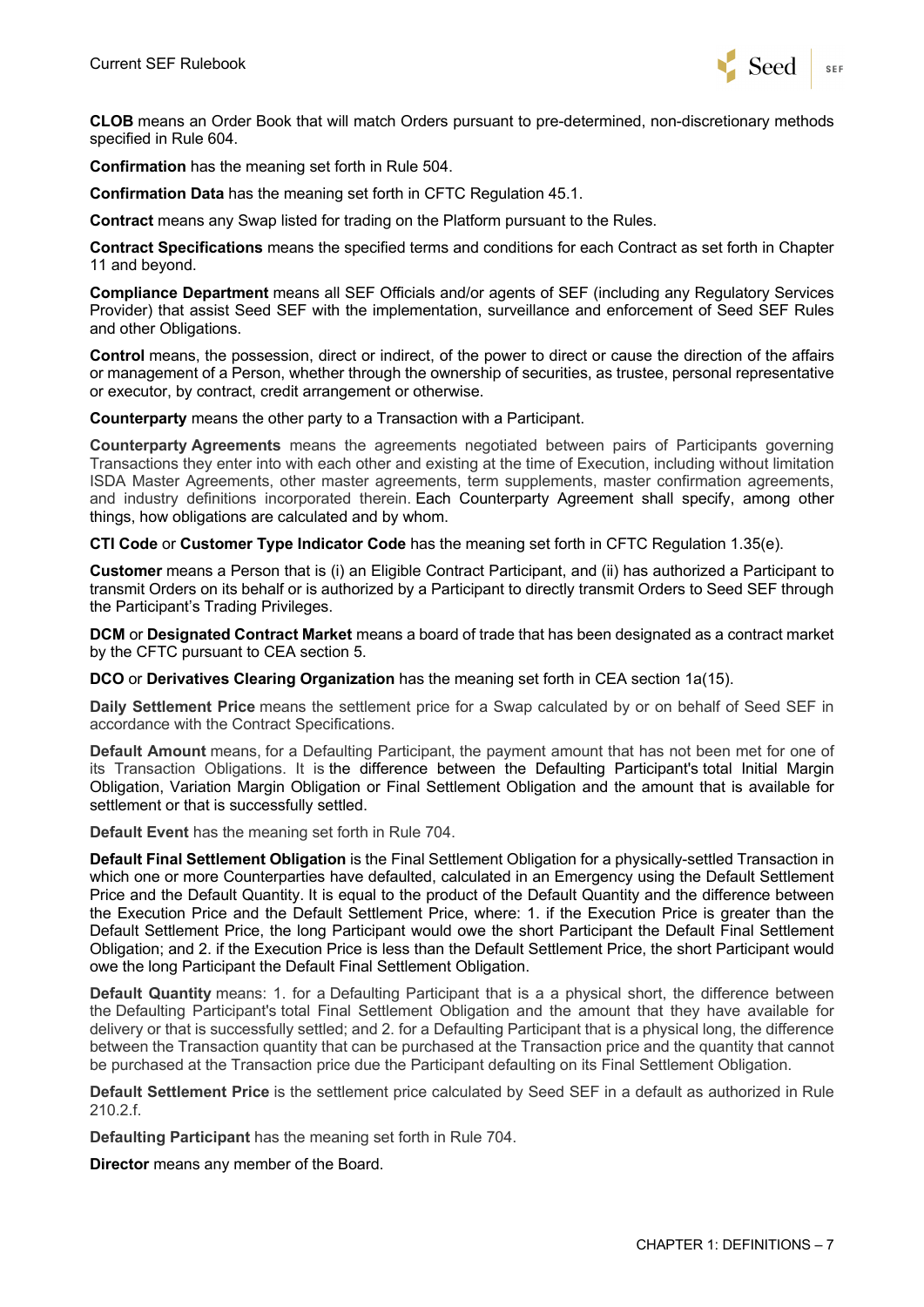

**Disciplinary Action** means a disciplinary proceeding, summary imposition of fines, summary suspension or other summary action.

**Disciplinary Panel** means the panel appointed pursuant to Rule 805 to conduct hearings in connection with disciplinary proceedings (other than summary impositions of fines pursuant to Rule 811), make findings, render decisions, and impose sanctions pursuant to Chapter 8 of the Rules.

**ECP** or **Eligible Contract Participant** means an eligible contract participant as defined in CEA section 1a(18).

**Emergency** means any occurrence or circumstance that, in the opinion of the Board, or a Person or Persons duly authorized to issue such an opinion on behalf of the Board under circumstances and pursuant to procedures that are specified, requires immediate action and threatens or may threaten such things as the fair and orderly trading in, or the liquidation of or delivery pursuant to, any agreements, contracts, swaps or transactions or the timely collection and payment of funds including: (a) any manipulative or attempted manipulative activity; (b) any actual, attempted or threatened corner, squeeze, congestion or undue concentration of positions; (c) any circumstances which may materially affect the performance of agreements, contracts, swaps or transactions, including failure of the payment system or the bankruptcy or insolvency of any Participant; (d) any action taken by any Governmental Agency, or any other registered entity, board of trade, market or facility which may have a direct impact on trading and settlement; and (e) any other circumstance which may have a severe, adverse effect upon the functioning of SEF.

**Emergency Action** means temporary emergency procedures and rules implemented pursuant to Rule 210.

**End-User** means a Participant that (i) is not a "financial entity" as defined in CEA section 2(h)(7)(C)(i), (ii) is using the transaction to hedge or mitigate commercial risk as defined in CFTC Regulation 50.51(b), and (iii) provides or causes to be provided to a registered SDR or, if no registered SDR is available, the Commission, the information specified in CFTC Regulation 50.50(b).

**Error Trade** has the meaning ascribed to such term in Rule 509.

**Execution** means an agreement by the parties (whether orally, in writing, electronically, or otherwise) to the terms of a Contract that legally binds the parties to such Contract terms under Applicable Law.

**Final Settlement Obligations** means any and all physical and cash obligations outstanding due to Transactions that have matured, been terminated or exercised.

**Force Majeure Event** means a delay or failure that is the result of an act of God, lightning, earthquake, fire, epidemic, landslide, drought, hurricane, tornado, storm, explosion, flood, nuclear radiation, act of a public enemy or blockade, insurrection, riot or civil disturbance, strike or labor disturbance, or any other cause beyond Seed SEF's reasonable control (whether or not similar to any of the foregoing).

**FCM** or **Futures Commission Merchant** has the meaning set forth in CEA section 1a(28).

**Government Agency** means any governmental agency of the United States, a state or a foreign government.

**IB** or **Introducing Broker** has the meaning set forth in CEA section 1a(31) and CFTC Regulation 1.3(mm).

**In-The-Money** has the meaning set forth in Rule 703.

**Initial Margin** means the collateral that has been posted by a Participant for a Transaction.

**Initial Margin Requirement** means the collateral that must be posted to open one Contract, calculated in accordance with Contract Specifications.

**Initial Margin Obligation** means the collateral amount that must be posted or collected due to a Transaction in a Contract, calculated in accordance with Contract Specifications.

**ISV** means an independent software vendor.

**Last Trading Date** means the last date on which Participants may trade a Contract, as specified in the Contract Specifications.

**Legal Entity Identifier** or **LEI** has the meaning set forth in Part 45 of the CFTC Regulations.

**Major Swap Participant** has the meaning set forth in CEA section 1a(33).

**Matching Rules** means the rules that govern the priority in which orders will be executed on Seed SEF.

**NFA** means the National Futures Association, which is registered with the CFTC as a registered futures association pursuant to CEA section 17.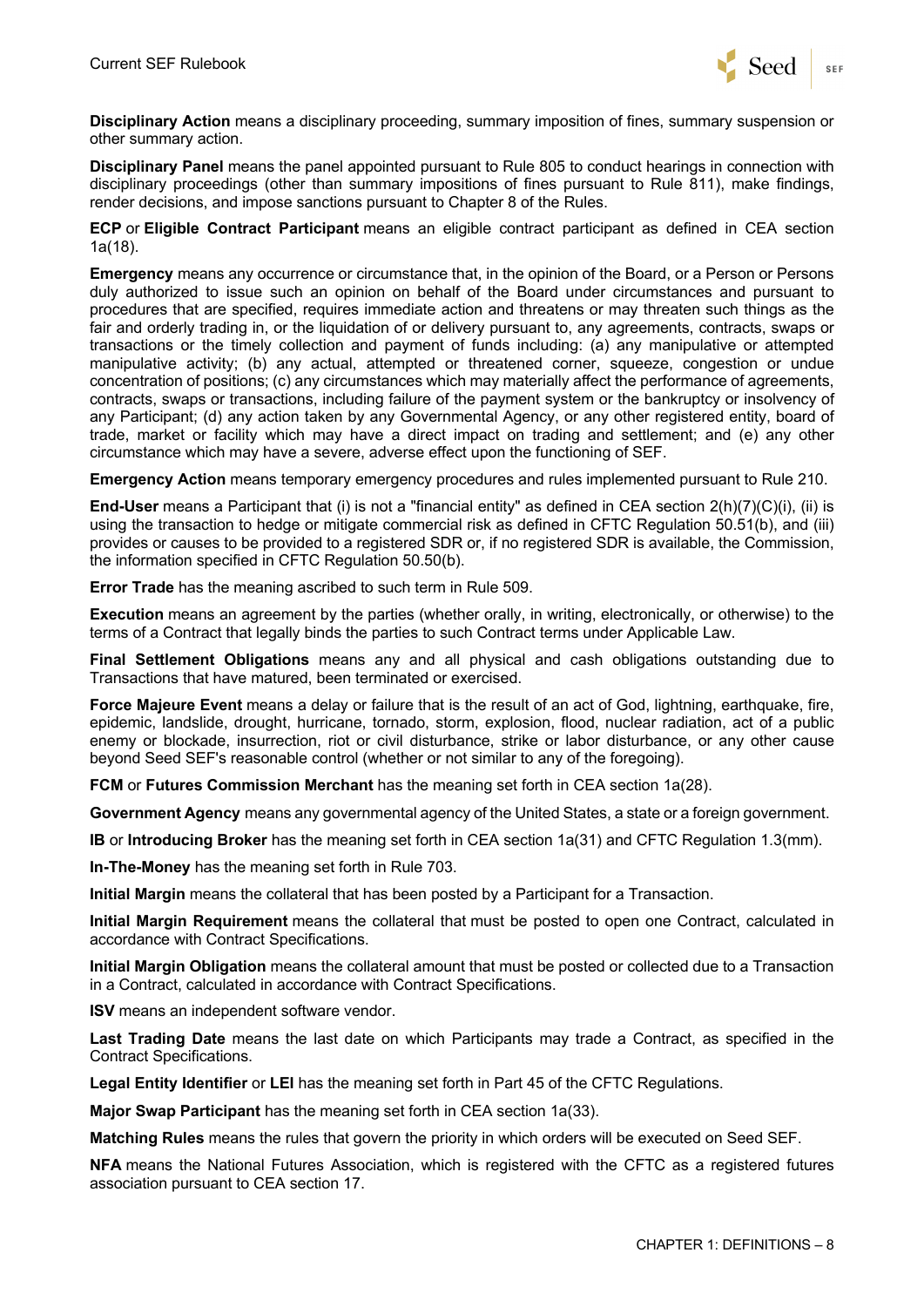

**Non-Defaulting Participant** is the Counterparty to a Transaction with a Defaulting Participant which is not itself a Defaulting Participant.

**Notice to Participants** means a communication sent by or on behalf of Seed SEF to all Participants as described in Rule 309.

**Obligation** means each Rule, order or procedure issued by Seed SEF, including Notice to Participants, and other requirements implemented by Seed SEF under the Rules.

**Officer** shall have the meanings forth in Rule 204(a).

**Order** means (i) a response to a resting quote, (ii) the display of a quote on an Order Book, (iii) a firm offer to execute a Transaction, or (iv) any bid or offer for a Contract on the Platform, which includes any modification or cancellation of such bid or offer.

**Order Book** has the meaning set forth in CFTC Regulation 37.3(a)(3).

**Participant** means any Person that has signed the Participant Documentation and has been granted, and continues to have, Trading Privileges under the Rules. Subject to Applicable Law, a Participant may trade for its own proprietary Trading Account or for or on behalf of a Customer. Depending on the context, the term Participant may include Sponsored Participant, Sponsoring Participant or Authorized Trader. An ISV cannot be a Participant.

**Participant Administrator** means the individual or individuals designated to perform Admin Activity for a Participant.

**Participant Documentation** means the agreements or other documentation that Seed SEF may require a Participant to execute or provide to Seed SEF in order to have access to Seed SEF for purposes of executing Transactions, in the form specified by Seed SEF from time to time.

**Participant ID** means each unique identifier assigned to a Participant by Seed SEF for access to the SEF.

**Permitted Transaction** means a transaction other than a Required Transaction.

**Person** means a natural person or an entity.

**Platform** means Seed SEF's electronic trading facility and interface operated by Seed SEF as a Swap Execution Facility.

**Pre-Execution Communication** means a communication between two Persons for the purpose of discerning interest in the execution of a Swap prior to execution of the Swap on Seed SEF, including any communication that involves discussion of the size, side of the market, or price of an Order or a potentially forthcoming Order, provided that any communication between two Persons that involves an agreement between the parties to a Swap that legally binds the parties to such Swap shall not be considered Pre-Execution Communication.

**President** means the individual appointed by the Board as Seed SEF's president.

**Primary Economic Terms** has the meaning set forth in CFTC Regulation 45.1.

**Primary Economic Terms Data** has the meaning set forth in CFTC Regulation 45.1.

**Public Director** means a Director: (a) who is knowledgeable of swaps trading or financial regulation or are otherwise capable of contributing to Board deliberations; and (b) who is not (i) a Participant, (ii) an officer, principal or employee of a Participant, (iii) a currently salaried employee of Seed SEF, or (iv) primarily performing services for Seed SEF in a capacity other than as a member of the Board.

**Regulatory Agency** means any regulatory authority of the United States, a state, or a foreign government.

**Reporting Counterparty** has the meaning set forth in CFTC Regulation 45.1.

**Required Swap Continuation Data** has the meaning set forth in CFTC Regulations 45.1 and 45.4.

**Required Swap Creation Data** has the meaning set forth in CFTC Regulation 45.1.

**Required Transaction** means any transaction involving a swap that is subject to the trade execution requirement in CEA section 2(h)(8).

**Representatives** mean an entity's directors, managers, officers, employees, members of any standing or ad hoc committee formed by such entity, shareholders, board members, agents, consultants and licensors.

**Respondent** means a Person against whom a Notice of Charges is served pursuant to Chapter 8.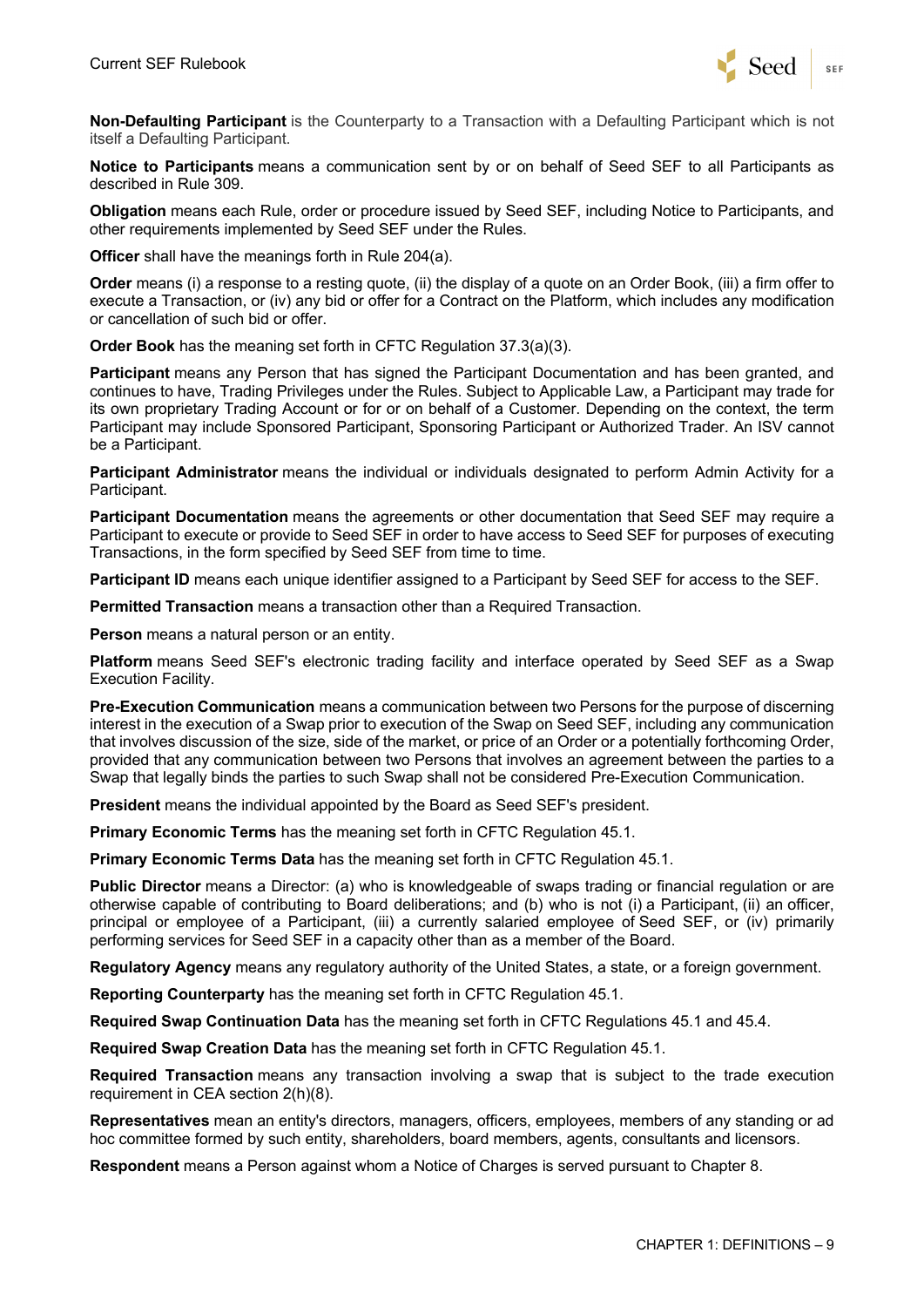

**Rules** means all rules adopted by Seed SEF, all Notices to Participants published by Seed SEF, the Participant Documentation, interpretations, orders advisories, statements of policy, decisions, manuals and directives of Seed SEF and all amendments thereto.

**SDR** or **Swap Data Repository** shall have the meaning set forth in CEA section 1a(48).

**Seed Business Day** means any Business Day on which Seed SEF is open for trading.

**Seed SEF** means Seed SEF LLC, or any successor thereto, which is a Self-Regulatory Organization registered as a Swap Execution Facility with the CFTC.

**SEF** or **Swap Execution Facility** has the meaning set forth in CEA section 1a(50).

**SEF Activity** means business for which a Participant, Supervised Person of a Participant, Authorized Trader and any market participant that directly or indirectly effects a transaction on Seed SEF is subject to the Rules, including the submission of Orders, submission of Block Trades, and execution of Transactions.

**SEF Official** means any Director or Officer of, or individual employed, by Seed SEF or any individual rendering similar services to Seed SEF under an administrative or similar agreement.

**SEF LLC Agreement** means the Limited Liability Company Agreement of Seed SEF LLC.

**Settlement Date** means the date on which all Final Settlement Obligations must be paid, as specified in the Contract Specifications.

**Sponsored Designation** means that a Sponsoring Participant has authorized a Sponsored Participant to use the Trading Privileges of such Sponsoring Participant and has provided all information and documentation required by Seed SEF for such sponsorship.

**Sponsored Participant** means a third party ECP (other than an ISV) which is the recipient of Sponsored Designation provided by a Sponsoring Participant.

**Sponsoring Participant** means a Participant that provides Sponsored Designation to a Sponsored Participant.

**SRO** or **Self-Regulatory Organization** has the meaning set forth in CFTC Regulation 1.3(ee) .

**Supervised Persons** means, with respect to a Participant, any directors, managers, officers, employees, agents or representatives thereof.

**Swap** has the meaning set forth in CEA section 1a(47).

**Swap Dealer** has the meaning set forth in CEA Section 1a(49) and CFTC Regulation 1.3(ggg).

**Swap Specifications** means the rules or other trading protocols containing specifications for a Swap which have been adopted, amended or approved from time to time by Seed SEF.

**Trade** means any purchase or sale of any Swap made on the Platform or subject to SEF Rules.

**Trading Account** means a segmented ledger used to track SEF Activity under a Participant for a particular purpose, Customer, strategy, or any other reason as desired by the Participant.

**Trading Access** means the right granted to an Authorized Trader by a Participant to place Orders and/or enter into Transactions for Swaps on the Platform or execute Swaps subject to SEF Rules.

**Trading Hours** means, for any Seed Business Day, the hours during which Orders may be placed on the Platform, as shall be established and may be revised from time to time by Seed SEF in accordance with the Rules.

**Trading Privileges** means the right granted to a Participant to use, directly or indirectly, by Seed SEF for Execution of Swaps. No Person may exercise Trading Privileges on behalf of a Participant during any suspension of such Participant's Trading Privileges or unless and until Participant Documentation has been executed and remains in effect.

**Transaction** means any purchase or sale of any Contract executed on the Platform or pursuant to the Rules.

**Transaction Data** means Orders, bids, offers and other information concerning Transactions, including all information and content displayed or distributed on the Platform or otherwise provided to Seed SEF.

**Transaction Obligations** means any and all Initial Margin Obligations, Variation Margin Obligations and Final Settlement Obligations due for a particular Transaction.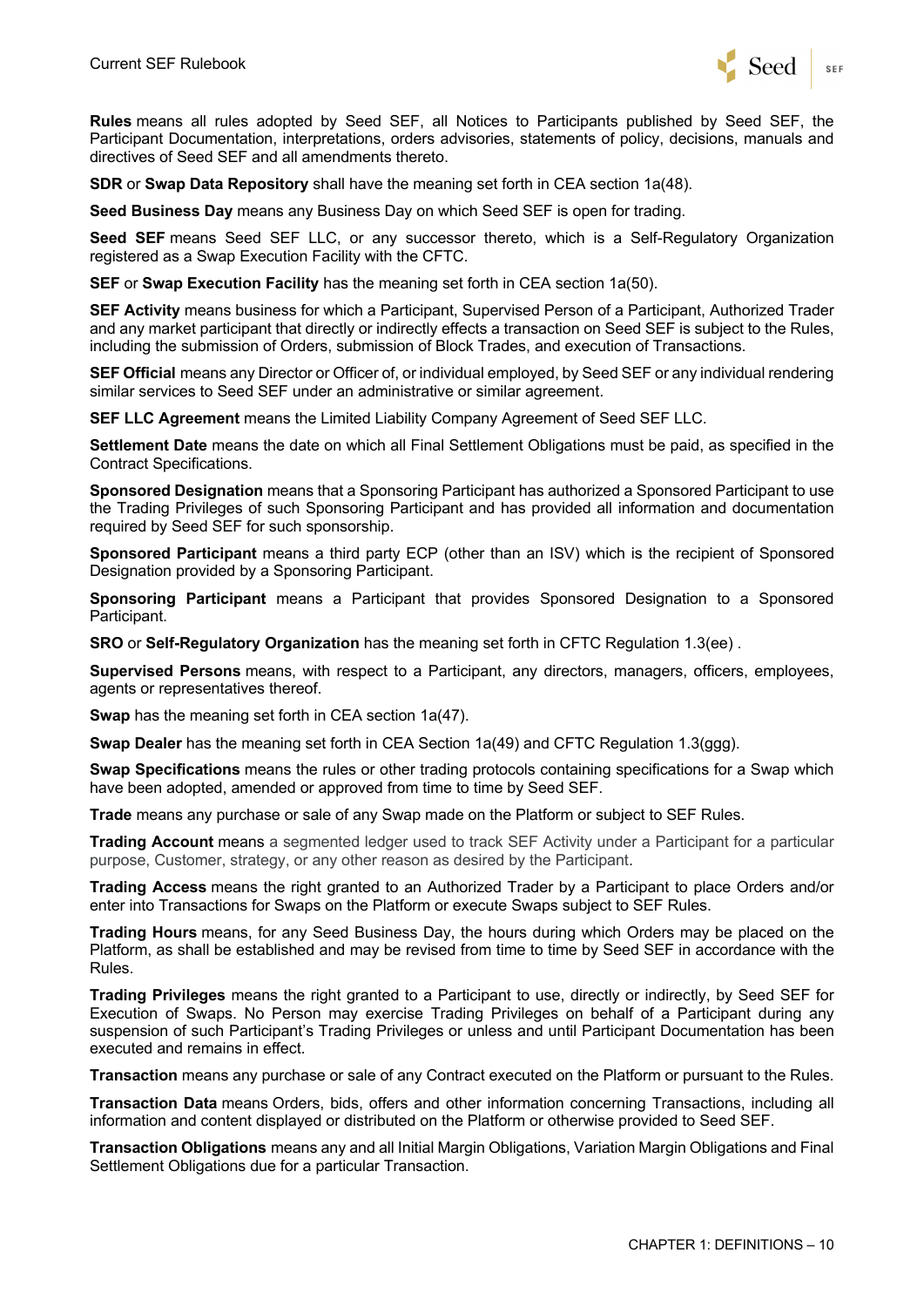

#### **Unique Swap Identifier** shall have the meaning set forth in CFTC Regulation 45.5.

**User ID** means a unique identifier issued to each Participant and each Authorized Trader to enable such Participant or Authorized Trader to access Seed SEF and use the Platform, and which enables Seed SEF to identify the individual entering Orders on the Platform.

**Variation Margin** means amounts that have been posted to or collected from a Counterparty for a Transaction.

**Variation Margin Obligation** means the amount that must be posted or collected to a Counterparty as a result of a change in value of a Transaction since the trade was executed, or the last time such amount was posted or collected, calculated in accordance with Contract Specifications.

**Wash Transaction** means a transaction entered into, or purported to be entered into, where the person knows or reasonably should know that the purpose of the order is to avoid taking a bona fide market position exposed to market risk.

**Written** or **Writing** means printing, lithography, photography, and other modes of representing or reproducing words or data in a visible form, including electronic transmissions.

### **Rule 102. Rules of Construction**

For purposes of these Rules, the following rules of construction shall apply unless the context indicates otherwise:

- 1. Words conveying a singular number include the plural number, where the context permits, and vice versa;
- 2. References to any Regulatory Agency include any successor Regulatory Agency;
- 3. If, for any reason, a Rule is found or determined to be invalid or unenforceable by a court of law, the Commission or another governmental or quasi-governmental agency with supervisory authority, such Rule shall be considered severed from the Rules and all other Rules shall remain in full force and effect;
- 4. All references to time are to local time in Chicago, Illinois unless expressly provided otherwise;
- 5. Use of the singular shall include the plural and vice versa;
- 6. The term "include" means "include without limitation;"
- 7. Any reference to the masculine, feminine or neuter gender includes each other gender;
- 8. Any reference to a number of days shall mean calendar days unless business days are specified;
- 9. Any reference to a law or regulation refers to such law or regulation as amended from time to time and any successor law or regulation;
- 10. Any reference to a Rule, Chapter, Appendix or Exhibit refers to a Rule, Chapter, Appendix or Exhibit of these Rules; and
- 11. Any reference to these Rules, and the words herein, hereof, hereto and hereunder and words of similar import refer to these Rules as a whole and not to any particular Rule.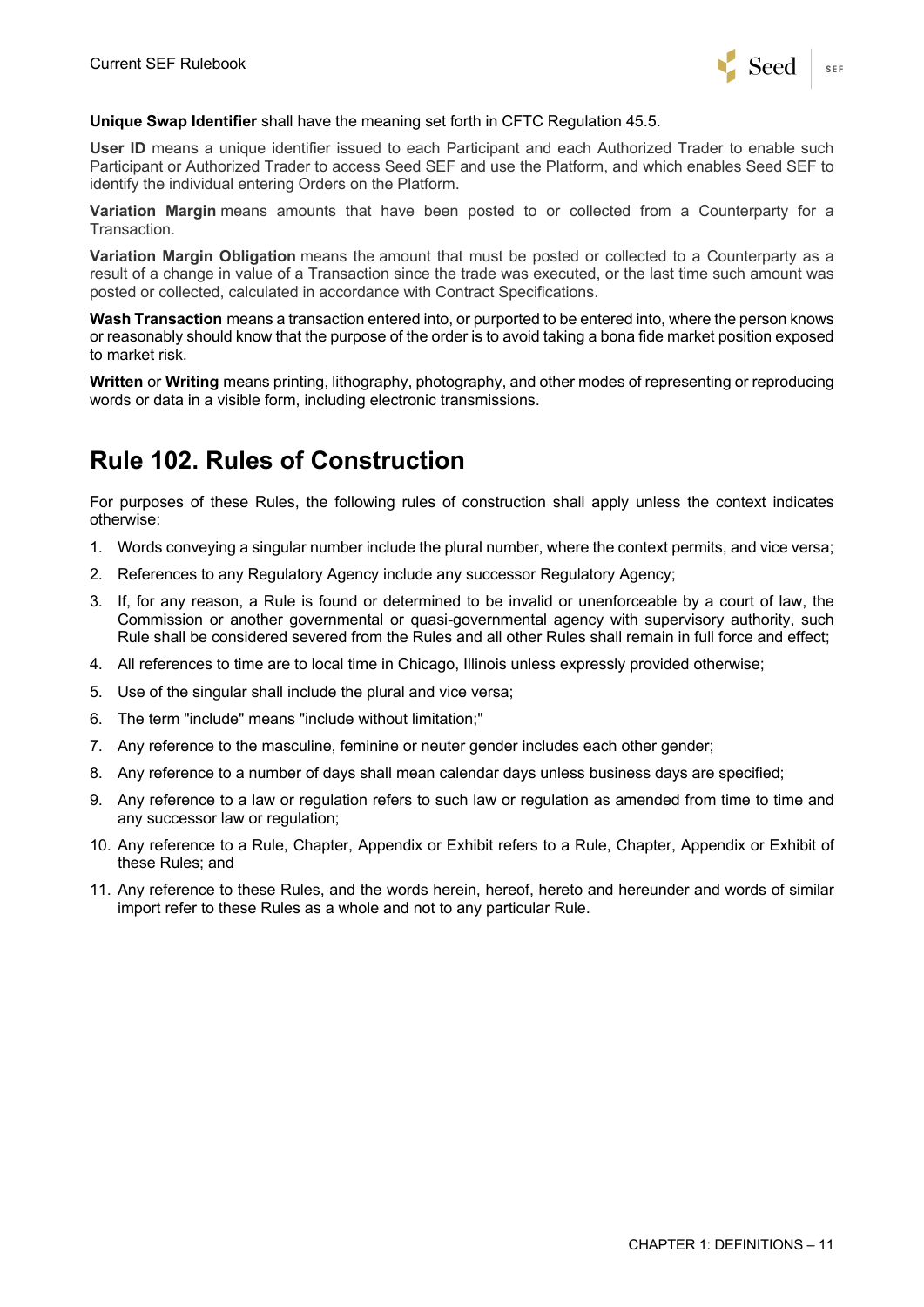

# **CHAPTER 2: OWNERSHIP AND SEF GOVERNANCE**

#### **Rule 201. Ownership**

Seed SEF is a Delaware Limited Liability Company. The management and operation of Seed SEF are governed by the Seed SEF LLC Agreement (the "Seed SEF LLC Agreement") and the Rules. Participant status does not confer any equity interest or voting right in Seed SEF.

## **Rule 202. Board**

- 1. The Board shall have all the powers and authority permitted by Applicable Law, the Rules and the Seed SEF LLC Agreement, pursuant to which the Board shall:
	- a. Be the governing body of Seed SEF;
	- b. Be constituted, and shall constitute its committees or subcommittees, to permit consideration of the views of market participants;
	- c. Have charge and control of all property of Seed SEF;
	- d. Provide, acquire and maintain adequate Seed SEF offices and facilities;
	- e. Fix, determine and levy all Participant or other fees when necessary;
	- f. Determine the Contracts and the Contract Specifications;
	- g. Adopt, amend or repeal any Rules, with the input of Officers and committees or subcommittees;
	- h. Have the power to act in Emergencies as detailed in Rule 211; and
	- i. Have the power to call for review, and to affirm, modify, suspend or overrule, any and all decisions and actions of the Officers, committees or subcommittees related to the day-to-day business operations of Seed SEF.
- 2. Any authority or discretion by the Rules vested in any Officer or delegated to any committee or subcommittee shall not be construed to deprive the Board of such authority or discretion and, in the event of a conflict, the determination of the matter by the Board shall prevail.
- 3. A majority of the Directors serving on the Board, including at least one Public Director, shall constitute a quorum for the transaction of business of the Board. At all times when the Board is conducting business at a meeting of the Board, a quorum of the Board must be present at such meeting, and the Board may act only by the decision of a majority of the Directors constituting a quorum of the Board by vote at a meeting, by unanimous written consent without a meeting, or as otherwise set forth in Seed SEF LLC Agreement.
- 4. The Board shall comprise the number of Directors set forth in the Seed SEF LLC Agreement. Each Director (including Public Directors) shall be appointed in accordance with the Seed SEF LLC Agreement, and shall serve until his or her successor is duly appointed, or until his or her earlier resignation or removal, with or without cause. The Board's membership will include a diversity of membership interests.
- 5. At least twenty percent, but not less than one, of the members of the Board shall be Public Directors.
- 6. The Board shall have procedures, as may be adopted by the Board from time to time, to remove a Director when the conduct of such Director is likely to be prejudicial to the sound and prudent management of Seed SEF.
- 7. Each Director is entitled to indemnification pursuant to the Seed SEF LLC Agreement with respect to matters relating to Seed SEF.
- 8. The Board shall review its performance and that of its individual Directors annually and shall consider periodically using external facilitators for such review.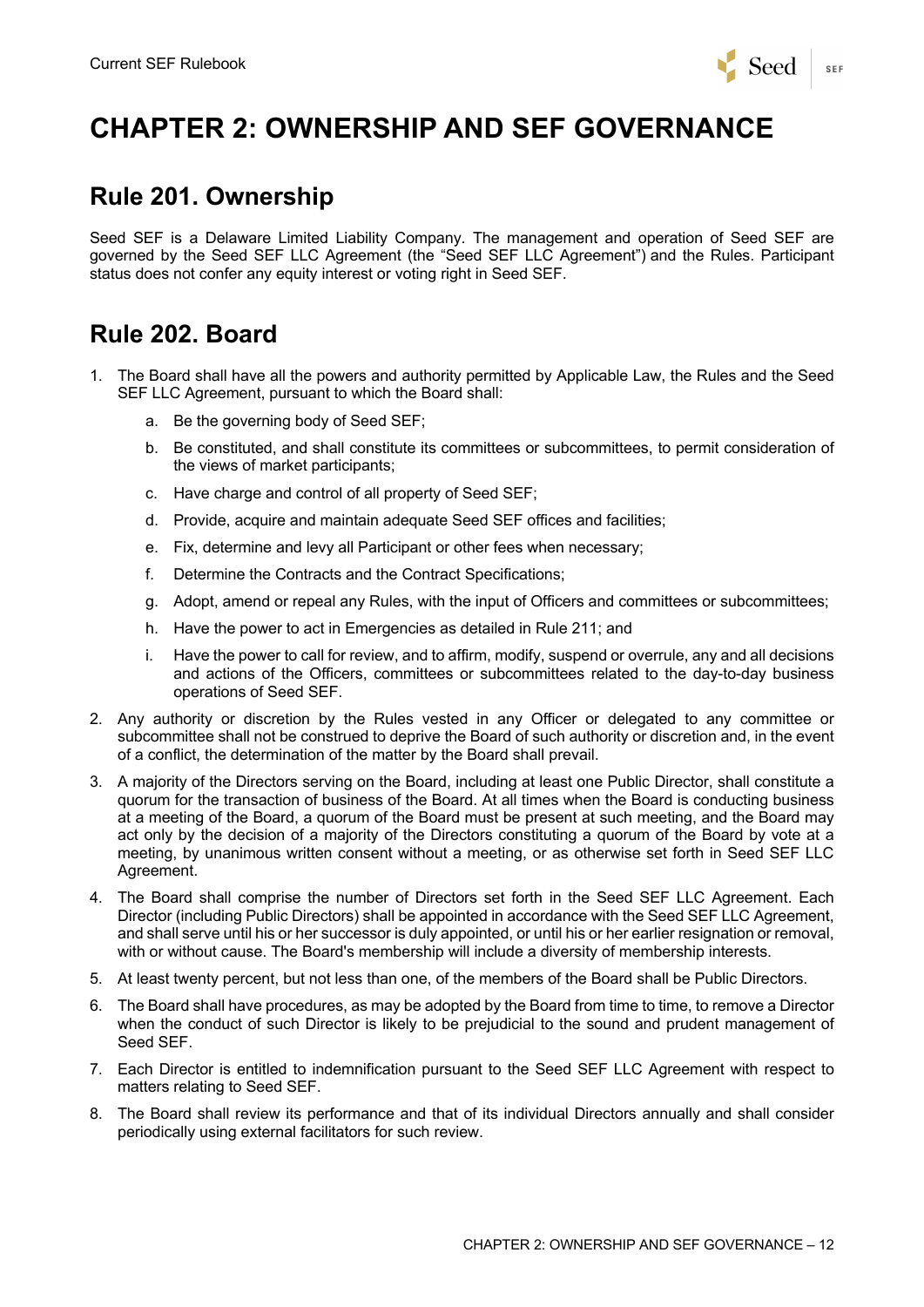

# **Rule 203. Nominating Committee of the Board**

- 1. The Nominating Committee of the Board shall consist of two Directors appointed from time to time by the Board.
- 2. The Nominating Committee shall have the authority to:
	- a. Identify individuals qualified to serve on the Board, consistent with the criteria established by the Board and any composition requirement promulgated by the Commission; and
	- b. Administer a process for the nomination of individuals to the Board.
- 3. The Nominating Committee reports to the Board.
- 4. The Nominating Committee is activated whenever it is necessary to nominate an individual to the Board.

# **Rule 204. Ineligibility to Serve on Boards and Committees**

No person shall be eligible to serve on the Board, any Standing or Advisory Committee defined in Rule 206, or any Disciplinary Panel who:

- 1. Was found within the prior three years by a final decision of a self-regulatory organization, an administrative law judge, a court of competent jurisdiction or the Commission to have committed a disciplinary offense;
- 2. Entered into a settlement agreement within the prior three years in which any of the findings or, in the absence of such findings, any of the acts charged included a disciplinary offense;
- 3. Currently is suspended from trading on any contract market, is suspended or expelled from membership with any self-regulatory organization, is serving any sentence of probation or owes any portion of a fine imposed pursuant to either:
	- a. A finding by a final decision of a self-regulatory organization, an administrative law judge, a court of competent jurisdiction or the Commission that such person committed a disciplinary offense; or
	- b. A settlement agreement in which any of the findings or, in the absence of such findings, any of the acts charged included a disciplinary offense.
- 4. Currently is subject to an agreement with the Commission or any self-regulatory organization not to apply for registration with the Commission or membership in any self-regulatory organization;
- 5. Currently is subject to or has had imposed on him or her within the prior three years a Commission registration revocation or suspension in any capacity for any reason, or has been convicted within the prior three years of any of the felonies listed in section 8a(2)(D) (ii) through (iv) of the Act;
- 6. Currently is subject to a denial, suspension or disqualification from serving on the disciplinary committee, arbitration panel or governing board of any self-regulatory organization as that term is defined in section 3(a)(26) of the Securities Exchange Act of 1934, as amended.

### **Rule 205. Management**

- 1. Seed SEF will be managed by or subject to the direction of the Board and such Officers as are appointed by the Board, in each case in accordance with the Seed SEF LLC Agreement. Without limiting the rights, powers, privileges and obligations of the Board as set forth in the Seed SEF LLC Agreement, the Board has the power to review, and to approve, modify, suspend or overrule, any and all decisions of committees of Seed SEF and any Officers, subject to Applicable Law. Qualifications for Officers will be as set forth in the Seed SEF LLC Agreement and hereunder. No Director may be disqualified from registration pursuant to Sections 8a(2) or 8a(3) of the CEA.
- 2. Any Officer may also be a director, officer, partner or employee of Seed SEF or of any of its Affiliates, subject to disclosure and resolution of conflicts of interest.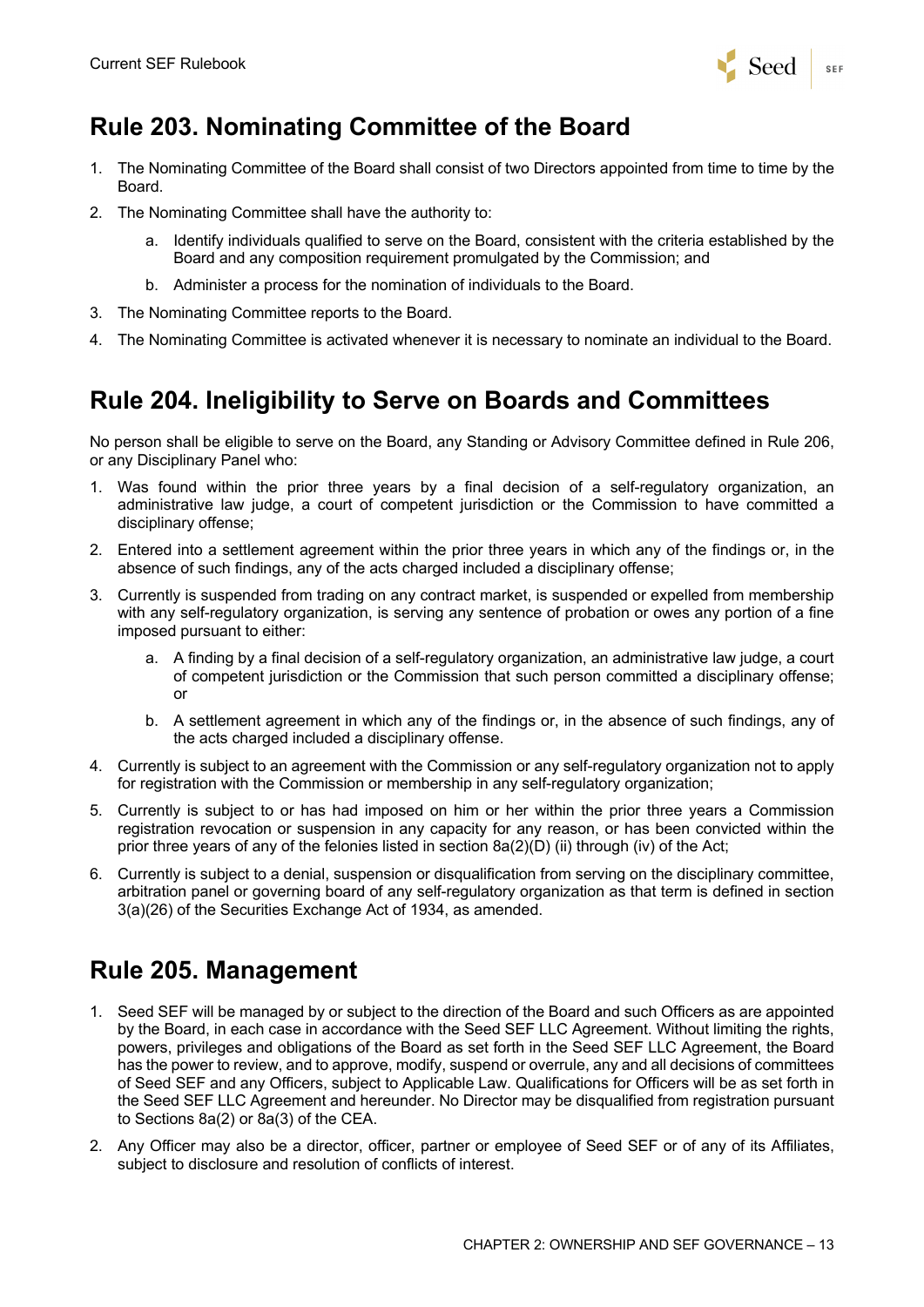

- 3. The Officers shall have such powers and duties in the management of Seed SEF as the Board may prescribe from time to time, subject to any limitations set forth in the Seed SEF LLC Agreement.
- 4. Each Officer is entitled to indemnification pursuant to the Seed SEF LLC Agreement with respect to matters relating to Seed SEF.
- 5. No Officer or employee of Seed SEF shall be admitted as a Participant.

# **Rule 206. Committees**

- 1. Seed SEF shall establish one standing committee of the Board ("**Standing Committee"**): the Regulatory Oversight Committee. The Board may from time to time constitute and appoint such additional Standing Committees as it may deem necessary or advisable.
- 2. Seed SEF may from time to time establish one or more advisory committees ("**Advisory Committees**") as it may deem necessary or advisable. Each Advisory Committee may consist of Directors, Officers, representatives of Participants and other market participants, as determined by Seed SEF. Advisory Committees may make recommendations to the Board or SEF Officers, but will not be authorized to make decisions or act on behalf of Seed SEF.
- 3. Each member of a Standing Committee or Advisory Committee shall serve until the due appointment of his successor, or until his earlier resignation or removal, with or without cause, as a member of such committee or as a Manager.
- 4. Committees shall meet on such schedules and with such frequency as may be established by the Board or, subject to any direction by the Board, by such committee itself.

### **Rule 207. Regulatory Oversight Committee**

- 1. The Regulatory Oversight Committee (the "**ROC"**) shall consist of all of the Public Directors. The ROC shall report to the Board.
- 2. The ROC shall oversee the regulatory program of Seed SEF on behalf of the Board. The Board shall delegate sufficient authority, dedicate sufficient resources and allow sufficient time for the ROC to fulfill its mandate.
- 3. The ROC shall:
	- a. oversee all facets of Seed SEF's regulatory program, including trade practice and market surveillance, audits, examinations, and other regulatory responsibilities with respect to members (including ensuring compliance with, if applicable, financial integrity, financial reporting, sales practice, recordkeeping and other requirements), and the conduct of investigations
	- b. hold regular meetings to discuss matters of regulatory concern and conduct periodic reviews of the services provided on Seed SEF's behalf, which reviews shall be adequately documented and made available to the CFTC on request;
	- c. review the size and allocation of the regulatory budget and resources, and the number, hiring, termination, and compensation of regulatory personnel;
	- d. monitor the regulatory program of Seed SEF for sufficiency, effectiveness and independence;
	- e. review the performance of the Chief Compliance Officer (in accordance with Section 5h(f)(15) of the CEA) and make recommendations with respect to such performance to the Board;
	- f. recommend changes that would ensure fair, vigorous and effective regulation;
	- g. review all regulatory or compliance proposals prior to implementation and advise the Board as to whether and how such changes may impact regulation or compliance, as applicable; and
	- h. review the Seed SEF Enterprise Risk Management policy and ensure compliance from the Compliance Department.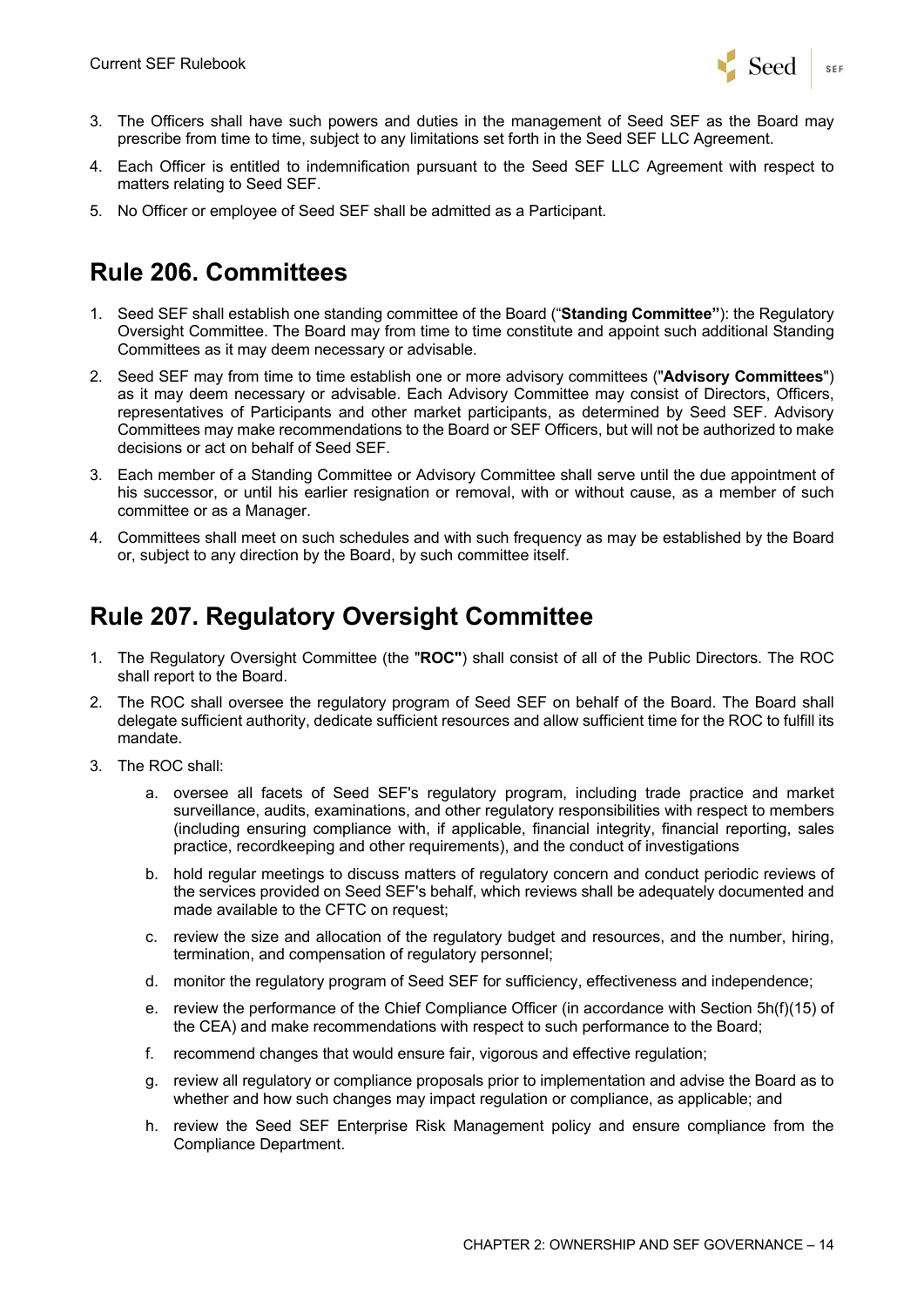

# **Rule 208. Chief Compliance Officer**

- 1. The President shall appoint the Chief Compliance Officer of Seed SEF and approve the compensation of the Chief Compliance Officer. The Chief Compliance Officer shall report directly to the President. The Chief Compliance Officer can only be removed by a majority of the Board. Seed SEF shall notify the Commission within two Business Days of appointing any new Chief Compliance Officer, whether interim or permanent.
- 2. The Chief Compliance Officer shall have the authority and resources to develop and enforce policies and procedures necessary to perform his or her duties hereunder and under the CEA and CFTC regulations. The Chief Compliance Officer shall have authority over all staff acting at his or her direction.
- 3. The Chief Compliance Officer shall be responsible for performing the following duties and functions:
	- a. Overseeing and reviewing Seed SEF's compliance with Section 5h of the CEA and the related rules adopted by the CFTC, including the core principles in Part 37 of the CFTC Regulations;
	- b. In consultation with the Board or the President, resolving any conflicts of interest that may arise, including (i) conflicts between business considerations and compliance requirements; (ii) conflicts between business considerations and the requirement that Seed SEF provide fair, open and impartial access as set forth in CFTC Regulation 37.202; and (iii) conflicts between Seed SEF's management and members of the Board;
	- c. Establishing and administering written policies and procedures reasonably designed to prevent violations of the CEA and CFTC Regulations;
	- d. Taking reasonable steps to ensure compliance with the CEA and CFTC Regulations, including rules prescribed by the CFTC pursuant to Section 5h of the CEA;
	- e. Establishing procedures for the remediation of noncompliance issues identified by the Chief Compliance Officer through compliance office reviews, look-backs, internal or external audit findings, self-reported errors, or through validated complaints;
	- f. Establishing and following appropriate procedures for handling, responding to, remediating, retesting and closing noncompliance issues;
	- g. Establishing and administering a compliance manual designed to promote compliance with Applicable Law and a written code of ethics designed to prevent ethical violations and to promote honesty and ethical conduct;
	- h. Supervising Seed SEF's self-regulatory program with respect to trade practice surveillance, market surveillance, real-time market monitoring, compliance with audit trail requirements, enforcement and disciplinary proceedings, audits, examinations, and other regulatory responsibilities with respect to Participants, Authorized Traders and other market participants (including ensuring compliance with, if applicable, financial integrity, financial reporting, sales practice, recordkeeping and other requirements);
	- i. Preparing and submitting an annual report in accordance with CFTC Regulation 37.1500(d) and an annual compliance report in accordance with CFTC Regulation 37.1501(e) and (f);
	- j. Establishing any other policies or procedures required to be established, and performing any other duties specified to be performed, by the Chief Compliance Officer under CFTC Regulations 37.1500 and 37.1501; and
	- k. Performing such other duties not inconsistent with the foregoing as may be designated by the Board from time to time.
- 4. The Chief Compliance Officer will be required to meet with the Board at least annually and with the Regulatory Oversight Committee at least quarterly, and shall provide any information regarding Seed SEF's self-regulatory program that is requested by the Board or such committee.
- 5. The Chief Compliance Officer may not be disqualified from registration pursuant to CEA Sections 8a(2) or 8a(3). The Chief Compliance Officer must have the background and skills appropriate for fulfilling the responsibilities of the position.
- 6. Any compliance questions and concerns regarding Seed SEF may be submitted to the Chief Compliance Officer at the address specified by Seed SEF from time to time.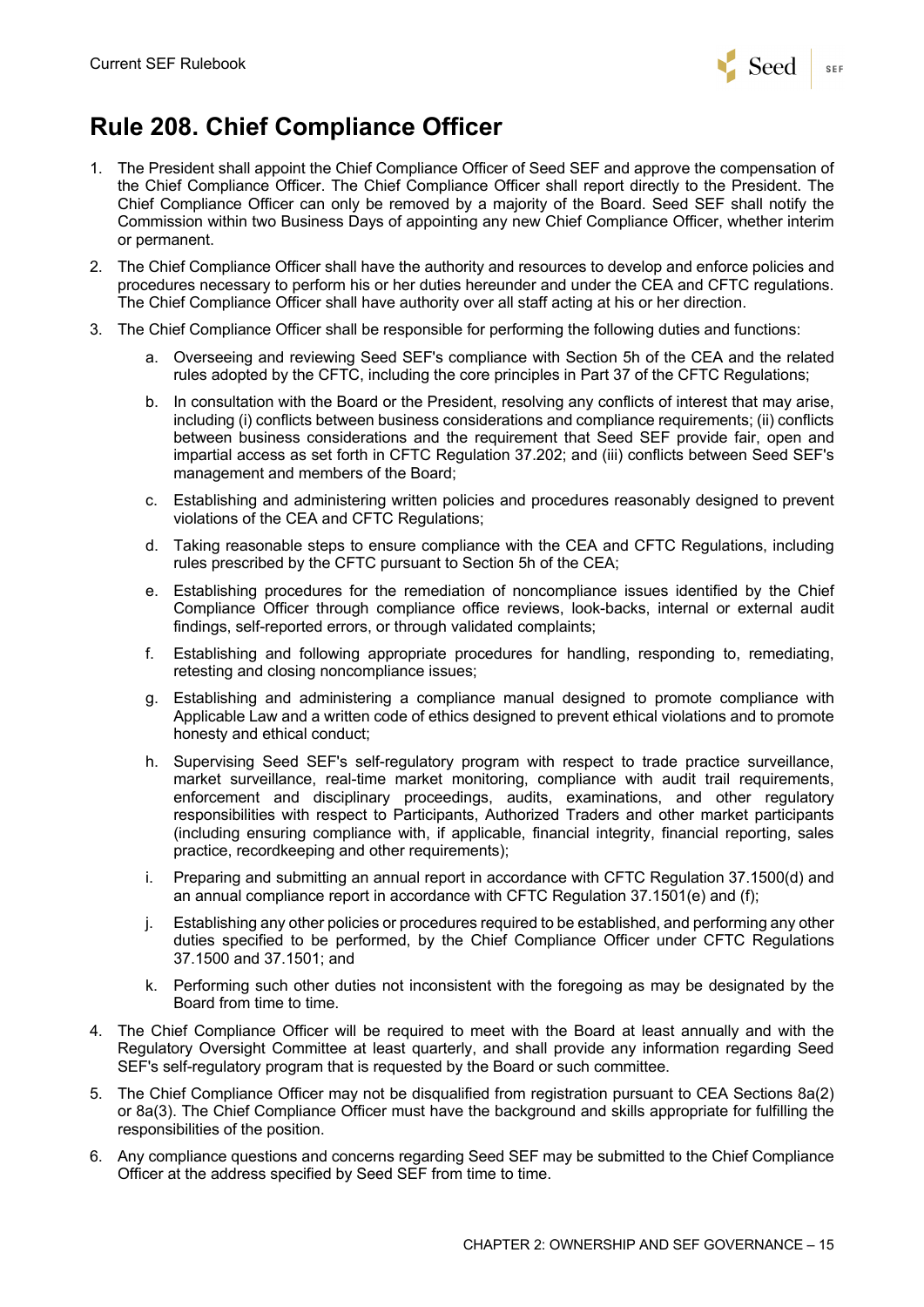

7. Seed SEF will maintain the records relating to the compliance function required by CFTC Regulation 37.1501(g).

#### **Rule 209. Conflicts of Interest of Named Persons**

- 1. Definitions. For purposes of this Rule the following definitions shall apply:
	- a. The term "**Family Relationship**" shall mean a Person's spouse, former spouse, parent, stepparent, child, stepchild, sibling, stepbrother, stepsister, grandparent, grandchild, uncle, aunt, nephew, niece or in-law.
	- b. The term "**Named Party in Interest**" shall mean a Person that is identified by name as a subject of any matter being considered by the Board or a committee.
- 2. Prohibition. No member of the Board, any committee which has authority to take action for and in the name of Seed SEF (not including any committee which is only authorized to make recommendations for action by the Board or some other committee) or any Disciplinary Panel shall knowingly participate in such body's deliberations or voting in any matter involving a Named Party in Interest where such member (i) is a Named Party in Interest, (ii) is an employer, employee or fellow employee of a Named Party in Interest, (iii) is associated with a Named Party in Interest through a broker association, (iv) has a Family Relationship with a Named Party in Interest or (v) has any other significant, ongoing business relationship with a Named Party in Interest, excluding relationships limited to executing transactions opposite each other.
- 3. Disclosure. Prior to consideration of any matter involving a Named Party in Interest, each member of the deliberating body shall disclose to the CCO, or his or her designee, whether such member has one of the relationships listed in paragraph (b) of this Rule with a Named Party in Interest.
- 4. Procedure and Determination. The CCO shall determine whether any member of the deliberating body is subject to a conflict restriction under this paragraph (d). Such determination shall be based upon a review of the following information:
	- a. information provided by the member pursuant to paragraph (b), above, and
	- b. any other source of information that is maintained by and reasonably available to Seed SEF.
- 5. Ineligibility of the CCO. In the event that the CCO becomes aware that he or she may be subject to the prohibition under this Rule 209 for having a conflict of interest, the CCO will report the relevant conflict of interest with a Named Party in Interest to the Seed SEF President. If any other Officer, Director, employee or other Person subject to the jurisdiction of these Rules believes that the CCO may have a conflict of interest under this Rule, such Person should promptly inform the President of any relevant information by electronic means. In response to any notification that the CCO may have a conflict of interest, the President shall determine whether a conflict exists, and in the event that the President determines that one does, the President will appoint another officer or employee to act in the CCO's stead.

### **Rule 210. Emergency Actions**

- 1. During an Emergency, the Board may take temporary emergency action and/or implement temporary emergency procedures and rules ("**Emergency Actions**"), subject to Applicable Law and in consultation or cooperation with the CFTC and other applicable regulatory authorities. In the event that Seed SEF is unable to convene a meeting of the Board reasonably promptly, the President or an Officer designated by the President thereby may take Emergency Actions pursuant to this Rule ("**Officer Emergency Action**"), provided that Seed SEF shall convene a meeting of the Board as soon as practicable thereafter to ratify, modify or rescind such Officer Emergency Action.
- 2. Emergency Action may require or authorize Seed SEF, the Board, any committee of the Board, the President, or any other Officer to take actions necessary or appropriate to respond to the Emergency, on its own or in coordination with another relevant person, including, but not limited to, the following actions:
	- a. imposing or modifying position limits;
	- b. imposing or modifying price limits;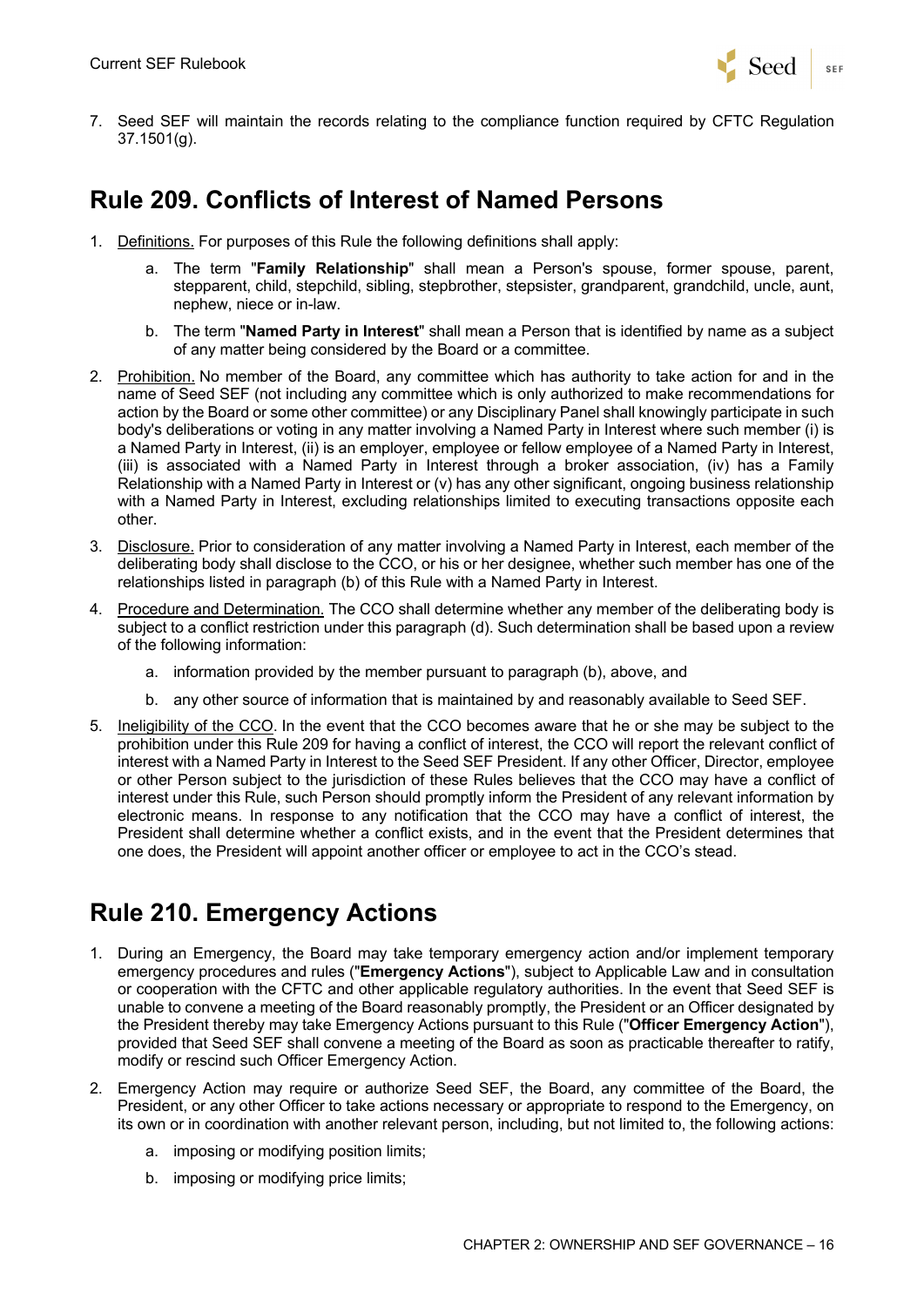

- c. imposing or modifying intraday market restrictions;
- d. imposing special margin requirements;
- e. ordering the liquidation or transfer of open positions in any Contract;
- f. ordering the fixing of a settlement price;
- g. extending or shortening the expiration date or the Trading Hours;
- h. suspending or curtailing trading in any Contract;
- i. transferring Contracts and the margin associated therewith as permitted by Applicable Law;
- j. altering any Contract's settlement terms or conditions;
- k. limiting access to the Platform by any Participant, Customer, Authorized Trader or ISV; or
- l. taking such other actions as may be directed by the CFTC or other regulatory authority.
- 3. Seed SEF will document the decision-making process related to any Emergency Action. Seed SEF will promptly notify the CFTC of any Emergency Action, explaining the decision- making process, the reasons for taking such action, and how conflicts of interest were minimized. Such documentation will be maintained in accordance with applicable CFTC Regulations.

#### **Rule 211. Conflicts of Interest in Emergencies**

Whenever any Emergency Action or other significant action which, in the judgment of the deliberating body, is likely to have a material effect upon the price of any Contract or might otherwise have a material impact on the market for such Contracts is being considered by the Board, any committee which has authority to take action for and in the name of Seed SEF (not including any advisory committee) or any Disciplinary Panel the following procedures shall apply:

- 1. Disclosure. Prior to consideration of the matter, each member of the Board or committee who desires to participate in deliberations or voting on such action shall disclose to the Board or committee position information that is known to such member, with respect to any particular Contracts that are under consideration, and any other positions which the Board or committee reasonably expects could be affected by the action under consideration. The size of positions shall be disclosed by reference to ranges as determined by the Board or committee and shall be made with respect to the following categories:
	- a. gross positions in Contracts carried in (1) Trading Accounts in which the member's ownership interest is 10 per cent or greater, (2) "controlled accounts" as defined in CFTC Regulation 1.3(j) and (3) Trading Accounts of any individual with whom the member has a "**Family Relationship**" as such term is defined in Rule 209;
	- b. gross positions in Contracts carried in proprietary Trading Accounts, as defined in CFTC regulations, at any Affiliated Participant of such member; and
	- c. any other types of positions, whether maintained in Contracts or otherwise, that the Board or committee reasonably expects could be affected by the action being considered.
	- d. To the extent that a member desires to make the required disclosures but does not know position information with respect to any of the foregoing categories, the President or his designee shall make the disclosure for such member to the extent that such information can be obtained from data and records readily available to Seed SEF under the exigency of the action being contemplated.
- 2. Disqualification. Any member who does not want to make position disclosures must withdraw from the meeting before disclosure by other members begins and may not participate in the discussion of, or voting on, the matter under consideration. Any member who has, or whose Affiliated Participant has, a position required to be disclosed under paragraph 211(a)(i) (other than a position which the Board or committee has determined to be de minimis), shall be disqualified from voting and must withdraw from the room before a vote is taken. If such withdrawal results in the lack of a quorum, the Board or committee shall appoint an ad hoc committee comprised of those members who are not disqualified from voting and shall delegate to such ad hoc committee all the powers of the Board or relevant committee with respect to the matter under consideration. No member shall be disqualified from voting upon the appointment of an ad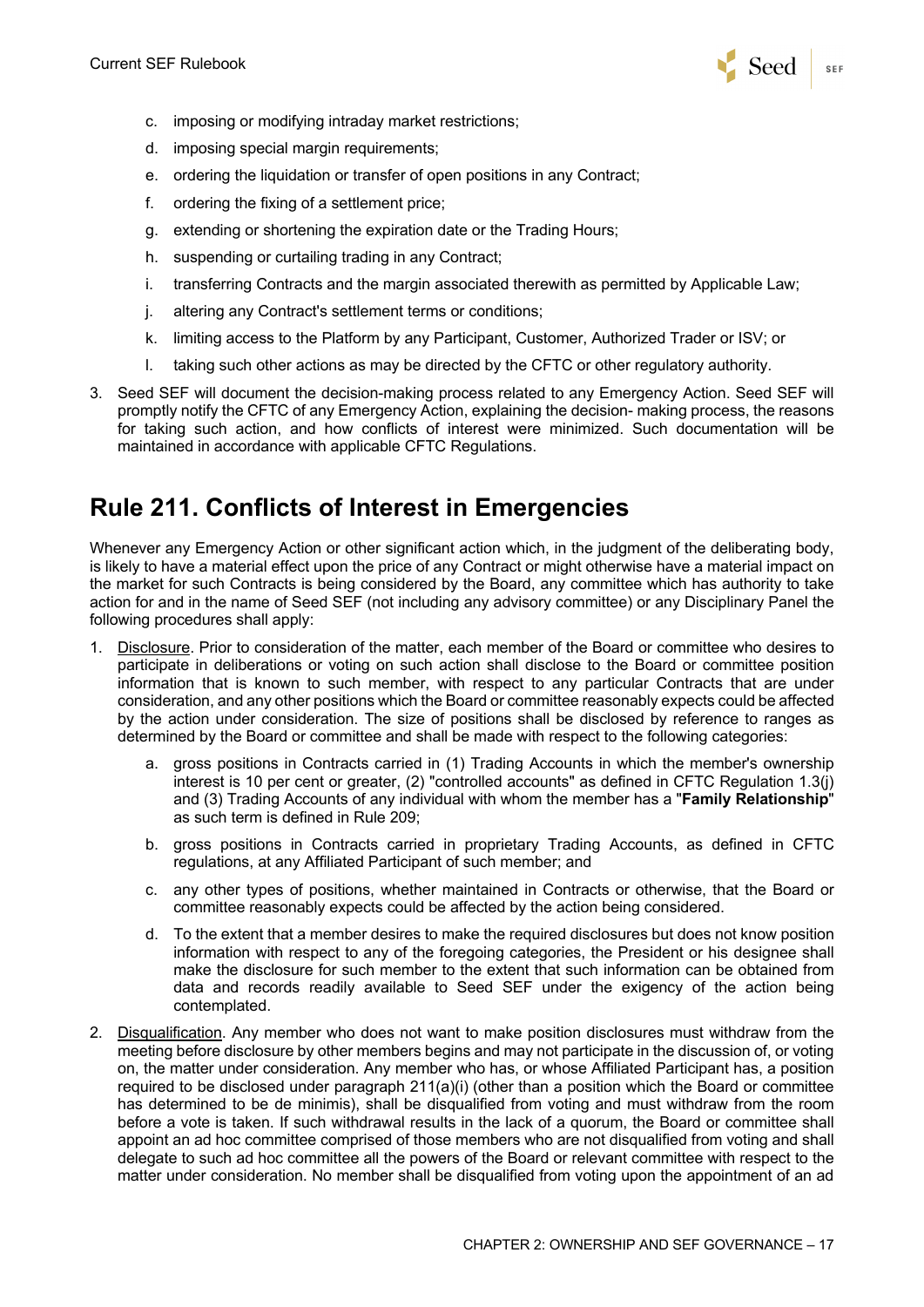

hoc committee solely because of positions held by such member or an Affiliated Participant of such member.

- 3. Documentation. The minutes of any meeting at which Emergency or other significant action is considered shall reflect the following information:
	- a. the names of all members who attended the meeting in person or by electronic means;
	- b. the name of any member who voluntarily recused himself or was required to abstain from deliberations or voting; and
	- c. information on the position disclosures made by each member.

#### **Rule 212. Reporting to the CFTC**

If the Board rejects a recommendation or supersedes an action of the Regulatory Oversight Committee, Seed SEF shall provide a written report to the CFTC detailing (i) the recommendation of or action proposed to be taken by such committee; (ii) the rationale for such recommendation or proposed action; (iii) the rationale of the Board for rejecting such recommendation or superseding such action; and (iv) the course of action that the Board decided to take contrary to such recommendation or action.

# **Rule 213. Information Sharing Agreements**

- 1. Seed SEF shall enter into information sharing arrangements as it determines necessary or advisable to obtain any necessary information to perform any monitoring of trading or trade processing, to provide information to the CFTC upon request and to carry out such international information sharing agreements as the CFTC may require. Seed SEF shall share information with other regulatory organizations, data repositories and third party data reporting services as required by the CFTC or as otherwise necessary and appropriate to fulfill its self-regulatory and reporting responsibilities. Such information shall be provided in a form and manner acceptable to the regulatory authority to which such information is being provided.
- 2. Seed SEF may enter into any arrangement with any other Person (including any governmental authority, trading facility or clearing organization) where Seed SEF determines that such Person exercises a legal or regulatory function under any Applicable Law or considers such arrangement to be in furtherance of the operation or duties of Seed SEF under Applicable Law.

### **Rule 214. Dissemination of Transaction Data**

- 1. Seed SEF shall be entitled, in its sole discretion, to use Transaction Data to develop and compile market data that Seed SEF, or a third party service provider that Seed SEF may utilize for such purpose (including an Affiliate of Seed SEF), may disseminate to third parties (including through a market data feed) for business purposes without further consent of any Participant or other Person, and Seed SEF shall be entitled to any and all revenue derived therefrom. By its use of Seed SEF, each Participant consents to such use by Seed SEF of Transaction Data. Any such market data disseminated by Seed SEF, or its third party service provider, shall be disseminated in an anonymous fashion and shall not identify the Participants who provided or entered into such Orders, bids, offers or Transactions.
- 2. Without limiting subsection 214.1, each Participant acknowledges and consents to the reporting to an SDR of all Transaction Data or other data required to be so reported under Applicable Law.

### **Rule 215. Use of Certain Property and Data**

1. All Participants agree not to: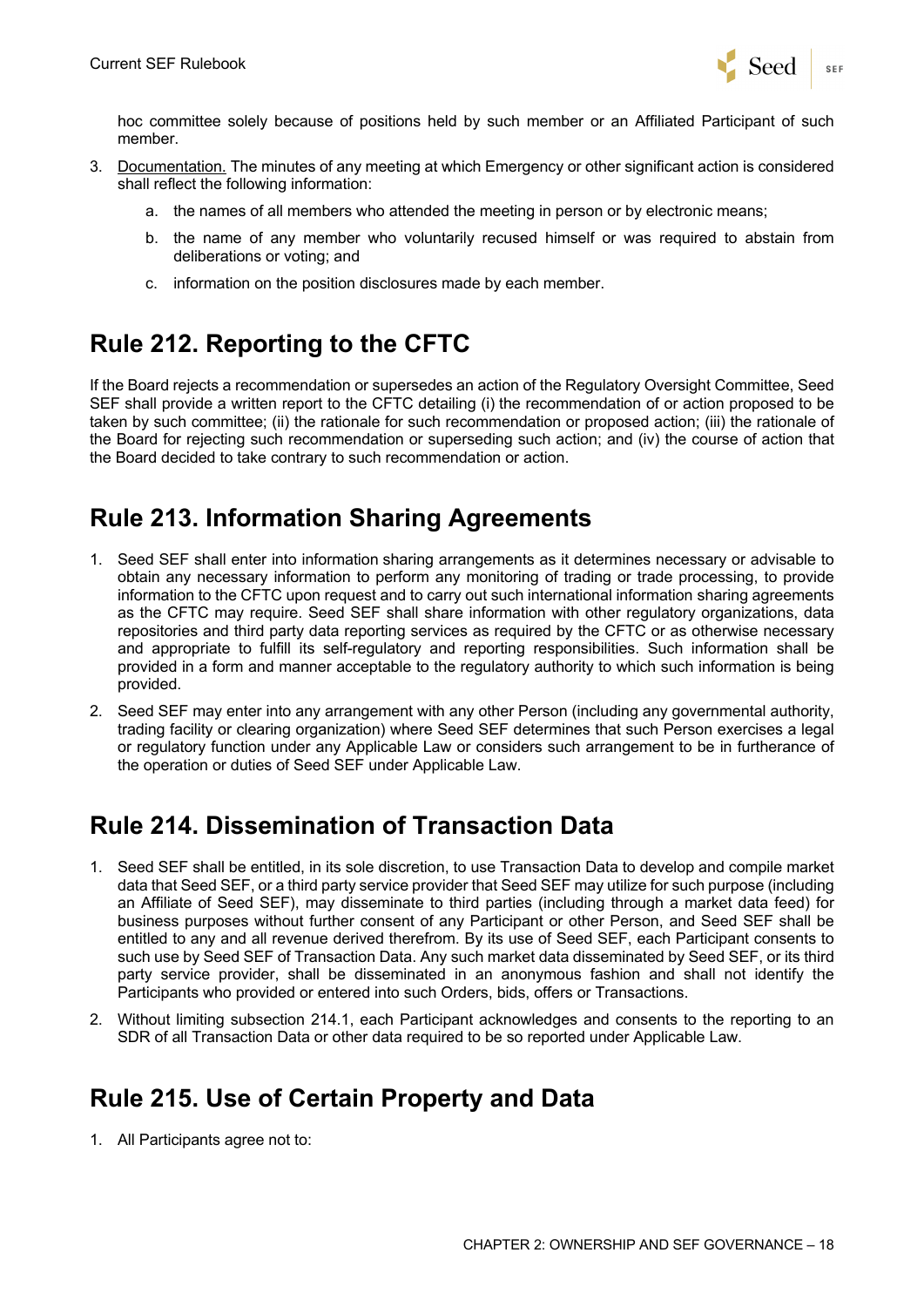

- a. copy, modify, create derivative works from, reverse engineer, reverse assemble or reverse compile any technology used to provide the Platform or the Transaction Data displayed on, accessed through or derived from the Platform;
- b. remove or alter any copyright, trademark, patent or other notices on Seed SEF;
- c. distribute, rent, sell, retransmit, redistribute, release or license the Platform, Transaction Data, or any part thereof to any third party or otherwise allow access by a third party (other than to its Authorized Traders subject to and in strict accordance with the Rules);
- d. take or authorize any action that could detrimentally interfere with the proper workings of the Platform, use any robot, spider or other device or process to monitor or copy the Platform, or knowingly transmit any virus or other potentially harmful device in connection with its use of the Platform; or
- e. assist or encourage any third party in engaging in any activity prohibited under the Rules.
- 2. Other than for its own internal use in accordance with the Rules, Participant will not communicate, disclose, redistribute, or otherwise furnish (or permit to be communicated, disclosed, redistributed or otherwise furnished) all or any portion of the Transaction Data, in any format, to any third party (other than to its Authorized Traders subject to and in strict accordance with this Agreement) or for the purposes of constructing or calculating the value of any index or indexed products or for the purpose of creating any derivative works or to make any use whatsoever at any time of the Transaction Data that could compete with the business of Seed SEF or its provision of the Platform or any related services.
- 3. Participant will use its best efforts to ensure that its Authorized Traders maintain sole control and possession of, and sole access to, Transaction Data obtained through Participant's access to the Platform. Notwithstanding the foregoing, it is understood and agreed that any and all data submitted to the Platform by Participant or its Authorized Traders (including but not limited to Orders) and all information related to Transactions entered into by Participant or its Authorized Traders through the Platform shall be the joint and exclusive property of Seed SEF and Participant, and Seed SEF shall have the right to use, sell, retransmit or redistribute such information, on an anonymous and aggregated basis, subject to the provisions of this Rule 215.

#### **Rule 216. Improper Use or Disclosure of Material Non-Public Information**

No member of the Board or of any Board committee, no member of any other committee of Seed SEF, no Officer of Seed SEF, no employee of Seed SEF and no consultant to Seed SEF shall:

- 1. trade for such Person's own account, or for or on behalf of any other account, in any commodity interest on the basis of any material, non-public information obtained through the performance of such Person's official duties;
- 2. use or disclose, for any purpose other than the performance of such Person's official duties, any material, non-public information obtained by such Person as a result of such Person's official duties, provided, however, that this Section shall not prohibit disclosures made by such Person in the course of his or her official duties or disclosures made to the CFTC, any self-regulatory organization, a court of competent jurisdiction or any agency or department of the federal or state government; or
- 3. trade, directly or indirectly, in any Swap traded on Seed SEF; in any related commodity interest as defined in CFTC Regulation 1.59; or in any commodity interest traded on any DCM or SEF or cleared by any clearing house if such Person has access to material non-public information concerning such Swap or commodity interest.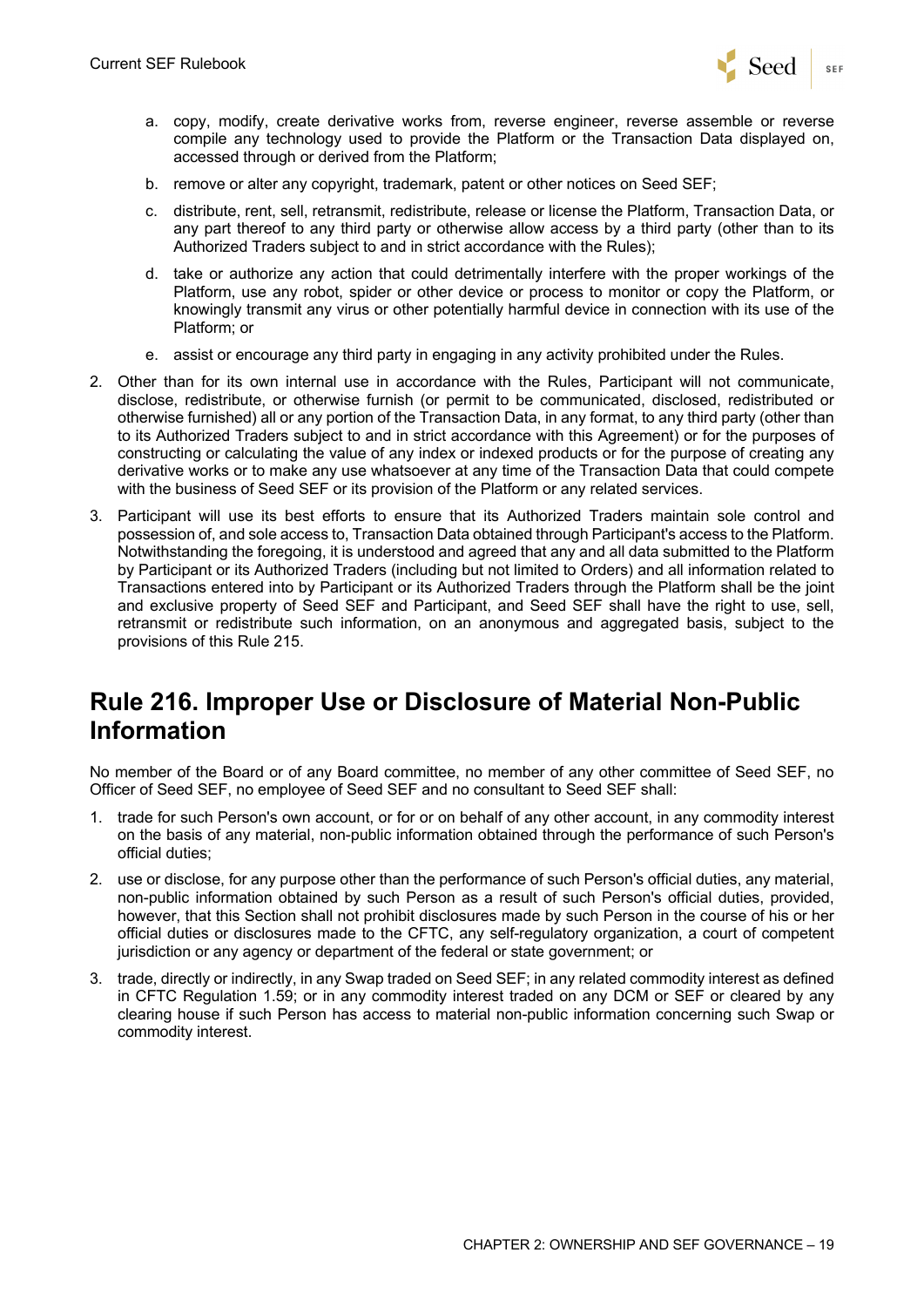

# **CHAPTER 3: PARTICIPANT ACCESS**

#### **Rule 301. Applicability of Rules; Jurisdiction**

ANY MARKET PARTICIPANT THAT DIRECTLY OR INDIRECTLY AFFECTS A TRANSACTION ON THE PLATFORM, OR ANY PARTICIPANT, AUTHORIZED TRADER OR OTHER PERSON ACCESSING OR ENTERING ANY ORDER OR SUBMITTING ANY SWAP INTO THE PLATFORM OR EXECUTING ANY TRADE PURSUANT TO THESE RULES: (I) SHALL BE BOUND BY AND SUBJECT TO, AND AGREES TO COMPLY WITH, THE RULES; (II) CONSENTS TO AND SHALL BE SUBJECT TO THE JURISDICTION OF SEED SEF WITH RESPECT TO ALL MATTERS ARISING OUT OF OR RELATING TO SUCH STATUS OR ITS ACTIONS OR OMISSIONS WITH RESPECT TO SUCH STATUS AND USE OF OR ACCESS TO SEED SEF; (III) SHALL ASSIST SEED SEF IN COMPLYING WITH ITS LEGAL AND REGULATORY OBLIGATIONS AND COOPERATE WITH SEED SEF (AND ITS REGULATORY SERVICES PROVIDER, IF ANY) AND ANY REGULATORY AUTHORITY IN ANY INQUIRY, INVESTIGATION, AUDIT, EXAMINATION OR PROCEEDING; AND (IV) AUTHORIZES SEED SEF (AND ITS APPLICABLE REGULATORY SERVICES PROVIDER, IF ANY) TO PROVIDE INFORMATION WITH RESPECT TO IT TO THE REGULATORY SERVICES PROVIDER (IF ANY) OR ANY GOVERNMENT, REGULATORY OR SELF-REGULATORY ORGANIZATION.

#### **Rule 302. Impartial Access**

Consistent with Applicable Law, Seed SEF provides access to ECPs on a fair, non-discriminatory and open basis. Participant status, and access to, and usage of, the Platform in such capacity is available to all market participants that meet the criteria set forth herein and validly engage in Transactions.

#### **Rule 303. Criteria for Becoming a Participant**

- 1. To be eligible for admission as a Participant on Seed SEF, an applicant must demonstrate to the satisfaction of Seed SEF that it:
	- a. is an Eligible Contract Participant;
	- b. is of good reputation and business integrity;
	- c. maintains adequate financial resources and credit;
	- d. is of the age of majority in the individual's state of residence (if individual);
	- e. is validly organized, in good standing, and authorized by its governing body and, if relevant, documents of organization, to trade Contracts (if an entity);
	- f. is not subject to statutory disqualification under Section 8a(2) of the CEA;
	- g. has not filed for bankruptcy;
	- h. holds all registrations under Applicable Law, including any Swap Dealer, Major Swap Participant, Introducing Broker, Futures Commission Merchant, commodity pool operator, commodity trading advisor, or associated person registration, as applicable;
	- i. is not legally or otherwise prohibited from using Seed SEF or entering into Transactions on Seed SEF or subject to the Rules;
	- j. is not an Officer, Director or employee of Seed SEF;
	- k. is not an ISV;
	- l. complies with the applicable technical access standards, security protocols and technical specifications for connection to Seed SEF's electronic system as may be specified by Seed SEF from time to time;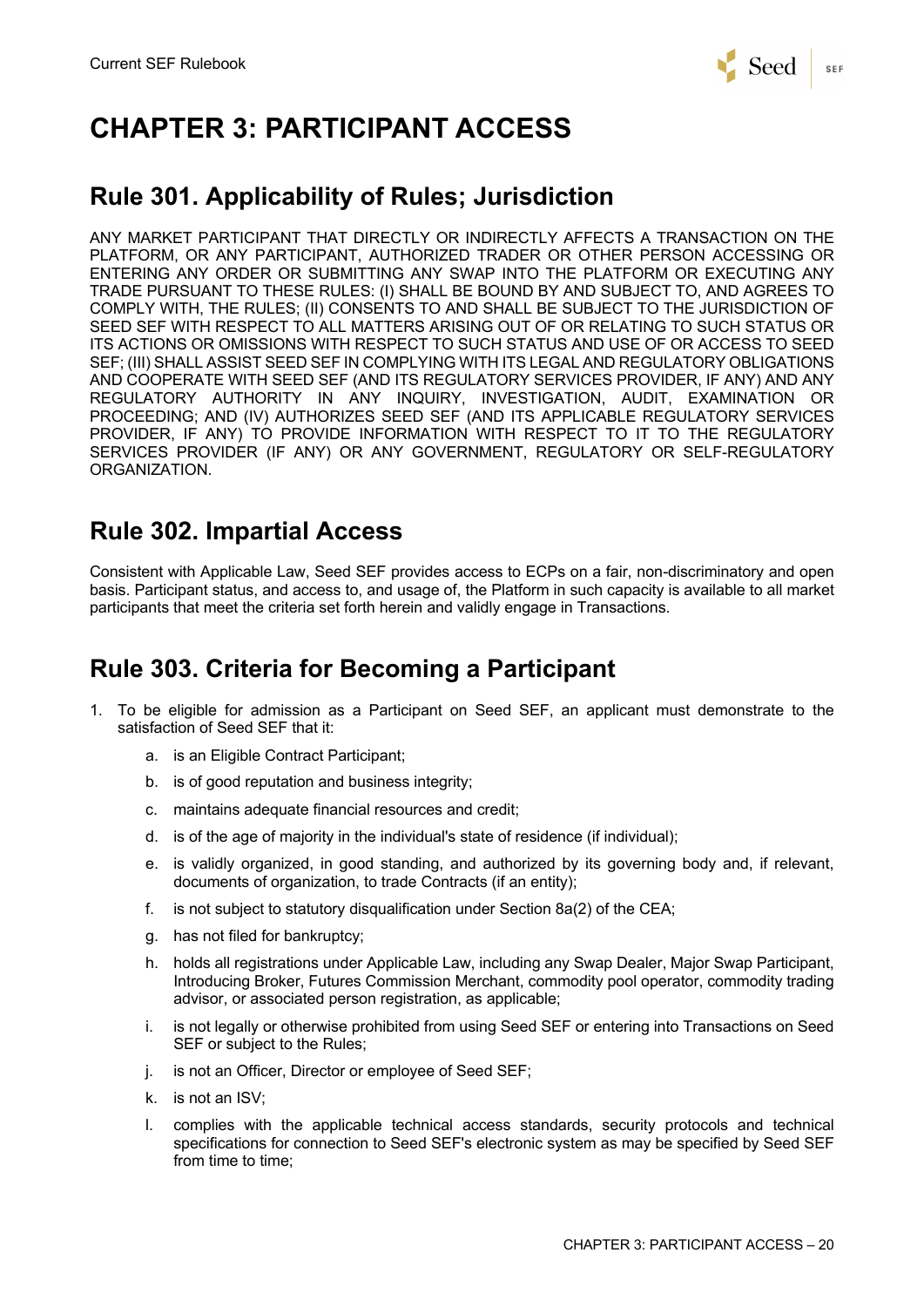

- m. consents to Seed SEF's jurisdiction pursuant to Rule 301; and
- n. satisfies such other criteria as Seed SEF may specify from time to time.
- 2. If a Participant's status as an ECP changes, such Participant must immediately notify Seed SEF. Seed SEF shall monitor its Participants to ensure that each Participant continues to qualify as an ECP.
- 3. Each Participant that executes Transactions on behalf of Customers must provide Seed SEF, upon request, with Written representation or proof of authority to place Orders and execute Transactions on Seed SEF on behalf or in the name of each such Customer.
- 4. Once admitted, the Participant shall continue to comply with applicable eligibility criteria in this Rule 303.

#### **Rule 304. Authorized Traders**

- 1. Each Participant that is not a natural Person shall designate one or more Authorized Traders, who will conduct SEF Activity on behalf of the Participant.
- 2. Each Authorized Trader:
	- a. must be a natural person;
	- b. must satisfy any other requirements as may be prescribed by Seed SEF from time to time;
	- c. must have a User ID; and
	- d. must hold all registrations required under Applicable Law, including Introducing Broker, commodity pool operator, commodity trading advisor, and associated person registration, as applicable.
- 3. Without limiting the foregoing, each Authorized Trader will abide by applicable Seed SEF Rules and Applicable Law, and each Participant will ensure on an ongoing basis that:
	- a. none of its Authorized Traders is subject to disqualification pursuant to any Applicable Law;
	- b. each of its Authorized Traders will be technically proficient;
	- c. each of its Authorized Traders will conduct their business in a fair and equitable manner; and
	- d. each of its Authorized Traders will conduct their business in accordance with Seed SEF Rules.
- 4. By agreeing to become an Authorized Trader, an individual agrees to be bound by the duties and responsibilities of an Authorized Trader under these Rules and to be subject to, and comply with, Seed SEF Rules.
- 5. Seed SEF may terminate, revoke or suspend any Authorized Trader in accordance with the provisions of Chapter 8 of these Rules. Upon such termination, revocation or suspension, Seed SEF will disable access of such Authorized Trader to Seed SEF.

### **Rule 305. Application, Withdrawal and Termination of Status**

- 1. A Person that wishes to become a Participant must satisfy the following:
	- a. Provide such information and documentation as may be requested by Seed SEF.
	- b. Follow the application procedures designated by Seed SEF.
	- c. Execute the applicable Participant Documentation and any other documentation that may be required by Seed SEF from time to time.
	- d. Designate one or more Participant Administrators, and such Participant Administrator shall identify to Seed SEF, if desired, one or more initial Authorized Traders.
- 2. Seed SEF may conduct such investigations or inquiries as it determines appropriate in connection with an application to become a Participant or Authorized Trader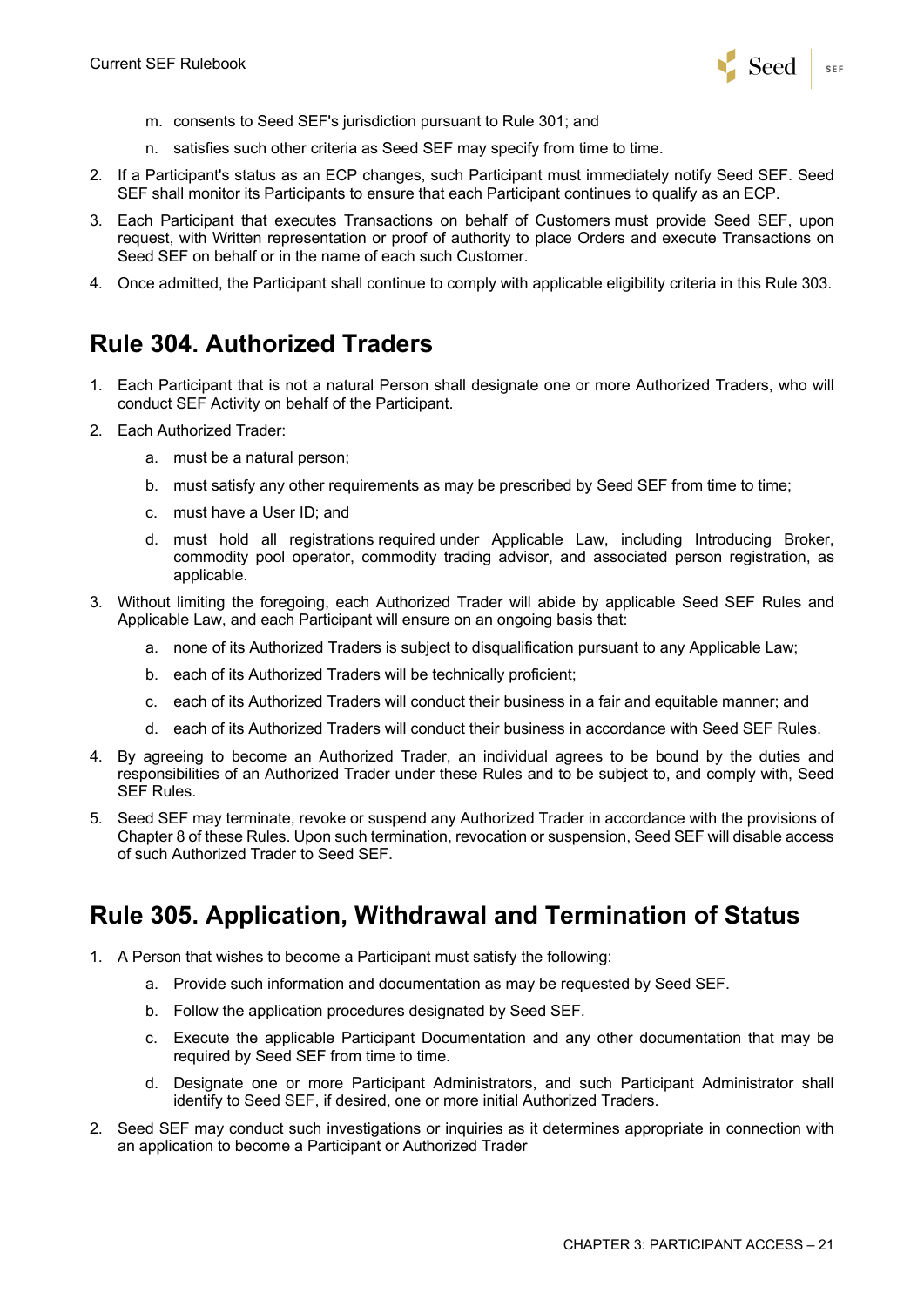

- 3. If Seed SEF determines to admit a Participant, it shall promptly notify the applicant and specify the date as of which such status will be effective. Seed SEF may accept a Participant, subject to conditions as it determines, subject to Rule 302 and Applicable Law (in which case Seed SEF shall notify the applicant Participant of such conditions).
- 4. If Seed SEF denies an application for Participant it shall promptly notify such Person thereof in writing, stating the reasons for such denial. Within 10 Business Days thereafter, such Person may request Seed SEF to reconsider such decision (and may provide any relevant statements or information in connection therewith) and/or request that the Board review such denial.
- 5. Any Participant may withdraw from its status as such by filing a request therefor with Seed SEF in the form specified by Seed SEF. Such withdrawal shall not affect the obligations of such Person incurred prior to such withdrawal or affect the jurisdiction of Seed SEF over such Person with respect to matters occurring or arising prior to such withdrawal.

#### **Rule 306. Participant Administrators**

- 1. Each Participant shall have at all times one or more Participant Administrators, which will be responsible for performing the actions outlined in this Rule 306 ("**Admin Activity**").
- 2. Seed SEF will issue to a Participant and its Authorized Traders, User IDs for access to the Platform. The Participant Administrator shall be responsible for requesting User IDs for Authorized Traders and notifying Seed SEF of the need to terminate any previously issued User IDs to Authorized Traders for that Participant.
- 3. The Participant Administrator shall be responsible for all communications between Seed SEF and Participant with respect to User IDs and access to the Platform, and any notices or other communications sent to the Participant Administrator by Seed SEF relating to User IDs and other related administrative matters shall be binding on Participant. The Participant will promptly notify Seed SEF of any change in its Participant Administrators.
- 4. Participant acknowledges and agrees that it will be bound by any actions taken through the use of such Participant's User IDs, including any User IDs issued to its Authorized Traders, whether or not such actions were actually authorized. In addition, Participant acknowledges that Seed SEF may rely upon, and will be fully released and discharged by Participant for acting upon, any information, data, Transaction details, Orders, acknowledgements or instructions that are (i) entered, imported, transmitted or otherwise communicated under its Authorized Trader's User ID (whether or not such action was actually authorized by Participant), or (ii) are otherwise reasonably believed by Seed SEF to be genuine and to have been communicated or presented on behalf of Participant by an Authorized Trader, whether via the Platform or otherwise.
- 5. In no event may a Person enter an Order or permit the entry of an Order by an individual using a User ID other than the individual's own User ID. Participant is solely responsible for controlling and monitoring the use of the User IDs. Participant will immediately notify Seed SEF of any unauthorized disclosure, unauthorized use of the User ID or access to the Platform or the need to deactivate any User ID.
- 6. Participant agrees to provide Seed SEF with information related to Participant's and its Authorized Traders' use of the Platform upon Seed SEF's written request, if such information is reasonably necessary to enable Seed SEF to assess the identity of any Person that is accessing the Platform through a User ID of a Participant, to maintain the integrity of the Platform, or to comply with Applicable Law.

# **Rule 307. Trading Privileges**

- 1. Admission as a Participant or Authorized Trader does not confer any right of ownership in, or right to direct the management of or attend or vote at meetings of, Seed SEF or right to share in the profits or revenues of Seed SEF.
- 2. A Participant or Authorized Trader shall not be entitled to assign or transfer its status as such without the prior written consent of Seed SEF.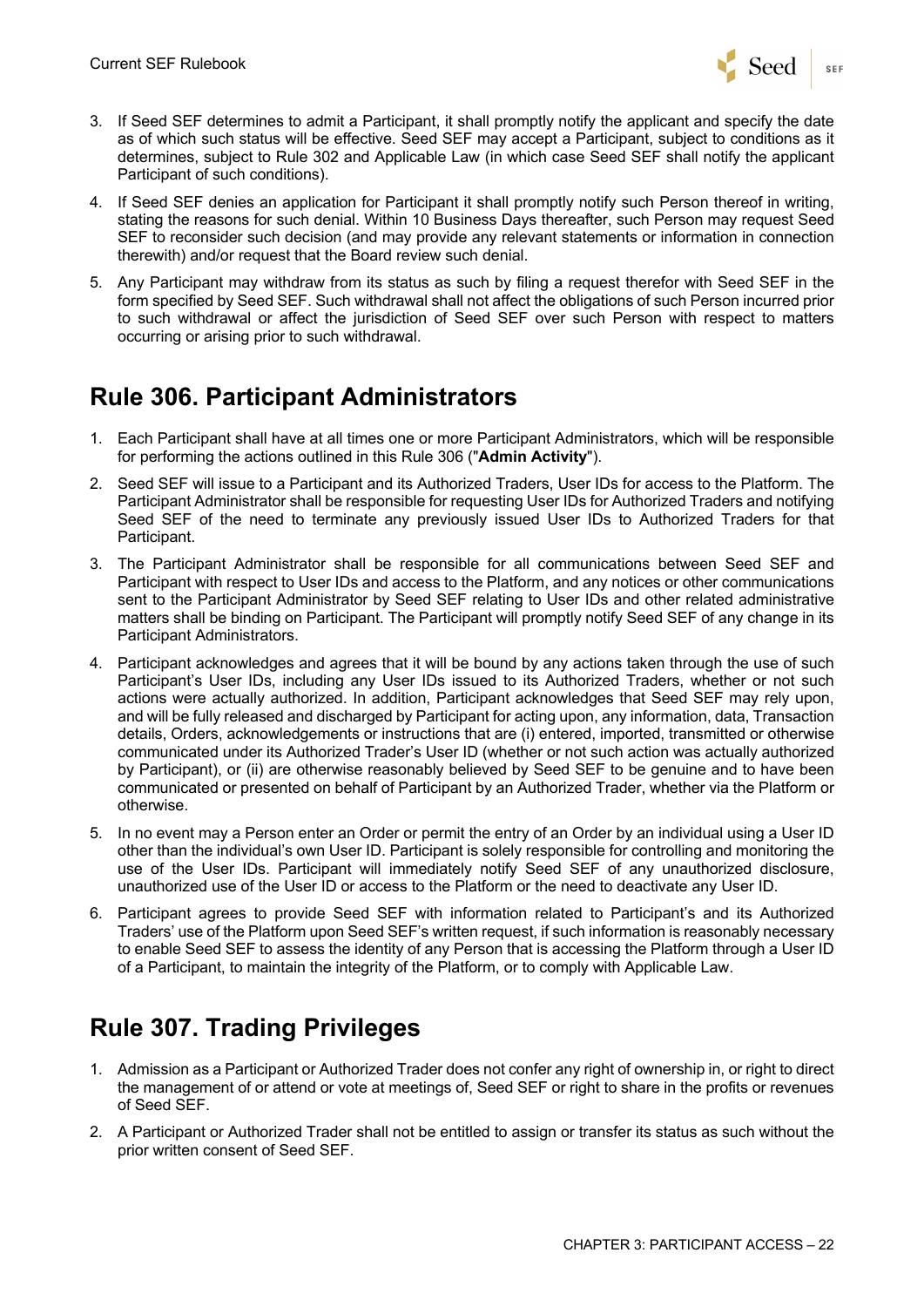

- 3. All SEF Activity entered must be entered by an Authorized Trader designated by the relevant Participant. The foregoing will not prohibit a Participant from trading on behalf of another Participant. If a Participant is a natural person such Participant may enter SEF Activity on its own or another Participant's behalf.
- 4. All Participants must comply with the applicable provisions of the CEA and the CFTC regulations in their use of Seed SEF.

#### **Rule 308. Dues, Assessments and Fees**

- 1. Seed SEF may establish transaction fees and other charges ("**Fees**") for its services from time to time.
- 2. Participant agrees to the payment procedures as outlined in the Seed SEF Participant Agreement.
- 3. Each Participant shall be responsible for paying all such Fees with respect to its SEF Activity.
- 4. Seed SEF may suspend a Participant's Trading Privileges for failure to pay Seed SEF Fees in a timely fashion as provided in Rule 308 for as long as the Fees remain unpaid.

#### **Rule 309. General Notices to Participants**

Seed SEF may issue Notices to Participants generally (including of matters arising under the Rules or the operation of the Platform) from time to time in a form and manner reasonably designed to enable each Participant to become aware of the matters set forth therein. Without limiting the foregoing, Seed SEF may provide such notice by way of a published circular posted on Seed SEF's website at www.seedcx.com.

#### **Rule 310. Communications Between Seed SEF and Participants**

- 1. Seed SEF may send any Notices hereunder (other than notices provided under Rule 309) to a specific Participant or Authorized Trader in writing and either (i) hand-delivered or sent by registered or certified mail or (ii) sent by electronic mail, in either case to the relevant address provided by such Person for such purpose. Each Participant shall provide to Seed SEF and maintain a current electronic mail address for the receipt of all such notices.
- 2. All Notices to Seed SEF hereunder shall be sent by electronic mail to the following address: contact@seedcx.com or to such other address or by such other means as Seed SEF may specify by Notice from time to time.

### **Rule 311. Recording of Communications**

SEF may record conversations and retain copies of electronic communications between Seed SEF Officials, on one hand, and Participants, Authorized Traders, Supervised Persons or other agents, on the other hand, to the extent required by Applicable Law. Any such recordings may be retained by Seed SEF or the Regulatory Services Provider, if any, in such manner and for such periods of time as Seed SEF may deem necessary or appropriate in accordance with Applicable Law.

### **Rule 312. Compliance with the Commodity Exchange Act**

All Seed SEF Participants shall comply with all relevant provisions of the CEA and the rules and regulations duly issued pursuant thereto by the CFTC, including the filing of reports, maintaining books and records, and permitting inspection and visitation by Authorized Representatives of the CFTC or other Regulatory or Government Agency.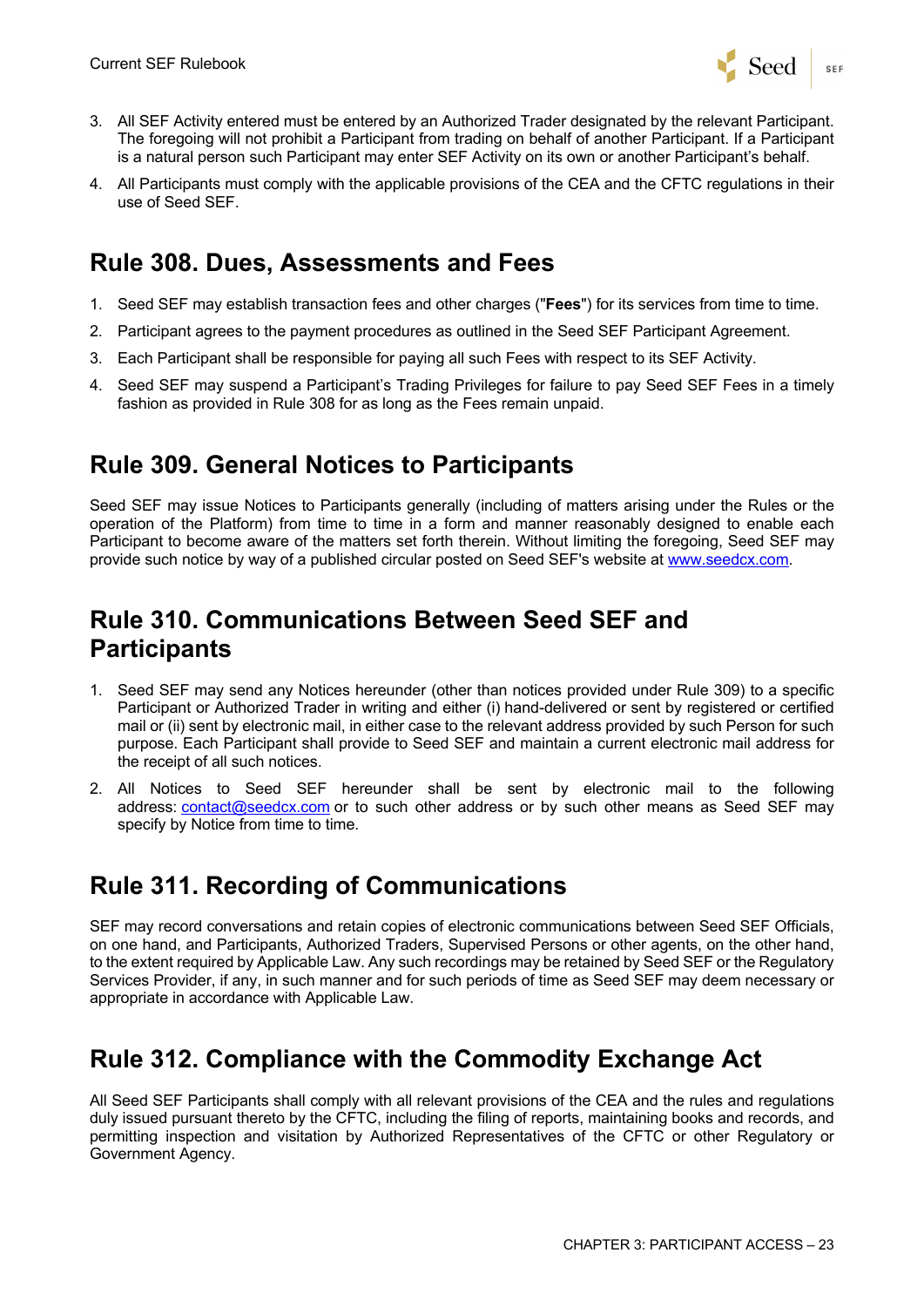

# **Rule 313. Legal Certainty for Seed SEF Trades**

A transaction entered into on the Platform or pursuant to Seed SEF Rules shall not be void, voidable, subject to rescission, otherwise invalidated, or rendered unenforceable as a result of:

- 1. a violation by Seed SEF of the provisions of CEA section 5h or CFTC Regulations;
- 2. any CFTC proceeding to alter or supplement a Rule, term, or condition under CEA section 8a(7) or to declare an emergency under CEA section 8a(9); or
- 3. any other proceeding the effect of which is to:
	- a. alter or supplement a specific term or condition or trading rule or procedure; or
	- b. require Seed SEF to adopt a specific term or condition, trading rule or procedure, or to take or refrain from taking a specific action.

### **Rule 314. Liquidity Provider Program**

Seed SEF may adopt a program granting one or more Participants benefits in return for assuming and fulfilling obligations in order to provide liquidity to the market. Any such program shall specify:

- 1. The qualifications to participate in, and the procedures to apply to, the program;
- 2. The obligations which must be met, and
- 3. The benefits that shall accrue to participants in the program.

### **Rule 315. Independent Software Vendor**

For connections by ISVs to Seed SEF, Seed SEF will apply criteria governing such access that are impartial, transparent, and applied in a fair and nondiscriminatory manner. An ISV shall be permitted to connect to SEF if it meets the following conditions on a continuing basis:

- 1. The ISV applies for connection privileges on such form and with such supporting documents as Seed SEF may require;
- 2. The ISV shall be duly organized, existing and in good standing under the laws of its jurisdiction of organization, as applicable shall be registered or licensed to do business as an ISV, have good commercial standing and adequate financial resources and credit as reasonably determined by Seed SEF;
- 3. The ISV shall have such operational capabilities as Seed SEF shall reasonably determine are necessary and appropriate in the performance of ISV's activities;
- 4. The ISV shall meet any other criteria Seed SEF may from time to time prescribe; and
- 5. The ISV shall pay such fees as established by Seed SEF, such fees being comparable for all ISVs with comparable access to, or obtaining comparable services from, Seed SEF.

### **Rule 316. Sponsored Access**

- 1. Sponsored Designation. Seed SEF shall permit a Sponsoring Participant to extend its Trading Privileges to a Sponsored Participant upon completion of the following:
	- a. The Sponsoring Participant and the Sponsored Participant have provided or delivered all information and documentation required by Seed SEF for Sponsored Designation; and
	- b. Seed SEF has confirmed that all requested information has been received and that such information is satisfactory in form and substance.
- 2. Termination.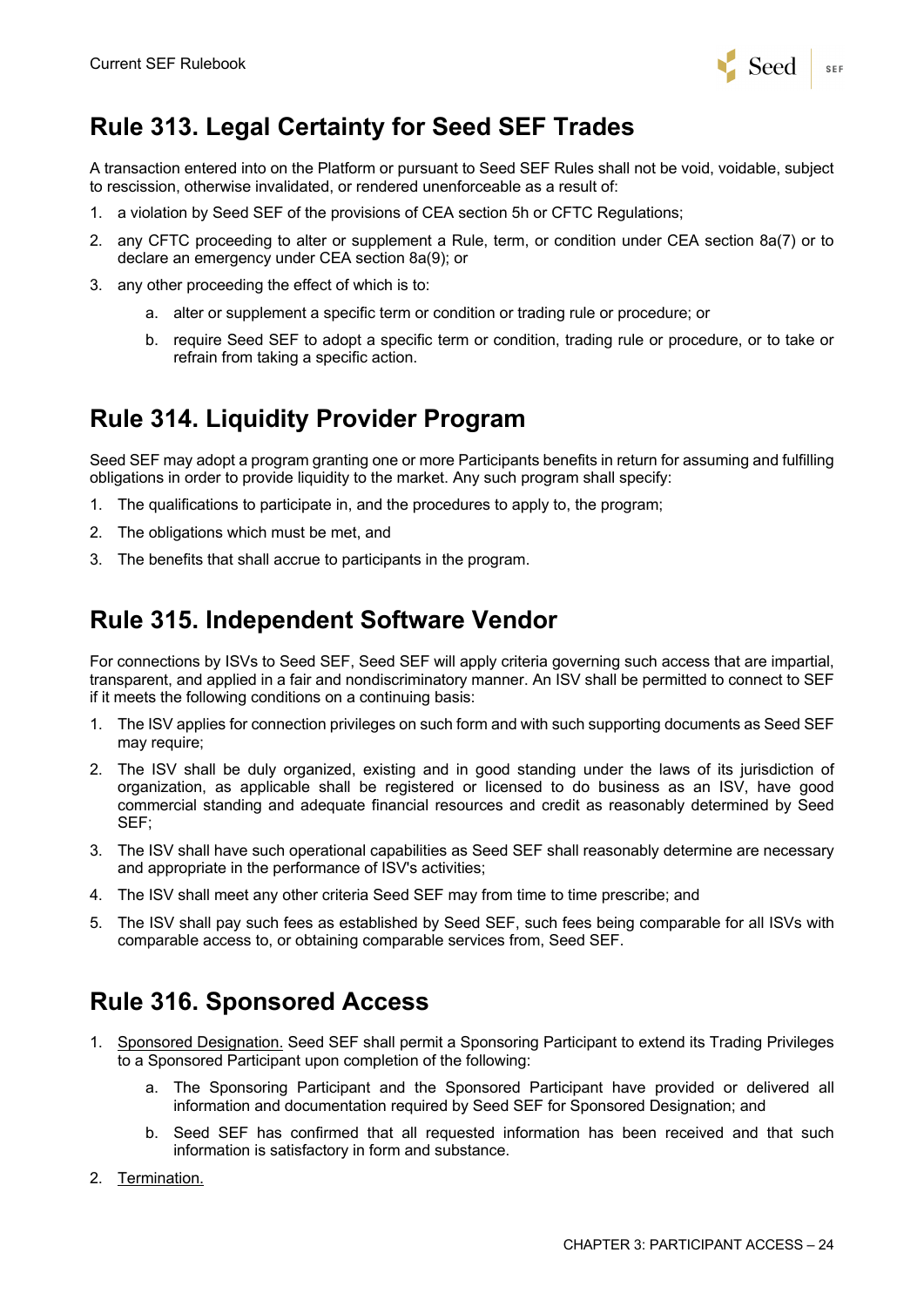

- a. Unless otherwise provided in this Rule 316, Sponsoring Participant may at any time request that Seed SEF terminate the Sponsored Designation of any of its Sponsored Participant(s), by providing Written notice (a "Termination Request") to Seed SEF requesting such suspension or termination, as applicable. After Seed SEF has received a Termination Request, Seed SEF shall either promptly suspend the Trading Privileges or promptly terminate the Sponsored Designation of the relevant Sponsored Participant(s) in accordance with the relevant Termination Request. Notwithstanding the foregoing, a Sponsoring Participant shall remain responsible for all actions that its Sponsored Participant takes on Seed SEF prior to the termination or suspension of such Sponsored Participant by Seed SEF. Upon termination or suspension, Seed SEF shall have the right to cancel all resting Orders placed by or on behalf of Sponsored Participant on the Platform.
- b. Seed SEF shall have the right to suspend or terminate access to Sponsored Participant in accordance with Rules.
- 3. Obligations. For as long as the Sponsored Designation remains in effect, the Sponsored Participant and the Sponsoring Participant agree as follows:
	- a. the Sponsored Participant shall:
		- i. maintain all registrations, licenses and consents required by Applicable Law for it and its Authorized Traders to place Orders and enter into Transactions on the Platform;
		- ii. cooperate with Seed SEF, any regulatory or any self-regulatory organization in any inquiry, investigation, audit, examination or proceeding related directly or indirectly to the Sponsored Participant, and authorize Seed SEF to provide information regarding the Sponsored Participant to the CFTC or any regulatory or self-regulatory organization;
		- iii. access the Platform exclusively through a password protected internet portal using the unique login credentials assigned to Authorized Traders of the Sponsored Participant; and
		- iv. represent, in a form acceptable to Seed SEF, that it is and will continue to be an Eligible Contract Participant for as long as such Person is a Sponsored Participant, and if such Person will be entering into Transactions on the Platform on behalf of a Customer, such Customer is and will continue to be an Eligible Contract Participant for as long as the Sponsored Participant accesses the Platform on behalf of such Customer.
	- b. the Sponsoring Participant shall:
		- i. assume financial responsibility for all activity of its Sponsored Participant(s) on the Platform;
		- ii. deliver a Termination Request to Seed SEF in respect of any of its Sponsored Participants with Trading Privileges promptly after becoming aware that any actions or omissions of any of its Sponsored Participants violate any applicable Rules or Applicable Law; and
		- iii. assist Seed SEF in a timely manner in any investigation into potential or actual violations of the Rules, the CEA, or CFTC Regulations which occur through or with respect to any of its Sponsored Participants, including requiring any Sponsored Participants to produce documents, answer questions from Seed SEF, or appear in connection with an investigation.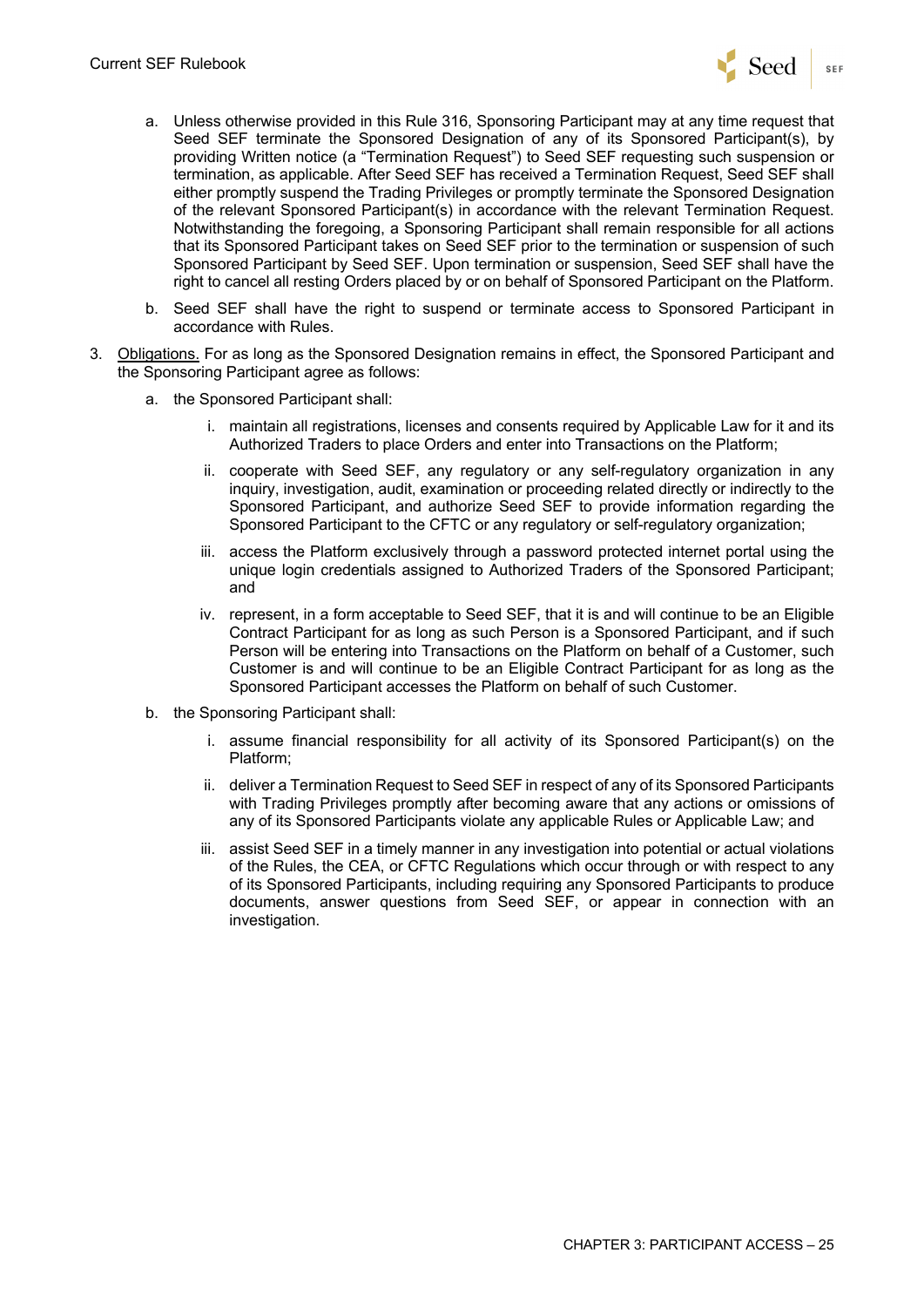

# **CHAPTER 4: OBLIGATIONS OF PARTICIPANTS**

#### **Rule 401. Duties of Participants**

- 1. Each Participant shall (and shall cause all of its Supervised Persons, Authorized Traders and market participants that directly or indirectly effect a transaction on Seed SEF) if applicable, to:
	- a. use the Platform in a responsible manner and not for any improper purpose;
	- b. use the Platform only to conduct SEF Activity;
	- c. observe high standards of commercial integrity, market conduct, fair dealing and just and equitable principles of trade while conducting any activity on Seed SEF or subject to the Rules;
	- d. abide by the terms and conditions of any Contract traded on Seed SEF or subject to the Rules;
	- e. comply with Seed SEF's Rules and obligations and technical standards for access to the Platform, including security protocols;
	- f. keep complete and accurate books and records, including without limitation, all books and records of its SEF Activity and his or her activity in the index or instrument used as a reference price, in the underlying commodity, and related derivatives markets or, and all books and records required to be maintained pursuant to the CEA, CFTC Regulations or Seed SEF Rules, for the period required by Applicable Law, and make such books and records available for inspection by a representative of Seed SEF, a Regulatory Service Provider (if any) or the CFTC;
	- g. employ practices to monitor and enforce compliance with risk limits;
	- h. not mislead or conceal any material fact or matter in any dealings or filings with Seed SEF or in response to any Seed SEF Proceeding; and
	- i. keep the Authorized Trader's Trader IDs, Trading Account numbers and passwords confidential.
- 2. Each Participant shall:
	- a. be fully liable for all trading losses, all Orders, all Transactions in Contracts effected by such Participant, all transactions effected on the Platform and for any use of the Platform made by Participant or the Participant's Authorized Traders, and all trades even if Orders received via the Platform: (1) were entered as a result of a failure in the security controls and/or credit controls, other than due to the gross negligence of Seed SEF; or (2) were entered by an unknown or unauthorized user;
	- b. be responsible for promptly informing Seed SEF of any material changes to the information provided to Seed SEF by the Participant.

# **Rule 402. Required Disclosures**

Each Participant shall immediately notify Seed SEF upon becoming aware of any of the following events:

- 1. any material change to the contact information provided to Seed SEF by the Participant;
- 2. any damage to, or failure or inadequacy of, the systems, facilities or equipment of the Participant to effect transactions pursuant to Seed SEF Rules or to timely perform Participant's financial obligations under or in connection with any Swap of such Participant;
- 3. any refusal of admission of the Participant to, or involuntary withdrawal of the Participant from membership in, any Self-Regulatory Organization, SEF, DCM or DCO;
- 4. any expulsion, suspension or fine in excess of \$100,000 (whether through an adverse determination, voluntary settlement or otherwise) imposed on the Participant by any Self-Regulatory Organization, SEF, DCM, DCO or, with respect to SEF Activity, any relevant Governmental Agency;
- 5. any revocation, suspension or conditioning of any registration or license of a Participant necessary to conduct SEF Activity granted by an Governmental Agency;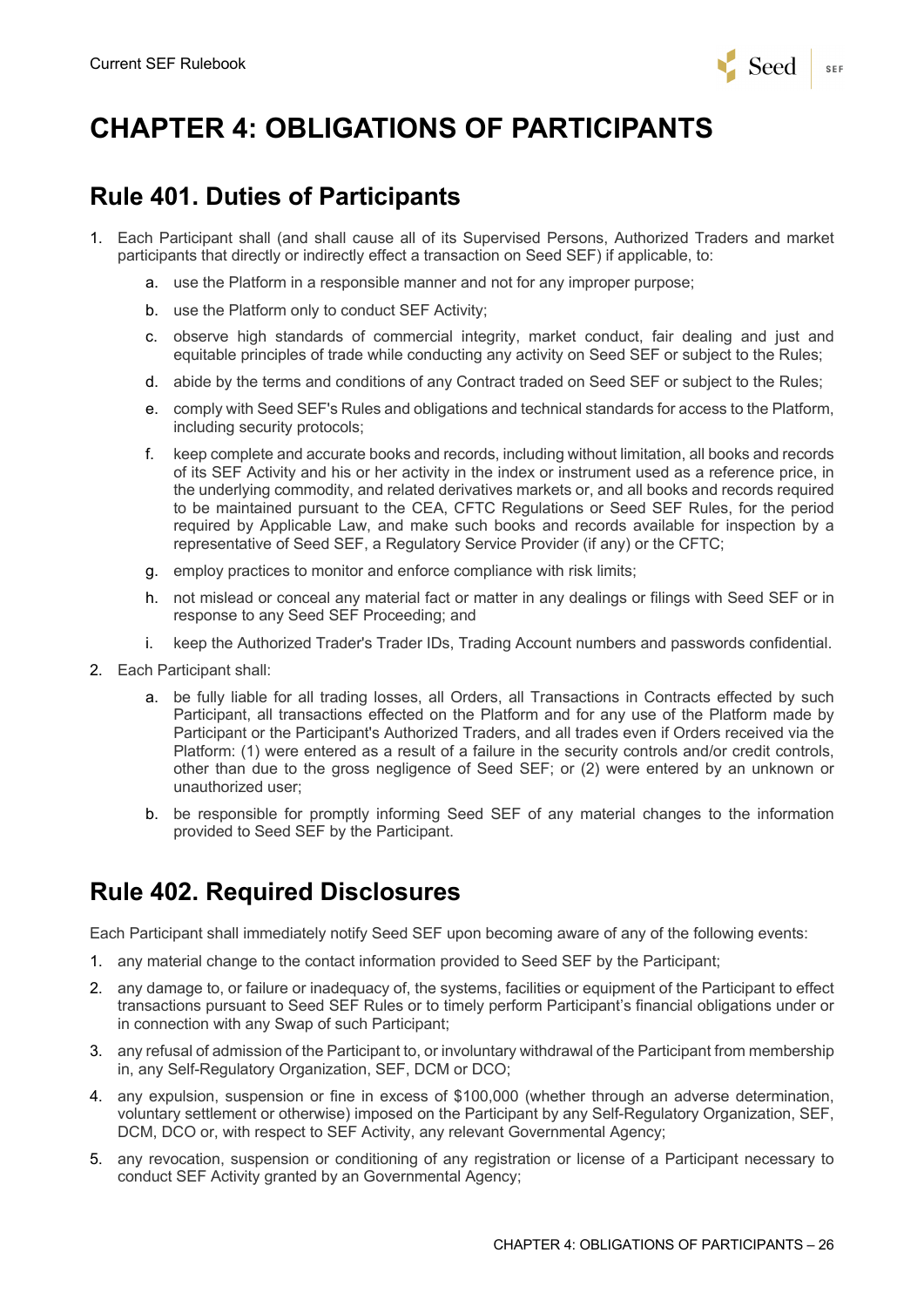

- 6. either (i) the commencement of any judicial or administrative proceeding against the Participant or any Authorized Trader or Supervised Person or (ii) the imposition of any fine in excess of \$100,000, cease and desist order, denial of trading privileges, censure or other sanction or remedy (whether through an adverse determination, voluntary settlement or otherwise) imposed, in each case of (i) and (ii), by any Self-Regulatory Organization, SEF, DCM, DCO or, with respect to SEF Activity, any relevant Governmental Agency;
- 7. any indictment or conviction of, or any confession of guilt or plea of guilty or nolo contendere by, any principals or senior officers of the Participant or any Authorized Trader for any felony or misdemeanor involving, arising from, or related to, the purchase or sale of any commodity, futures contract, swap, option, security, security futures product or other financial instrument, or involving or arising from fraud or moral turpitude; and
- 8. the Participant, or a 10 per cent or greater owner of the Participant, becomes the subject of a petition for bankruptcy;
- 9. the appointment of a receiver, trustee or administrator for the Participant or a 10% or greater owner of the Participant;
- 10. the presentment of a petition, or the passing of a resolution, for the Participant's or a 10% or greater owner of the Participant winding-up;
- 11. the commencement of proceedings for the Participant's or the 10% or greater owners of the Participant dissolution; or
- 12. the occurrence of an event of insolvency with respect to the Participant or the 10% owner or greater owner of the Participant.

# **Rule 403. Right of Inspection**

- 1. Each Participant agrees that Seed SEF (or its authorized representative, including any Regulatory Services Provider) shall be entitled, upon reasonable prior notice, to (i) inspect or examine the systems, equipment and software operated or used by Participant in connection with SEF Activity or subject to the Rules, (ii) have access to the books and records of the Participant, (iii) have access to the systems, equipment and software operated or used by Participant in connection with SEF Activity, and the premises where the same is located, and any data stored therein, and (iv) remove, copy or reproduce any data to which Seed SEF has access under this Rule.
- 2. Upon request of Seed SEF, a Participant shall provide such information concerning the Participant's (and any of its Customer' and Authorized Traders') use of SEF Activity as Seed SEF may reasonably designate.
- 3. Upon request of Seed SEF, each Participant shall provide evidence of its financial condition at such times and in such manner as shall be prescribed by Seed SEF.

#### **Rule 404. Minimum Financial and Related Reporting Requirements**

Each Participant that is registered with any Self-Regulatory Organization shall comply with the provisions of Applicable Law relating to minimum financial and related reporting and recordkeeping requirements.

### **Rule 405. Customers**

- 1. No Participant shall carry a Trading Account for or enter an Order in the name of a Customer unless the Participant has entered into a Written agreement with the Customer that is in compliance with Applicable Law and Seed SEF Rules.
- 2. Each Participant must; (i) ensure that the Customer is an ECP at the time of execution of any Swap; (ii) subject every Swap executed for the Customer to the terms of Seed SEF Rules insofar as they are applicable to that Swap; (iii) in relation to any Swap executed for the Customer, be able to comply with all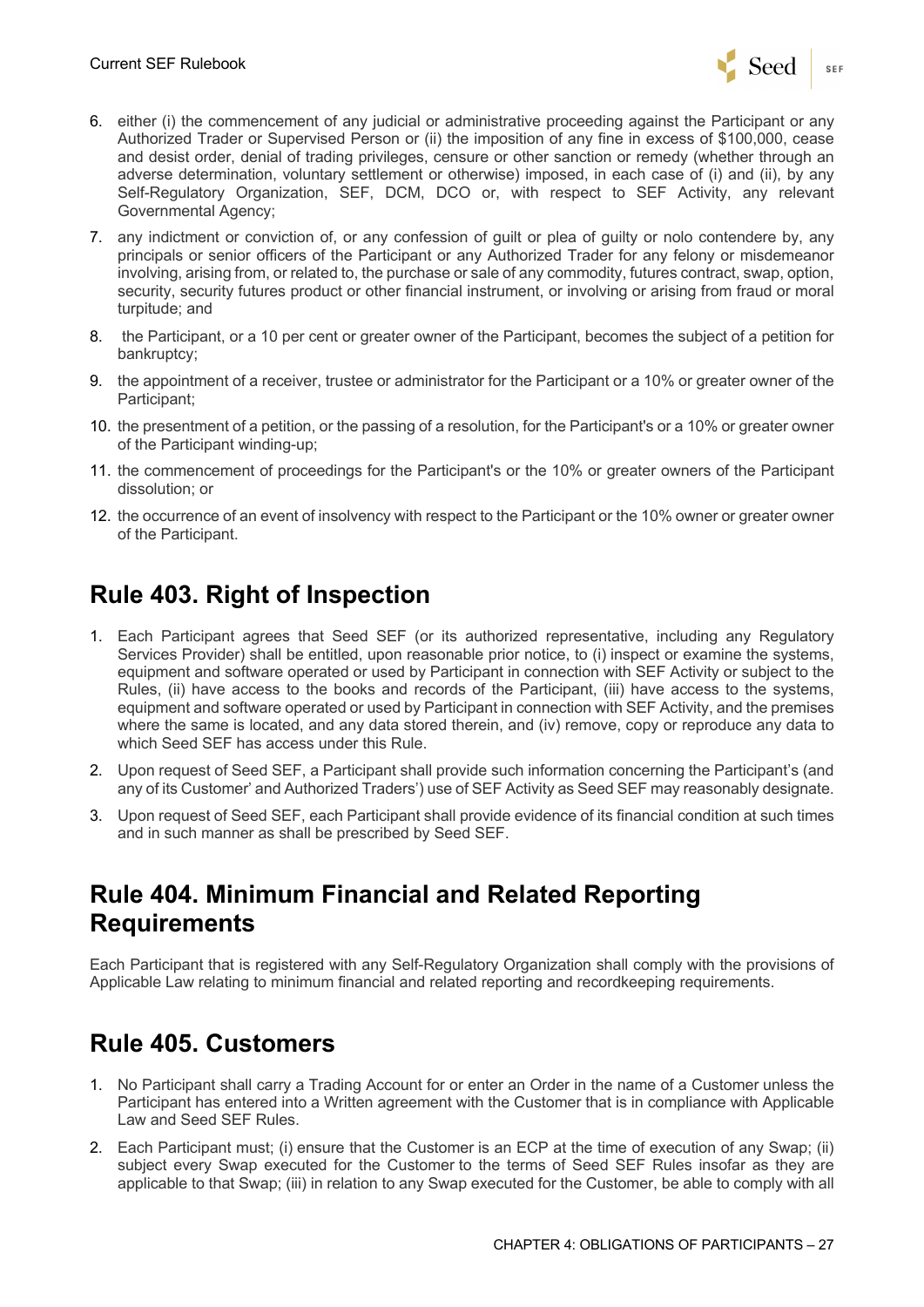

requirements of Seed SEF Rules and any other arrangements, provisions and directions given by Seed SEF; and (iv) provide Seed SEF (and its authorized representatives), access to all information in connection with or related to its SEF Activity necessary for monitoring and enforcement of Seed SEF Rules.

## **Rule 406. Trading Limitations, Termination, Suspension**

- 1. In accordance with, and subject to, the procedures provided in Chapter 8, Seed SEF may, upon the occurrence of any of the following events, impose limitations, conditions and restrictions on a Participant or Authorized Trader, as applicable, or suspend or terminate any such status if such Person:
	- a. fails to satisfactorily demonstrate its ability to satisfy the eligibility criteria to become or remain a Participant;
	- b. is unable to satisfactorily demonstrate its ability to adhere to all applicable Seed SEF Rules;
	- c. would bring Seed SEF into disrepute as determined by Seed SEF in its sole discretion or;
	- d. for such other cause as Seed SEF may reasonably determine.
- 2. When the Trading Privileges of a Participant are terminated, all of a Participant's rights and Trading Privileges will terminate, except for the right of the Participant in question to assert claims against others, as provided in Seed SEF Rules. Any such termination will not affect the rights of creditors under Seed SEF Rules.
- 3. A suspended or terminated Participant, Authorized Trader or Supervised Person remains subject to Seed SEF Rules and the jurisdiction of Seed SEF for acts and omissions prior to the suspension or termination, and must cooperate in any inquiry, investigation, or disciplinary proceeding, summary suspension or other summary action as if the suspended or terminated Participant still had Trading Privileges. SEF may discipline a suspended Participant or Authorized Trader under the Rules for any violation of a SEF Rule or provision of Applicable Law committed by the Participant or Authorized Trader before, during or after the suspension.
- 4. Upon default of any Swap by a Participant or Customer, Seed SEF shall have the right to arrange the liquidation of all or some Swap positions of such Participant or Customer, as applicable, opened via Seed SEF.

### **Rule 407. Access to Position Information**

- 1. Without limiting any provision of these Rules, Seed SEF shall have the authority to obtain from any Participant information with respect to positions of such Participant or any Customer of such Participant. This authority shall include the authority to obtain information concerning positions maintained at other firms, and it shall be the obligation of a Participant receiving such an inquiry to obtain such information. In the event a Participant fails to provide the requested information, Seed SEF, in addition to any other remedy under these Rules, may order that the Participant liquidate the positions that are related to the inquiry.
- 2. Participants shall submit to Seed SEF, upon request, such information as Seed SEF may require with respect to the positions the Participant or its Customer owns or controls on another venue, in such form and manner as may be specified by Seed SEF.

### **Rule 408. CTI Code**

Each Participant must mark each Trading Account through which Transactions are executed on the Platform with the correct CTI Code, and only submit the same type of Transactions to such Trading Account as it is so marked. The CTI Codes are as follows:

- 1. C1: Transactions initiated and executed by a Participant for its own financial interest;
- 2. C2: Transactions initiated and executed by a FCM for its own financial interest;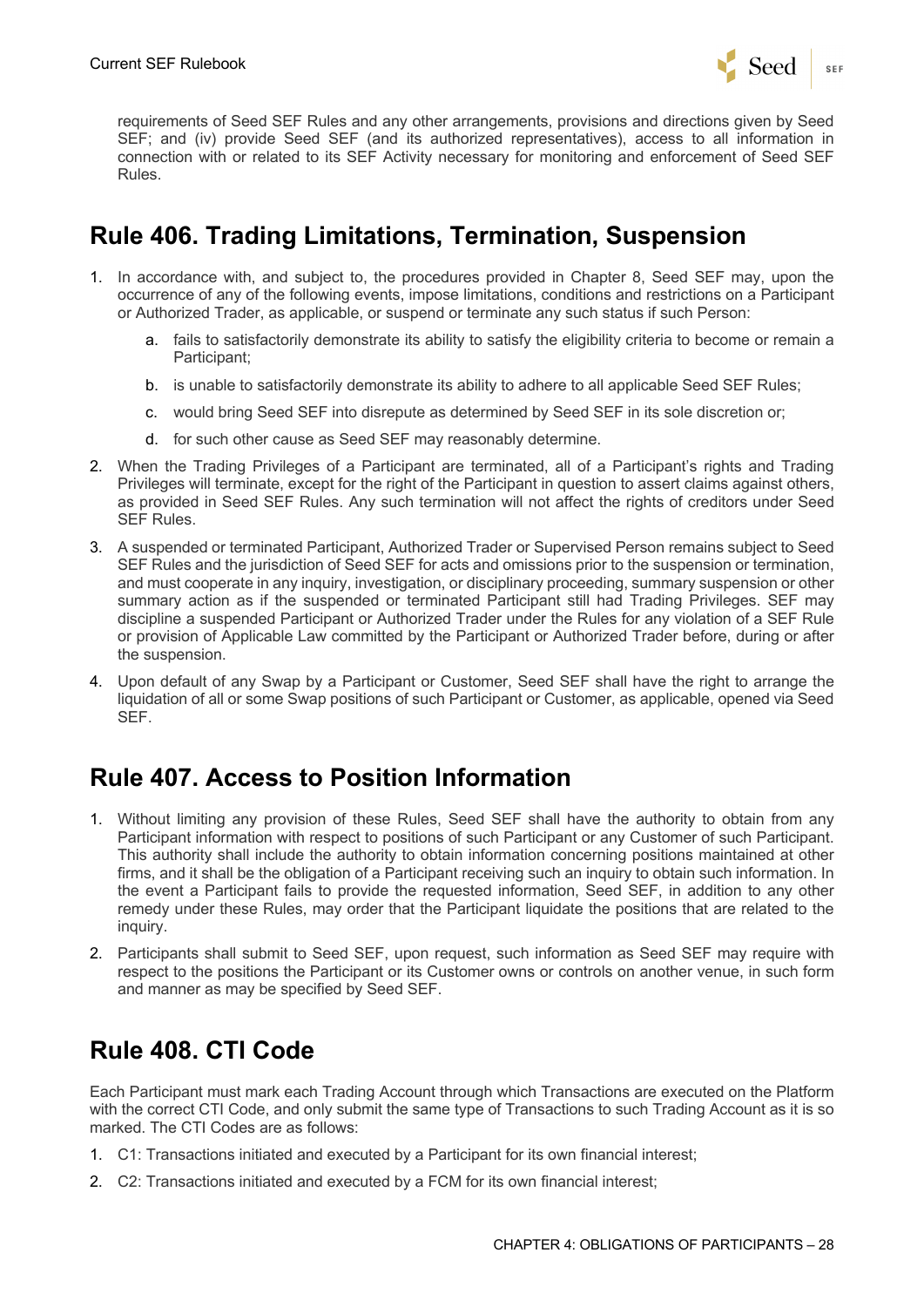

- 3. C3: Transactions initiated and executed by a Participant for the financial interest of another Participant;
- 4. C4: Any Transaction not meeting the definition of C1, C2 or C3. These should be Non-Participant Customer Transactions.

### **Rule 409. Books and Records**

- 1. Participant Books and Records.
	- a. Each Participant shall prepare and keep current all books, ledgers and other similar records relating to its SEF Activity required to be kept by it pursuant to the CEA, CFTC Regulations and these Rules and shall prepare and keep current such other books and records relating to its SEF Activity and adopt such forms as Seed SEF may from time to time prescribe. Such books and records shall be made available, upon request, to Seed SEF, the CFTC, the Department of Justice or any Governmental Agency, regulator or Self-Regulatory Organization with jurisdiction over Seed SEF, and their respective Authorized Representatives.
	- b. In addition to information required by subsection (a) of this Rule 409, each Participant must comply with all applicable requirements of CFTC Regulation 1.35.
	- c. As required by CFTC Regulation 37.404, each Participant must keep records of their trading on Seed SEF (including records of its activity in the index or instrument used as a reference price, the underlying commodity and related derivatives markets) and make such records available, upon request, to Seed SEF, the CFTC or any Governmental Agency, regulator or Self-Regulatory Organization with jurisdiction over Seed SEF, and their respective Authorized Representatives.
	- d. Each Participant shall keep all books and records required to be kept by it pursuant to these Rules for a period of five (5) years from the date on which they are first prepared unless otherwise provided in these Rules or required by Applicable Law. Such books and records shall be readily accessible during the first two years of such five-year period. During such five-year period, all such books and records shall be made available for inspection by, and copies thereof shall be delivered to, Seed SEF and its Authorized Representatives upon request.
	- e. Seed SEF may require a Participant to furnish such information concerning the Participant's business that is subject to these Rules as Seed SEF deems necessary to enable it to perform its obligations under Applicable Law, including information relating to (i) Swaps executed on Seed SEF and in related derivatives markets, including in the products underlying those Swaps, and (ii) information requested by a Government Agency relating to Seed SEF and/or Seed SEF's compliance with Applicable Law that Seed SEF believes is maintained by, or otherwise in the possession of, a Participant. All data and information provided to or obtained by Seed SEF pursuant to this Rule 409 shall be subject to the provisions of Rule 1010.
- 2. Seed SEF Books and Records. Seed SEF shall keep, or cause to be kept, complete and accurate books and records, including all books and records required to be maintained pursuant to the CEA, the CFTC Regulations or the Seed SEF Rules as required by CFTC Regulation 1.31.

# **Rule 410. [Reserved]**

[Reserved]

### **Rule 411. Authority to Impose Restrictions**

Whenever a Participant is subject to the early warning requirements set forth in CFTC Regulation 1.12, Seed SEF may impose such conditions or restrictions on the business and operations of such Participant or as the Participant may deem necessary or appropriate for the protection of Customers, other Participants, or the Seed SEF.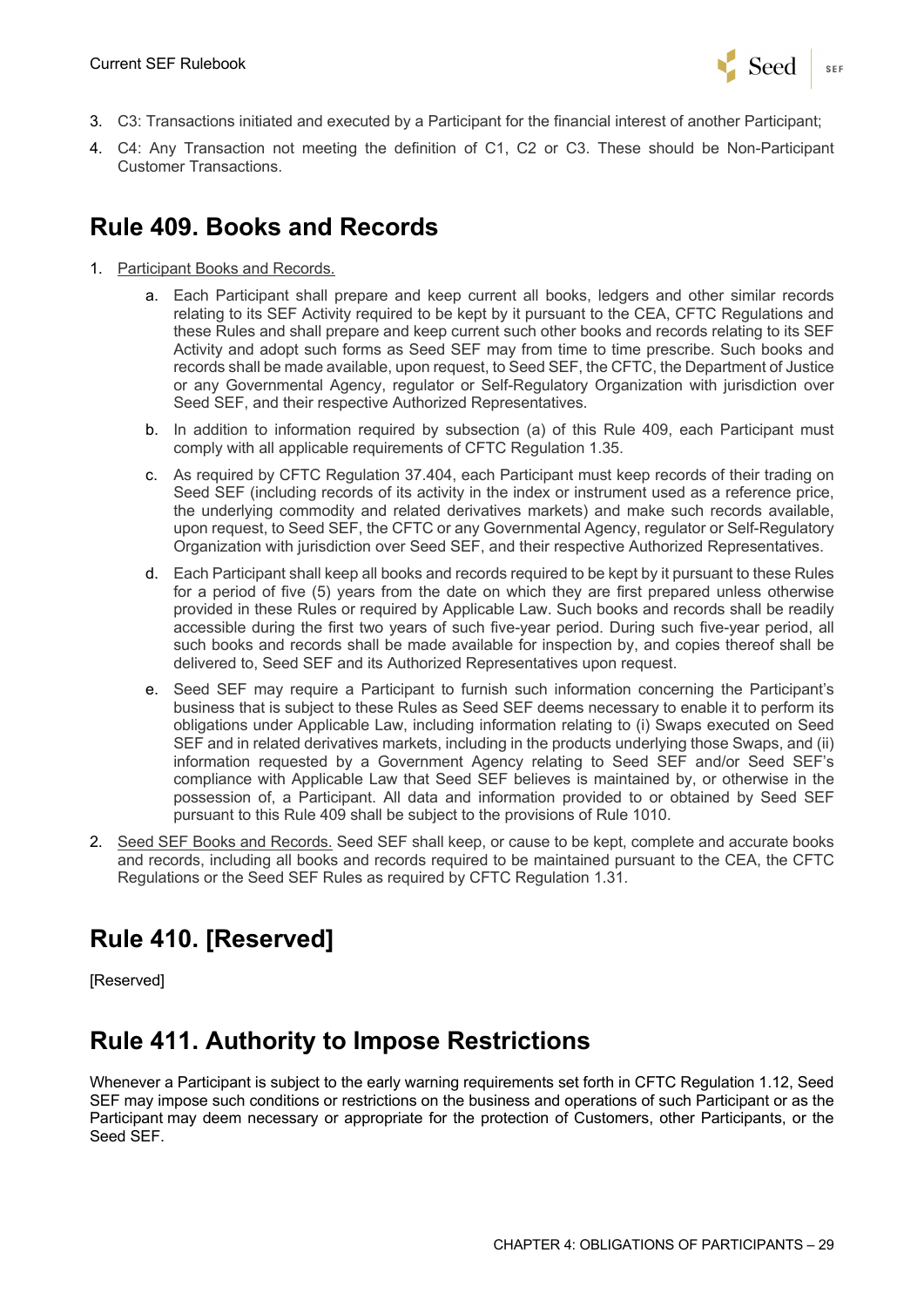

# **Rule 412. Participant Treatment of Customer Funds and Securities**

Each Participant that is required to be registered with any Government Agency, including the CFTC, the U.S. Securities and Exchange Commission and any Self-Regulatory Organization, shall comply with the provisions of Applicable Law, including but not limited to the rules and regulations such Government Agency imposes on a Participant relating to the treatment of Customer funds and the maintenance of books and records with respect thereto, including the segregation of Customer and proprietary funds, the custody of Customer funds, the investment standards for Customer funds, intermediary default procedures and related record-keeping. This includes, but is not limited to CFTC Regulations 1.20(a) and 1.25.

#### **Rule 413. Disclosure Requirements**

Each Participant must comply with all disclosure requirements set forth in applicable CFTC Regulations. Any such disclosure may be combined with a disclosure regarding the existence of financial interests held by the Participant in Seed SEF or any other SEF, DCM or exchange.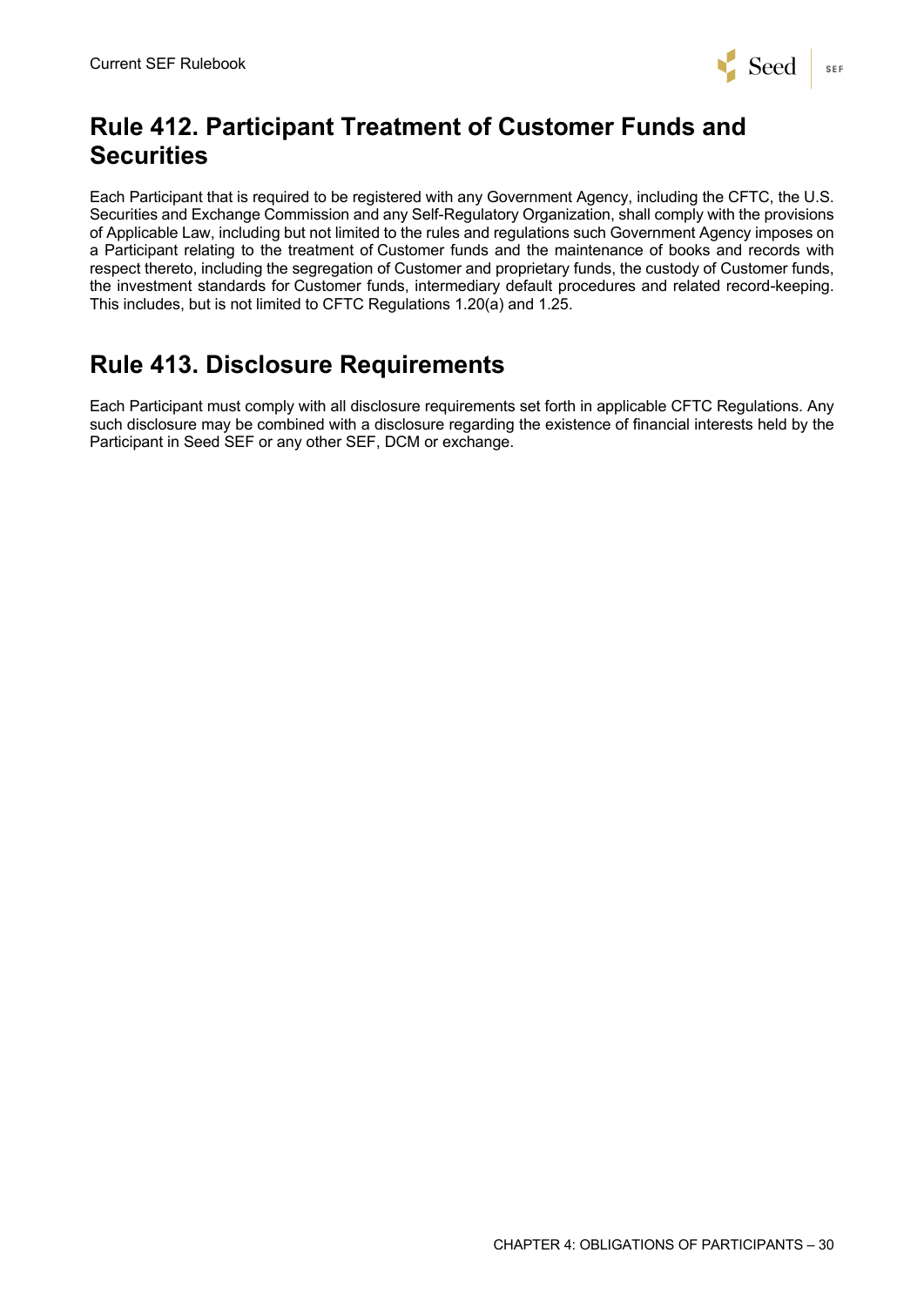

# **CHAPTER 5: SEED SEF SERVICES**

#### **Rule 501. Real-Time Public Reporting**

- 1. In General.
	- a. CFTC Regulation Part 43, which sets forth the rules regarding real-time reporting, requires certain transaction and pricing data to be reported to a Swap Data Repository as soon as technologically practicable after Execution on or pursuant to the rules of the SEF.
	- b. For purposes of these Rules 501 and 502, "as soon as technologically practicable" means as soon as possible, taking into consideration the prevalence, implementation and use of technology by comparable market participants.
	- c. The responsibilities for real-time reporting pursuant to CFTC Regulation Part 43 will vary depending on whether or not the Transaction is executed on or pursuant to Seed SEF Rules.
	- d. A Participant or Participant's Counterparty must transmit all data required to be reported under CFTC Regulation Part 43 for any Block Trades to Seed SEF as soon as technologically practicable after Execution, but in any event before the times set forth in CFTC Regulation 43.5(d), or any successor regulation thereto.
	- e. For Transactions executed on the Platform or pursuant to the Seed SEF Rules, including Block Trades, Seed SEF will fulfill the real-time reporting obligations in CFTC Regulation Part 43. Seed SEF may enter into contractual relationships with third party service providers to transmit the Swap transaction and pricing data to a Swap Data Repository.
	- f. Seed SEF shall have the authority to charge fees for the transmission of transaction and pricing data to a real-time disseminator for Transactions executed on the Platform or pursuant to the rules of Seed SEF; provided, however, that such fees shall be equitable and non-discriminatory.
	- g. Seed SEF reports all transaction and pricing data to the CME SDR for the Swaps that it lists for trading.
	- h. Seed SEF's transmissions of swap transaction and pricing data will include an actual description of the underlying commodity or asset.
- 2. Pursuant to CFTC Part 43 and Appendix A Seed SEF will report all transaction and pricing data for Transactions executed on the Platform or pursuant to the Seed SEF Rules as soon as technologically practicable after Execution to a registered Swap Data Repository for public dissemination.
- 3. Pursuant to CFTC Regulation 43.4(f)(2), or any successor regulation thereto, Seed SEF will report the actual notional or principal amount for all Swaps executed on or pursuant to the rules of Seed SEF, including those of any Block Trade, to a registered Swap Data Repository. However, this amount may be rounded or capped by such Swap Data Repository prior to public dissemination.
- 4. Seed SEF will not disclose transaction or pricing data for any Transactions to the general public prior to the public dissemination of such data. However, Seed SEF may permit on a non-discriminatory basis Participants and any market participants subscribing to Seed SEF for information services to access such data after or at the same time that Seed SEF transmits such data to a registered Swap Data Repository pursuant to this Rule 501.
- 5. Real-time dissemination of Block Trades will be done in accordance with Rule 502. Seed SEF shall notify the registered Swap Data Repository of any Block Trade election in accordance with Rule 608 when transmitting swap transaction and pricing data for a Block Trade to the registered Swap Data Repository.
- 6. If a Participant becomes aware of an error or omission in the swap transaction or pricing data which was reported to Seed SEF, it shall promptly inform the other Participant in the transaction and submit the corrected information to Seed SEF.
- 7. If Seed SEF becomes aware of an error or omission in the swap transaction or pricing data, by being informed of such by a Participant or from its own efforts, Seed SEF will promptly submit such corrected data to the registered Swap Data Repository to which it sent the original information. In no event will Seed SEF submit or agree to submit a correction or cancellation that re-reports swap transaction or pricing data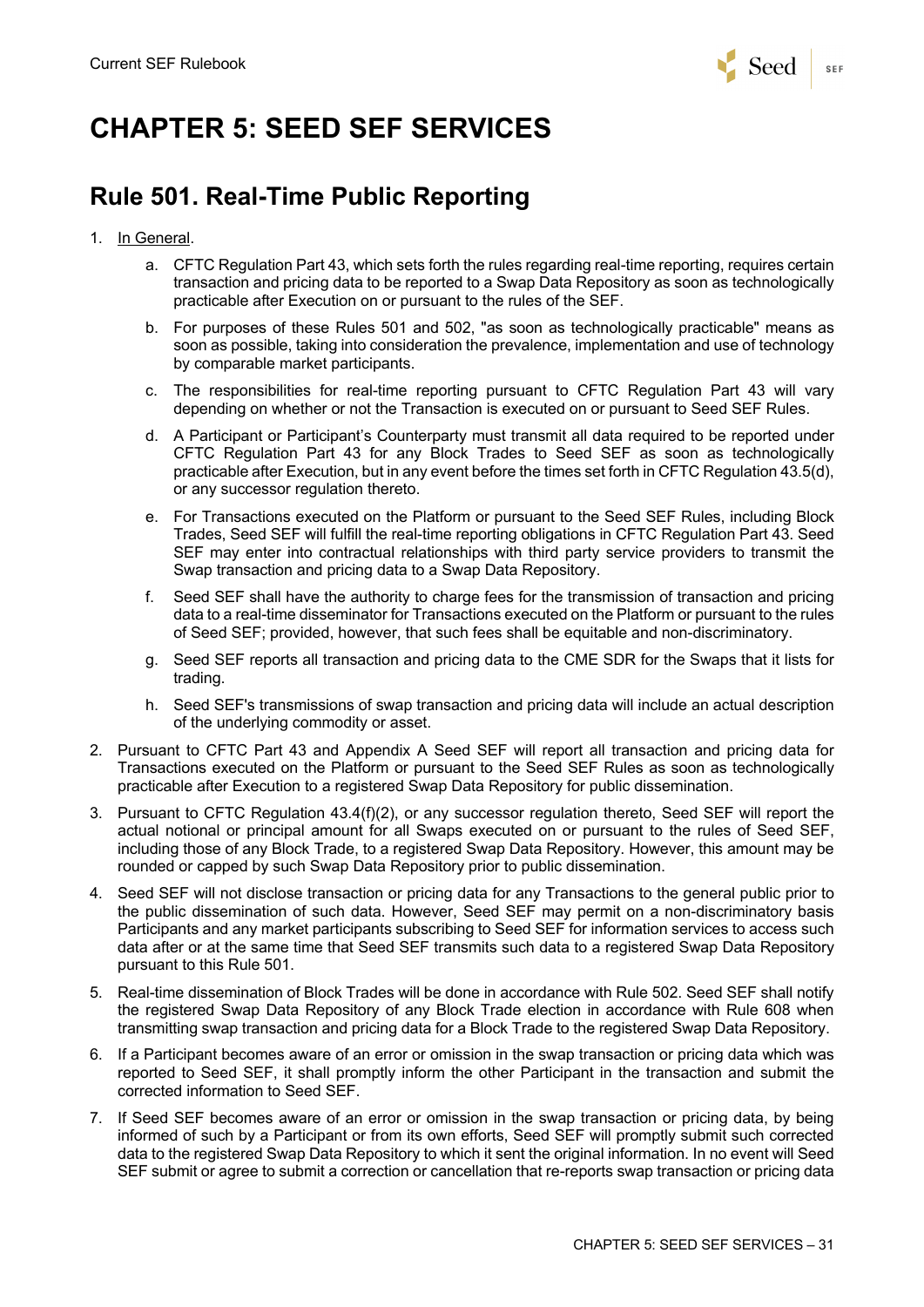

in order to gain or extend a delay in public dissemination of accurate transaction or pricing data or to otherwise evade the reporting requirements of Part 43.

- 8. If at any time during closing hours the registered Swap Data Repository is unable to receive and hold in queue swap transaction and pricing data pursuant to this part, then the registered Swap Data Repository shall, immediately upon reopening, issue notice that it has resumed normal operations. Seed SEF, which is obligated under this section to report data to the registered Swap Data Repository, shall report the data to the registered Swap Data Repository immediately after receiving such notice.
- 9. Seed SEF shall timestamp swap transaction and pricing data relating to a Transaction with the date and time, to the nearest second (at a minimum) of when such SEF:
	- a. Receives data from a Counterparty (if applicable); and
	- b. Transmits such data to the registered swap data repository for public dissemination.

#### **Rule 502. Regulatory Reporting**

- 1. Reporting Required Swap Creation Data .
	- a. Seed SEF will report all Required Swap Creation Data for each swap executed on or pursuant to the rules of the SEF, as soon as technologically practicable after execution of the swap.
	- b. Seed SEF will report the Primary Economic Terms Data and Confirmation Data to a Swap Data Repository for all Transactions executed on Seed SEF, or subject to the rules of Seed SEF. Seed SEF may enter into contractual relationships with third party service providers to transmit the Primary Economic Terms Data and Confirmation Data to such Swap Data Repository.
	- c. A Participant or Participant's Counterparty must transmit all data required to be reported under CFTC Regulation Part 45 for any Block Trades to Seed as soon as technologically practicable after Execution.
	- d. Participant must provide Seed SEF with all required information to enable Seed SEF to report all Required Swap Creation Data including but not limited to:
		- i. The LEI of the Participant placing the order, if available, or the Trading Account number of the Participant if the Participant is a natural person;
		- ii. A yes/no indication of whether the Participant is a Swap Dealer with respect to the product for which the order is placed;
		- iii. A yes/no indication of whether the Participant is a Major Swap Participant with respect to the product for which the order is placed;
		- iv. A yes/no indication of whether the Participant is a financial entity as defined in CEA section  $(2)(h)(7)(C)$ ; and
		- v. A yes/no indication of whether the Participant is a U.S. person.
	- e. Seed SEF shall determine the Reporting Counterparty as per CFTC Regulation 45.8.
	- f. If both Counterparties are Swap Dealers, or both Counterparties are Major Swap Participants, or both Counterparties are neither Swap Dealers nor Major Swap Participants that are financial entities as defined in CEA section 2(h)(7)(C), or both Counterparties are neither Swap Dealers nor Major Swap Participants and neither Counterparty is a financial entity as defined in CEA section 2(h)(7)(C), then the Reporting Counterparty shall be:
		- i. The Counterparty that is the seller of the Transaction; or
		- ii. The Counterparty that is paying floating, if a fixed/floating Transaction.
	- g. Seed SEF shall have the authority to charge fees for any services provided pursuant to this Rule 502; provided, however, that such fees shall be equitable and non-discriminatory.
- 2. Reporting Required Swap Continuation Data .
	- a. CFTC Regulation Part 45 requires Required Swap Continuation Data to be reported to a Swap Data Repository during the life of any Transaction.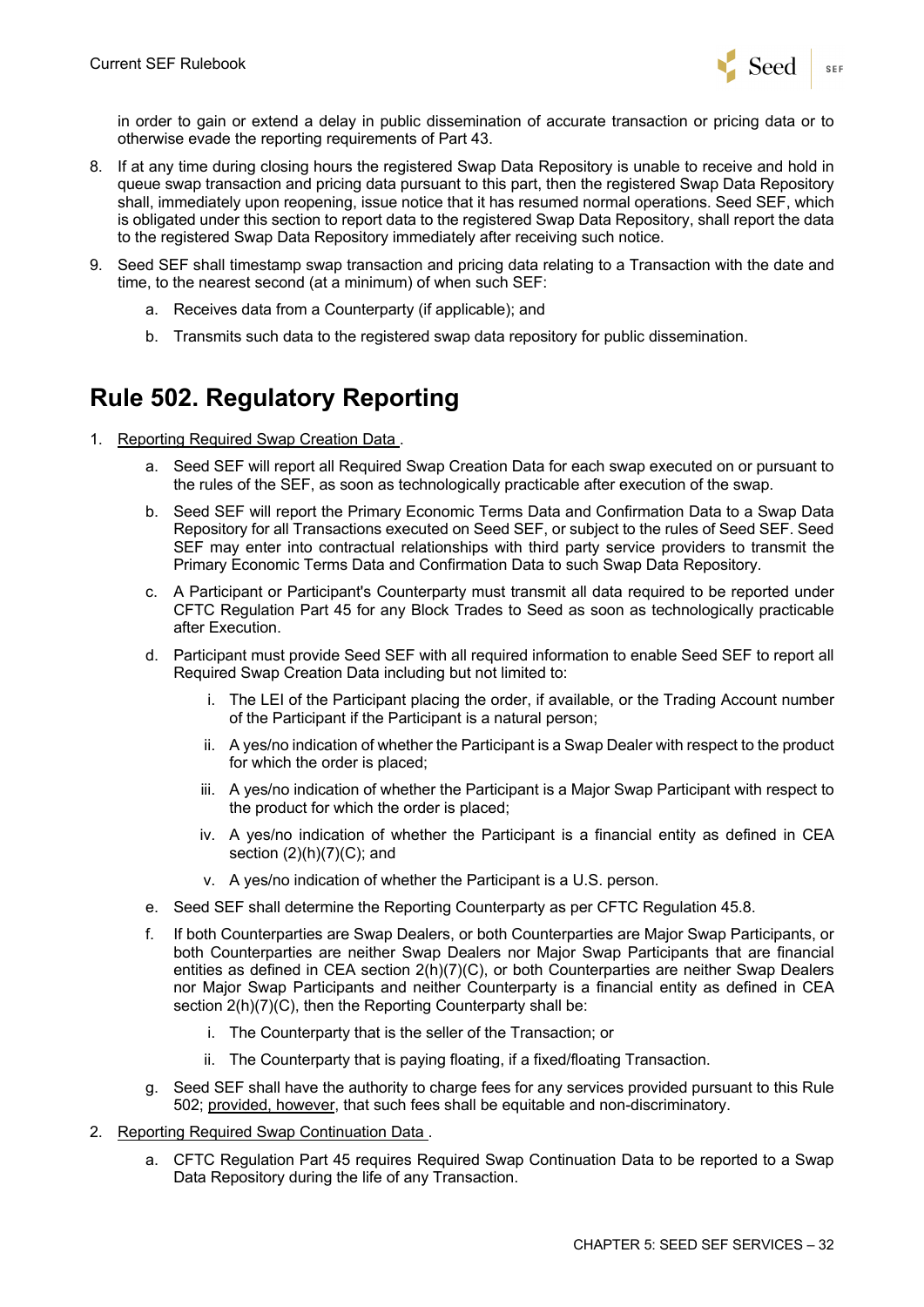

- b. Pursuant to CFTC Regulation 45.4(c), the responsibility for reporting Required Swap Continuation Data for any Transaction, whether or not the Transaction is executed on a Swap Execution Facility, to the relevant Swap Data Repository lies on the Reporting Counterparty.
- c. Seed SEF may report Required Swap Continuation Data to the SDR for Transactions executed on Seed SEF on behalf of Participants, as a service to those Participants, however the Reporting Counterparty to the Transaction will at all times remain responsible for the performance of any and all regulatory reporting requirements imposed on such Participant under CFTC Regulation Part 45. For the avoidance of doubt, Seed SEF will have no obligation to fulfill any requirements to report Required Swap Continuation Data for any Participant, including Valuation Data as that term is defined in CFTC Regulation 45.1. If the service is offered by Seed SEF, and a Participant does not wish Seed SEF to submit Required Swap Continuation Data on their behalf, in the event that they are a Reporting Party to a Transaction, they must inform the Seed SEF Compliance Department.

#### **Rule 503. Maintenance of Books and Records by Seed SEF**

- 1. Seed SEF shall keep, or cause to be kept, complete and accurate books and records of all activities relating to the business of Seed SEF, including a complete audit trail for all Swaps executed on or subject to the rules of Seed SEF, investigatory files, and disciplinary files, and all books and records required to be maintained pursuant to the CEA and CFTC Regulations.
- 2. Seed SEF shall retain all records required to be kept pursuant to CFTC Regulations 43.3 and 45.2 with respect to each swap throughout the life of the swap and for a period of at least five (5) years following the final termination of the swap. Records relating to Swaps shall be readily accessible via real time electronic access by Seed SEF throughout the life of the Swap and for two (2) years following the final termination of the Swap, and shall be retrievable by Seed SEF within three (3) Business Days through the remainder of the period following final termination of the Swap during which it is required to be kept.
- 3. All books and records kept pursuant to this Rule 503 shall be reported to the CFTC as requested by the CFTC and shall be open to inspection and examination by the CFTC, U.S. Department of Justice, the U.S. Securities and Exchange Commission, or by any representative of a prudential regulator as authorized by the CFTC. Seed SEF shall provide copies of all such records, at its own expense to any representative upon request either by electronic means, in hard copy, or both, as requested by the Commission.

### **Rule 504. Confirmations**

- 1. The economic terms specific to the Transaction agreed to by the Participants on Seed SEF shall be reflected by Seed SEF in a written communication (the "**Trade Communication**") sent to the applicable Participants.
	- a. The Trade Communication shall incorporate by reference the terms of Counterparty Agreements governing such Transactions and existing at the time of Execution (the "**Terms Incorporated by Reference**"). The Trade Communication and the Terms Incorporated by Reference shall, taken together, comprise all of the terms of such Transaction and constitute a confirmation for purposes of CFTC Regulation 37.6(b) (the "**Confirmation**").
	- b. In satisfaction of the obligations imposed on Seed SEF under CFTC Regulation 37.6(b): (i) each Trade Communication is deemed to incorporate the Terms Incorporated by Reference defined in this Rule 504; (ii) the Participants hereby agree that the provisions of Rule 504(a)(iii) shall govern any conflicting terms; and (iii) Participants shall monitor all applicable records and documents in accordance with CFTC's applicable guidance, interpretation and no-action letters.
	- c. In the event of any inconsistency between (i) the Trade Communication and (B) the Terms Incorporated by Reference, the terms of the Trade Communication shall legally supersede any contradictory terms, which shall be stated in each Confirmation.
	- d. Seed SEF shall electronically issue the Confirmation to the applicable counterparties as soon as is technologically feasible after execution.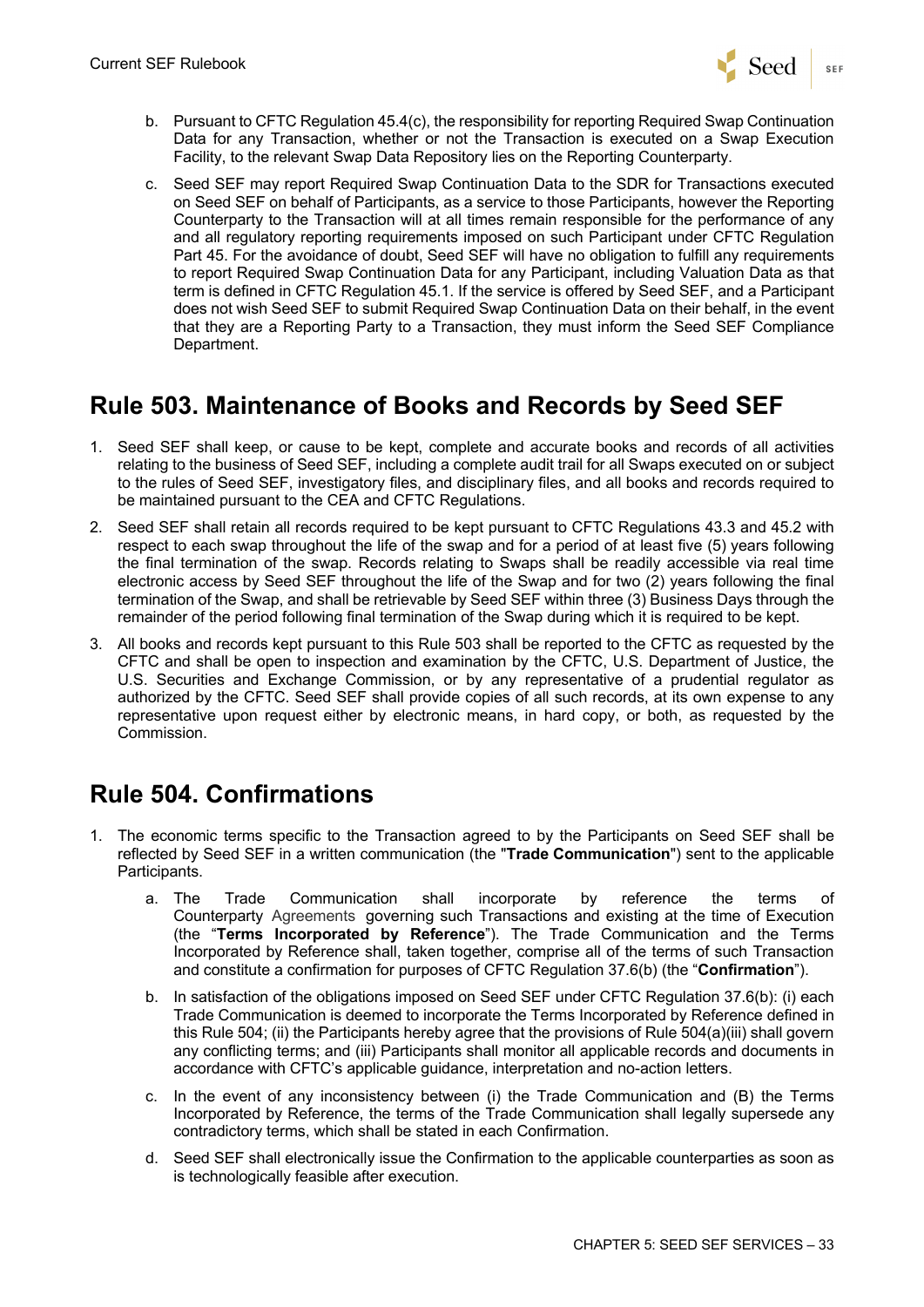

- e. If requested by the CFTC, Seed SEF is required to request from participants the underlying previously-executed freestanding agreements, and Seed SEF is required to furnish such documents to the CFTC as soon as they are available.
- 2. A Confirmation shall be deemed to be a binding and fully enforceable confirmation of the Transaction between such parties.
- 3. A Confirmation shall be deemed to be fully and mutually executed by the parties, "signed" and "in writing" for any and all purposes, and the resulting Confirmation shall constitute the controlling confirmation with respect to the applicable Transaction.
- 4. Participant agrees not to contest the legally binding nature or enforceability of any Transaction entered into or negotiated on the Platform or subject to the rules of Seed SEF and further agrees not to contest or assert any defense to the validity or enforceability of any Transaction on the basis that such Transaction was executed or negotiated electronically or subject to the rules of Seed SEF or on the basis of any law requiring agreements to be in writing or to be signed by the parties. Participant hereby waives any and all rights to assert any such claims.
- 5. Participant agrees to use commercially reasonable efforts to promptly review all SEF Confirmations and to reconcile any data or other discrepancies. Objections to the contents of SEF Confirmations must be submitted to Seed SEF, in writing, promptly upon receipt, but no later than the close of that Seed Business Day. Any discrepancies, errors or omission with respect to SEF Confirmations shall be resolved as provided in the Seed SEF Rules.

### **Rule 505. Audit Trail Program**

- 1. Seed SEF's audit trail permits it to track orders from the time of receipt through fill, or other disposition, and includes both order and trade data. The audit trail program includes all original source documents and an electronic transaction history database. The electronic transaction history database includes a history of all orders and trades entered into the Platform, including all orders, trades, and order modifications and cancellations. An adequate transaction history database also includes:
	- a. All data that is input into the trade entry or matching system for the transaction to match;
	- b. Customer Type Indicator code; and
	- c. Timing and sequencing data adequate to reconstruct trading.
- 2. Seed SEF will enforce its audit trail and recordkeeping requirements through at least annual reviews of all Participants to verify their compliance with Seed SEF's audit trail and recordkeeping requirements. Such reviews will include, but are not limited to, reviews of randomly selected samples of front-end audit trail data for order routing systems; a review of the process by which user identifications are assigned and user identification records are maintained; a review of usage patterns associated with user identifications to monitor for violations of user identification rules; and reviews of Trading Account numbers and Customer Type Indicator codes in trade records to test for accuracy and improper use.
- 3. Seed SEF's audit trail enforcement program will identify Participants that have failed to maintain high levels of compliance with such requirements and will sanction Participants for deficiencies. Sanctions will not include more than one warning letter for the same violation of audit trail or recordkeeping requirements within a rolling twelve-month period.

### **Rule 506. Monitoring of Trading and Trade Processing**

Seed SEF will monitor trading on the Platform in order to prevent manipulation, price distortion, and disruptions of the delivery or cash settlement process through surveillance, compliance, and disciplinary practices and procedures, including through the real-time monitoring of trading, and comprehensive trade reconstruction.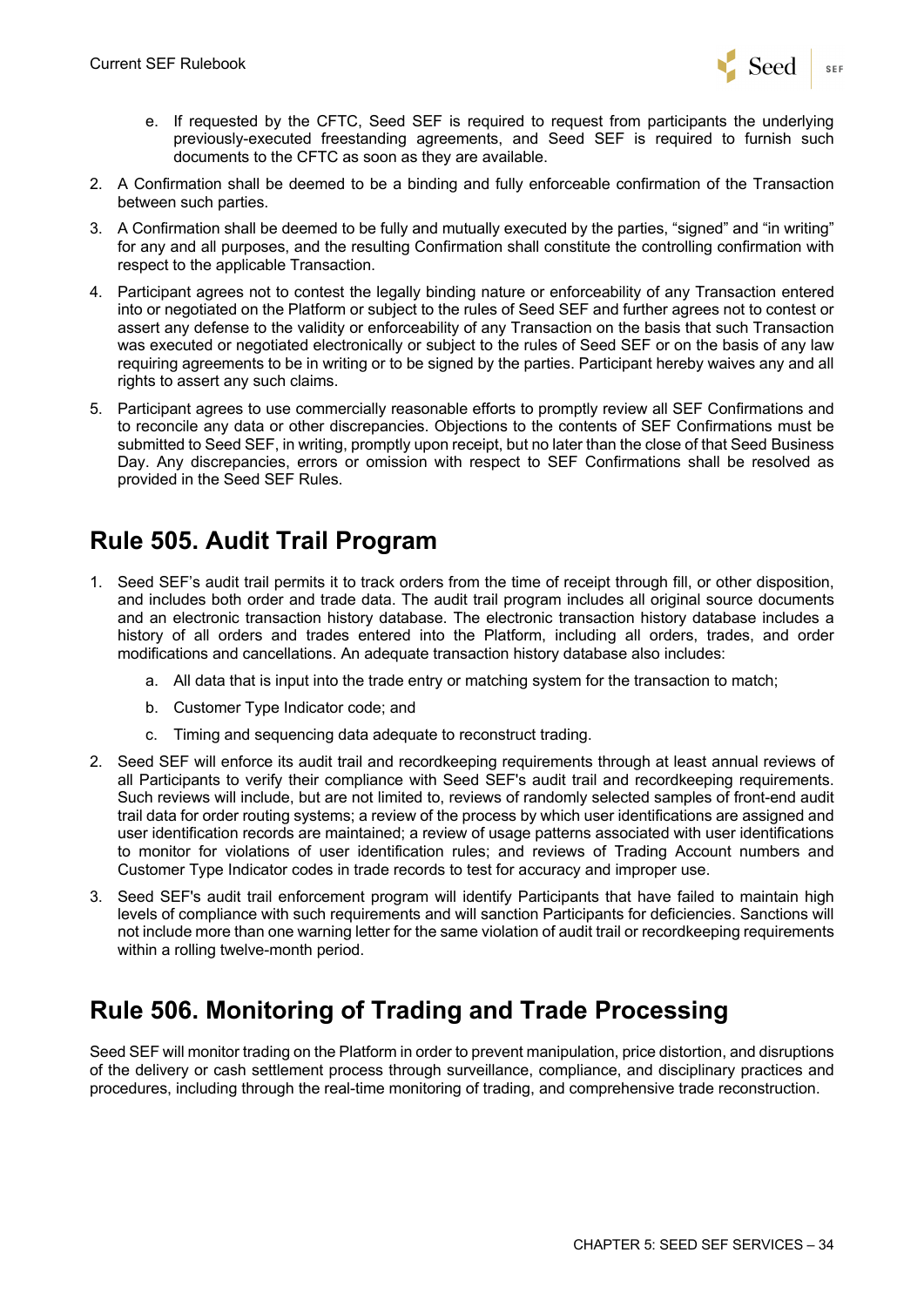

# **Rule 507. Use of Data Collected from Participants**

Subject to the provisions of Rule 215, as applicable, Seed SEF shall not use for business or marketing purposes any proprietary or confidential data that Seed SEF collects or receives from any Participant for the purposes of fulfilling Seed SEF's regulatory obligations ("**Participant Proprietary Data**"), unless the Participant from whom it collects or receives such data consents to Seed SEF's use of such data in such manner. Seed SEF shall not condition access to Seed SEF or its services on a Participant's consent to Seed SEF's use of such data for business or marketing purposes. Where necessary for regulatory purposes, Seed SEF may share Participant Proprietary Data with one or more other swap execution facilities, designated contract markets, or other trading facilities.

# **Rule 508. Publication of Trading Information**

Seed SEF will publish trading information as required by CEA Section 5h(f)(9) and Parts 16 and 37 of CFTC Regulations.

### **Rule 509. Error Trade Review and Notification of Action Taken**

- 1. Any Trade executed on or in accordance with the Rules of Seed SEF can be canceled, corrected, or adjusted only upon consent of the SEF and in accordance with this Rule 509. To request cancellation, correction, or adjustment of a Trade alleged to be erroneous ("**Alleged Error Trade"**), a Participant must notify Seed SEF by providing the Trade ID of the Alleged Error Trade and stating the grounds for the request as soon as possible, but no later than 4:30 p.m. Chicago time on the date of Execution of the Alleged Error Trade.
- 2. For an Alleged Error Trade, the CCO and/or the CCO designee will review promptly the electronic audit trail of the Alleged Error Trade as well as any other facts and circumstances associated with the Alleged Error Trade. If Seed SEF makes an affirmative finding that the Alleged Error Trade was the result of a clerical or operational error and that the cancellation, correction, or adjustment of the Alleged Error Trade is appropriate and would not adversely impact market integrity, or otherwise violate the CEA, CFTC Regulations or SEF Rules, Seed SEF will designate such Alleged Error Trade as an "**Error Trade**."
- 3. Seed SEF will inform affected Participants of the Error Trade and of the next steps that the Participants must or could make. Seed SEF will also inform the affected Participants of the final disposition of the Error Trade.
- 4. For purposes of this Rule 509, a Participant involved in an Alleged Error Trade and acting on behalf of a Customer or as an Introducing Broker shall have the authority to request or consent to the cancellation, adjustment or offset, as applicable, of such Trade on behalf of the Customer involved in the Trade.

### **Rule 510. Error Trade Cancellation and Adjustment**

- 1. Participant Error. The Participants involved in an Error Trade may mutually agree to cancel the Error Trade or to adjust the price of the Trade. SEF will cancel or adjust the Error Trade as instructed by the affected Participants.
- 2. System Error. If, after its own investigation or upon notice from a Participant, Seed SEF determines in its sole discretion that the execution of a Trade was the result of an error made by the Platform and designates the Trade as an Error Trade, then Seed SEF may:
	- a. cancel such Trade; or
	- b. if both Participants affected by the Error Trade agree, adjust the price.
- 3. Timing of a Cancellation or Adjustment. Any cancellation or adjustment made pursuant to this Rule 510 shall be made before the opening of trading on the Business Day after the Error Trade was discovered.
- 4. Trade Cancellation and Adjustment by SEF.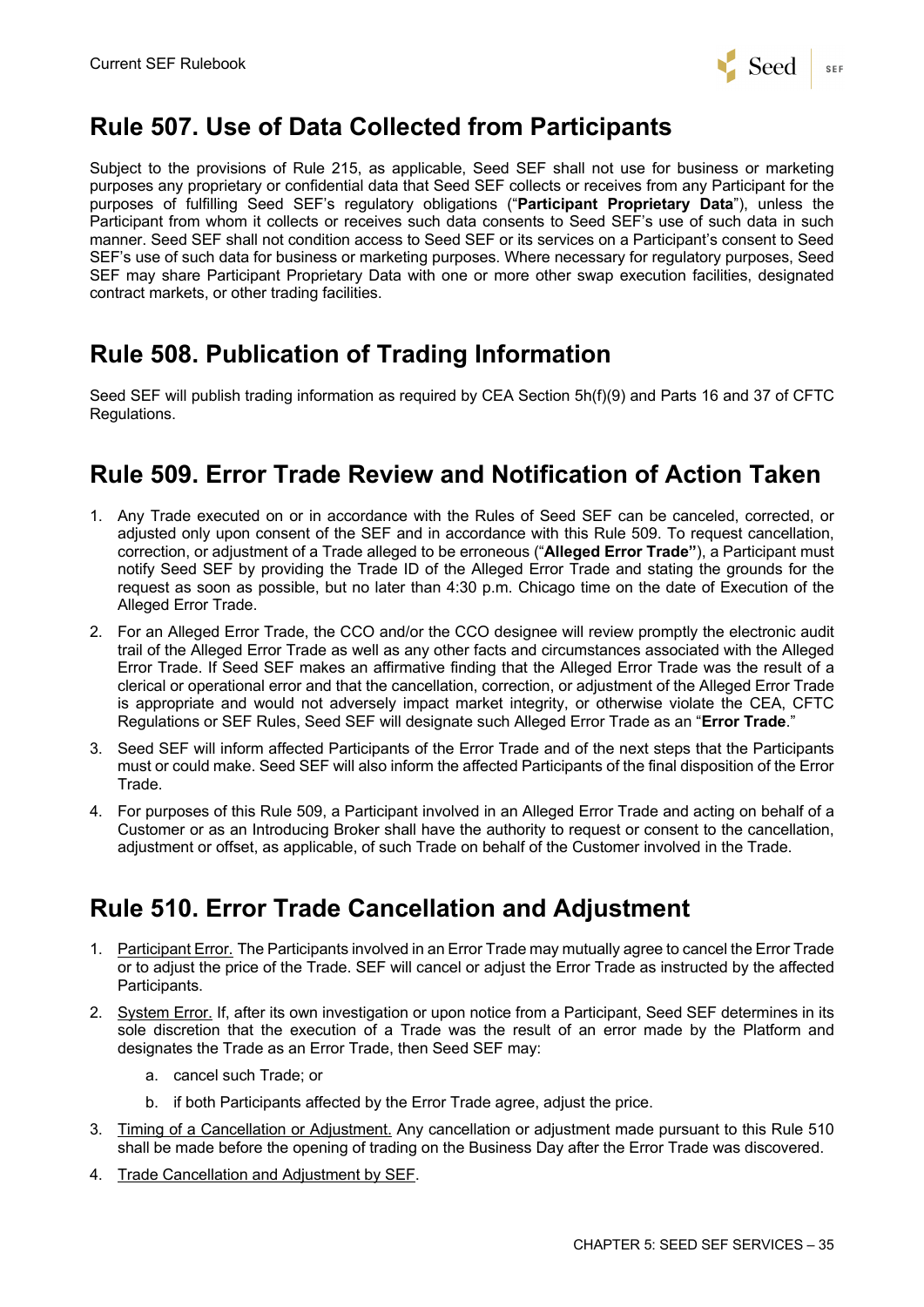

- a. SEF may adjust or cancel a Trade that resulted from a market disrupting event or that is executed at a price that was outside the normal trading range.
- b. If SEF takes action pursuant to this Rule 510, it will give prompt notice to the affected Participants and will use good faith, commercially reasonable efforts to obtain such Participants' consent to such adjustment or cancellation.
- 5. Trade Reporting by SEF. SEF will report the adjustment or cancellation of the Error Trade and any new Trade entered into pursuant to this Rule in accordance with the provisions of this Chapter 5.

#### **Rule 511. Swap Contract Specifications**

- 1. Notwithstanding any provision of Seed SEF Rules to the contrary, the Swap Specification with respect to a particular Swap specified in Chapter 11 and beyond shall govern the applicability of Seed SEF Rules to trading in such Swap and, in the event of any conflict between Seed SEF Rules and the Swap Specification, the Swap Specification shall govern with respect to trading in the relevant Swap.
- 2. The Swap Specification for each individual Swap may specify:
	- a. different classes of Participants eligible to trade such Swaps. Each such class of Participants shall have the rights and obligations specified by the Swap Specification for each such Swap;
	- b. whether such Swap may be settled via cash settlement, physical delivery of the underlying commodity, or by any other means, as applicable; and
	- c. the method for determining settlement prices.

# **Rule 512. Clearing of Transactions.**

Seed SEF does not facilitate any Transactions that are Required Transactions or intended by the counterparties to such Transactions to be cleared.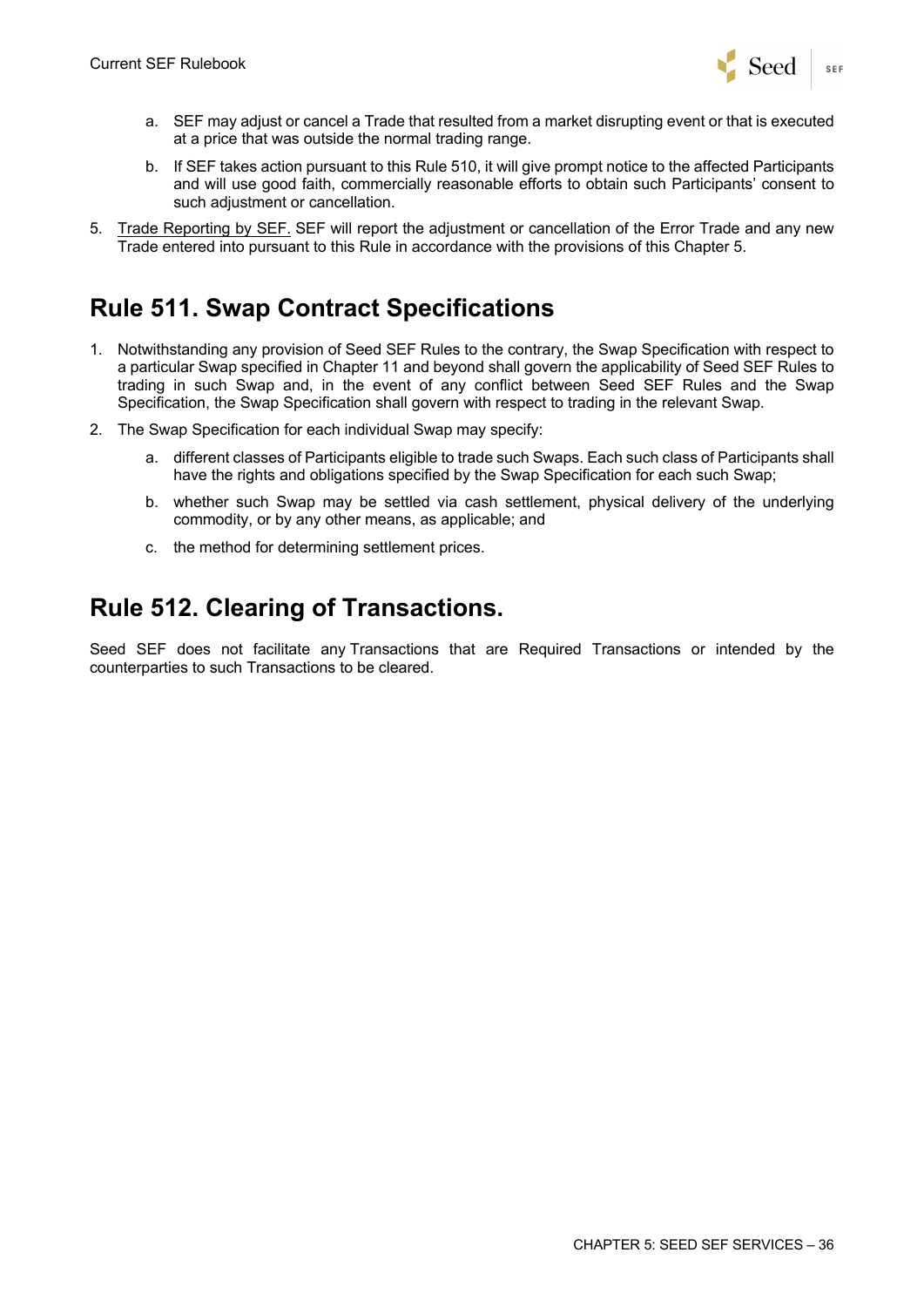

# **CHAPTER 6: TRADING PRACTICES AND BUSINESS CONDUCT**

### **Rule 601. Scope**

This Chapter 6 prescribes Rules concerning trading practices and business conduct on Seed SEF and applies to all Orders and Transactions in Swaps.

### **Rule 602. Procedures**

- 1. With respect to trading on or though the Platform, Seed SEF may adopt, without limitation, procedures relating to transactions in Contracts and trading on the Platform, including procedures to:
	- a. disseminate the prices of bids and offers on, and trades in, Contracts;
	- b. record Contracts and SEF Activity;
	- c. perform market surveillance and regulation on matters affecting Contracts and SEF Activity;
	- d. establish limits on the number and/or size of Orders that may be submitted by a Participant through the Platform;
	- e. establish limits on the number of Contracts that may be held by a Participant;
	- f. establish a limit on the maximum daily price fluctuations for any Contract and provide for any related restriction or suspension of trading in the Contract; and
	- g. require a suspended or expelled Participant, or a Participant with restricted trading rights, to have Contracts executed for the Participant to reduce or eliminate any open position or exposure to price changes for the Participant in any Contract.
- 2. Seed SEF may, in its discretion and at any time, amend any procedures adopted pursuant to Rule 602(a) in accordance with the applicable CFTC procedures, and will publish the amendments in a Notice to Participants or in any other manner determined appropriate by Seed SEF.

### **Rule 603. Seed Business Days and Trading Hours**

Except as provided in Rule 210 with respect to Emergency Actions, Seed SEF shall operate every day, Monday to Friday, except U.S. national holidays. Seed SEF shall be open for trading between the hours of 7:00 am and 4:00 pm Central Time. Seed SEF shall determine and publish a Notice to Participants listing Business Days and the Trading Hours for each Swap.

### **Rule 604. Trading on the CLOB**

- 1. Except as provided in, and in accordance with, Rule 608, all Transactions on Seed SEF will be matched and executed through the operation of the CLOB.
- 2. Trading on the CLOB remains open throughout the Seed Business Day. All Orders in the CLOB are anonymous. Orders are entered into the CLOB by Participants or their agents.
- 3. The CLOB matches Orders using an automated matching algorithm. Bids and Offers are matched on the basis of price/time priority; that is, an Order at a better price will always have priority over an Order at an inferior price and older Orders will have priority over newer Orders at the same price; *provided however*, a Bid (Offer) for a Swap can only be matched against an Offer (Bid) for the same Swap. All Participants must have available credit in order for their Bid or Offer to be entered into the CLOB.
- 4. Trading on the CLOB begins at the opening time.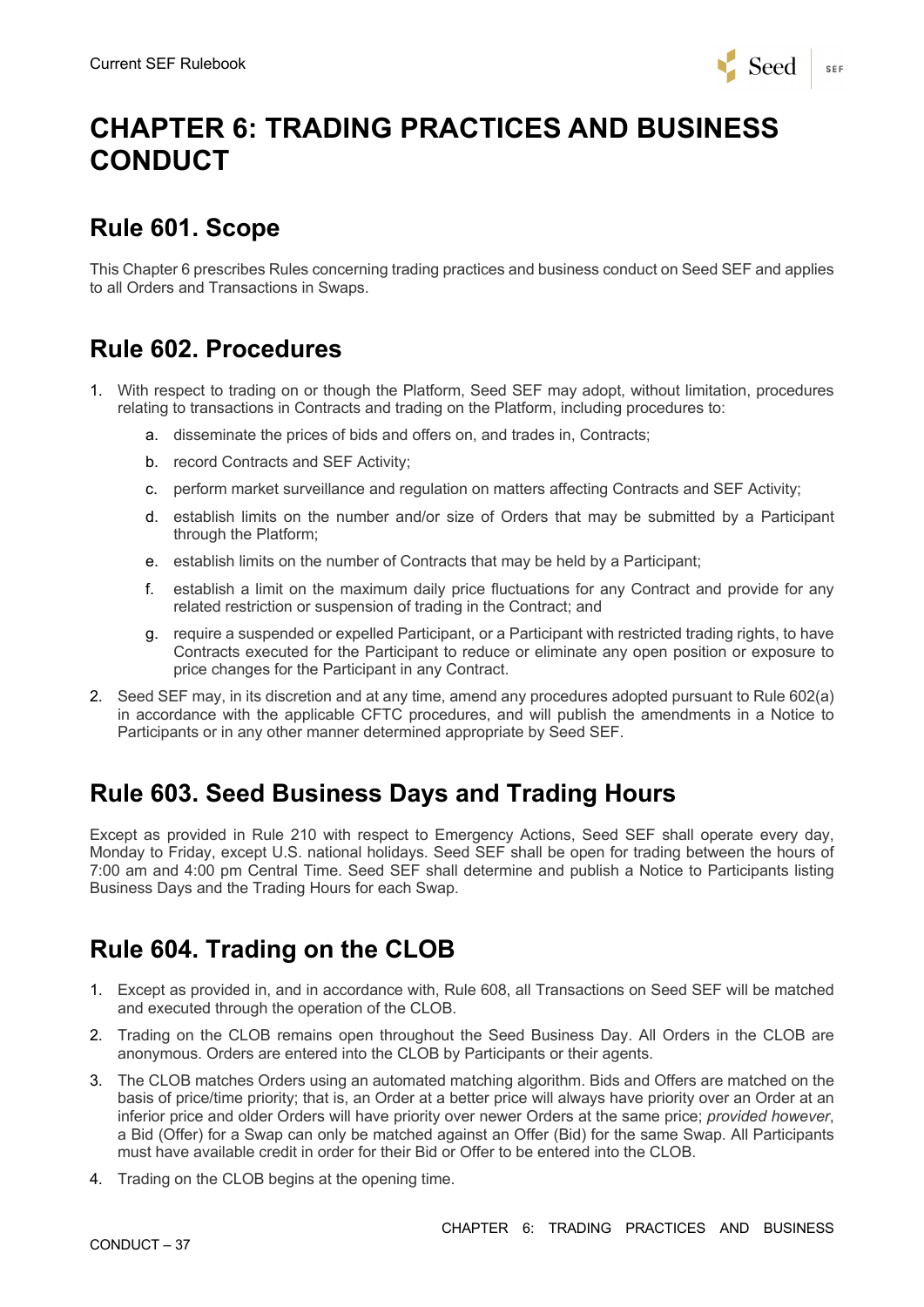

- 5. A Trade is executed on the CLOB when the price of a bid (offer) equals or is greater (less) than the price of an offer (bid) for the same Contract.
- 6. Details of each Transaction executed on the CLOB or subject to Seed SEF's Rules will be recorded by Seed SEF, and a Confirmation of the Transaction will be displayed on the Platform for each Authorized Trader who is a party to the Transaction.
- 7. Failure of Seed SEF to broadcast any message in respect of a Transaction on Seed SEF or subject to the Rules shall not invalidate such Transaction.
- 8. In the event that the Platform or any part of the Platform fails, Seed SEF's determination that a Transaction has or has not been made shall be conclusive and binding.

# **Rule 605. Orders**

- 1. The following order types are provided for trading on the CLOB:
	- a. Limit Orders. Limit Orders are orders to buy or sell a stated quantity at a specified price, or at a better price, if obtainable. Unless otherwise specified, any residual volume from an incomplete limit order is retained until it is withdrawn or executed. It is a good till cancelled limited order.
	- b. Market Orders. Market orders are orders that are executed at the best price or prices available in the Order Book at the time the Order is received by Seed SEF until the Order has been filled in its entirety.
- 2. Any Order that has been entered into the Platform may be modified or cancelled unless and until it has been executed or has otherwise expired. Any such modification or cancellation requires that a modification order or cancellation order, as the case may be, with respect to the original Order be entered into the Platform. Such modification or cancellation will become effective upon receipt by the Platform of the modification order or cancellation order, as the case may be. If the amount of an Order is reduced, the time priority originally assigned to the order does not change. However, revising the price or increasing the amount of an Order will change the Order's time priority and the time for such modified Order shall be the time the Platform receives the revision.
- 3. If for any reason the connection to the Platform is lost, all Orders entered from that location are cancelled.

# **Rule 606. Order Entry**

- 1. It shall be the duty of each Authorized Trader to:
	- a. Submit orders that include their User ID; and
	- b. Input the price, quantity, Seed SEF contract code and appropriate Trading Account designation for each order.
- 2. The Trading Account designation must be an Trading Account number, Trading Account name or other identifying notation that is uniquely tied to a specific Trading Account owner for whom the order is placed.

#### **Rule 607. Pre-Execution Communications and Pre-Discussed Trades**

- 1. Pre-Execution Communications with respect to Permitted Transactions in Swaps shall be allowed.
- 2. No Person shall enter a pre-discussed Permitted Transaction for illegal or improper purposes.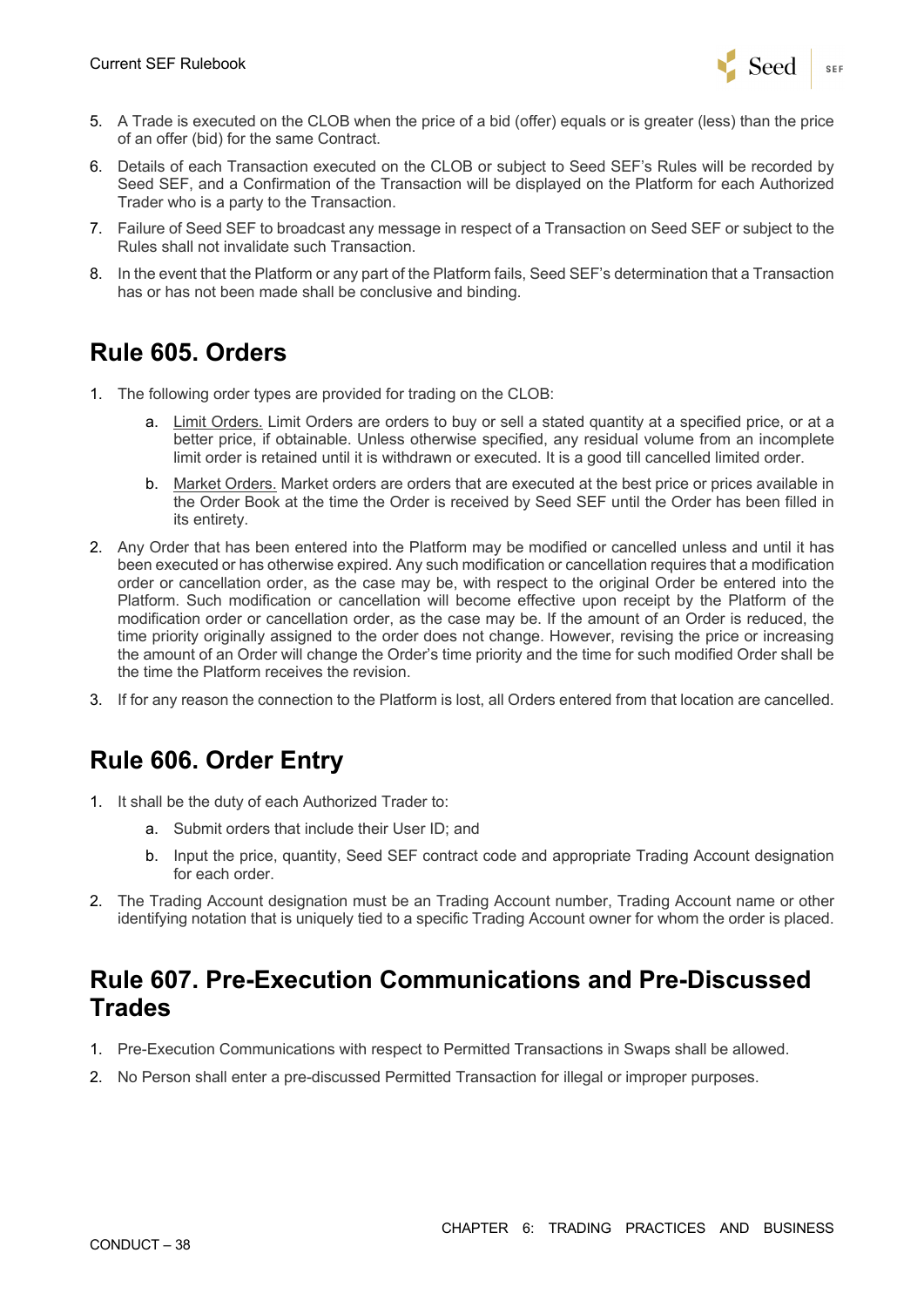

# **Rule 608. Block Trades**

- 1. In addition to execution through the CLOB, transactions that meet the following conditions may be matched by Brokers or Participants and submitted to Seed SEF for execution as Block Trades; provided however, the transaction shall not be considered to be executed until accepted by Seed SEF:
	- a. The Participants have consented in writing on a transaction-specific basis or on a blanket basis to entering into a transaction under the procedures of this Rule, and have agreed to all of the terms of the transaction prior to the Broker or Participant reporting the transaction to Seed SEF;
	- b. The transaction is reported in the form and manner specified by Seed SEF as soon as practicable, following agreement of the Participants to the terms of the transaction;
	- c. The transaction may not be entered into for illegal or improper purposes; and
	- d. The Broker must keep full, complete and systematic records of the transaction as required by CFTC Regulation 1.35.
- 2. Seed SEF shall designate the products in which block trades shall be permitted and determine the Appropriate Minimum Block Size for such transactions.
- 3. A broker shall not execute any Order by means of a block trade for a Person unless such Person has specified that the order be executed as a block trade.
- 4. Each Order underlying a Block Trade must comply with Applicable Law, including without limitation all CFTC Regulations governing Block Trades.
- 5. Block Trade prices will not trigger unexecuted Orders in the Order Book.
- 6. Submission.
	- a. Block Trades must be reported to Seed SEF in a manner (and subject to the deadlines) prescribed from time to time by Seed SEF, after price, size, and other relevant terms of the Block Trade have been agreed and affirmed by the parties thereto.
	- b. Seed SEF may accept a Block Trade if the details are complete and accurate, are timely submitted, and otherwise comply with these Rules.
	- c. Seed SEF will only accept Block Trades for particular Contracts as specified and published by Seed SEF.
	- d. A Block Trade will be deemed executed and legally binding upon its acceptance by Seed SEF in accordance with these Rules. Seed SEF will issue a trade record for a Block Trade pursuant to Rule 504.
- 7. Each party to a Block Trade shall comply with all applicable Rules other than those which by their terms only apply to trading through the CLOB.
- 8. Each Participant that is a party to a Block Trade must comply with the recordkeeping requirements set forth in the Rules.
- 9. Any Transaction between Participants which is identical to or a close substitute for a Trade that would be acceptable as a Block Trade, including without limitation Transactions that reference Seed SEF traded prices or the index values that underlie Seed SEF contracts, must be submitted to Seed SEF for acceptance.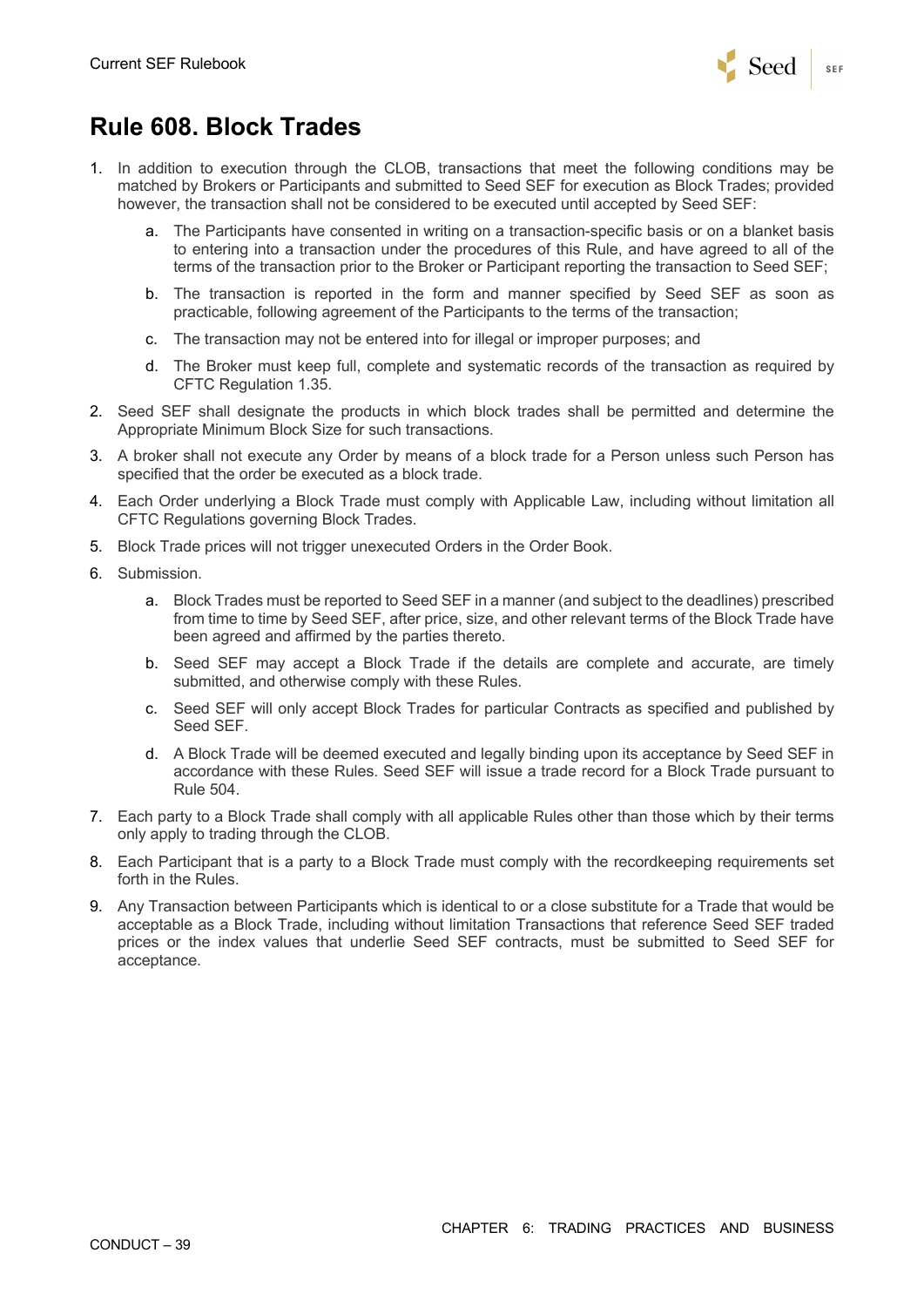

# **Rule 609. [Reserved]**

## **Rule 610. [Reserved]**

#### **Rule 611. Position Limits or Position Accountability**

- 1. To reduce the potential threat of market manipulation or congestion, Seed SEF shall adopt for each of the contracts of Seed SEF, as is deemed necessary and appropriate by Seed SEF, position limits or position accountability levels for speculators.
- 2. Seed SEF shall on an on-going basis monitor positions established on or through Seed SEF for unusual activity, including but not limited to, unusual volumes, patterns or concentrations of transactions.

# **Rule 612. Supervision**

A Participant shall be responsible for establishing, maintaining and administering reasonable supervisory procedures to ensure that its Authorized Traders, if any, and Supervised Persons comply with Applicable Law and the Rules, and such Participant may be held accountable for the actions of such Authorized Traders and Supervised Persons with respect to Seed SEF.

# **Rule 613. Rule Violations**

- 1. It shall be an offense for a Participant, Authorized Trader or Supervised Person to violate any Seed SEF Rule regulating the conduct or business of a Participant or its Authorized Traders or Supervised Persons, or any agreement made with Seed SEF, or to engage in fraud, dishonorable or dishonest conduct, or in conduct which is inconsistent with just and equitable principles of trade.
- 2. Participants shall assist Seed SEF in any investigation into potential violations of the Seed SEF Rules or the CEA. Such assistance must be timely and may include, but not be limited to, producing documents, answering questions from Seed SEF or its designee, and/or appearing in connection with an investigation.
- 3. If a Participant has actual or constructive notice of a violation of Seed SEF Rules in connection with the use of Seed SEF by a Participant, Trading Account or Authorized Trader and the Participant fails to take appropriate action, the Participant may be found to have committed an act detrimental to the interest or welfare of Seed SEF.

# **Rule 614. Aggregation Prohibited**

No Authorized Trader and no Participant may aggregate Orders from different Customers for entry in the Platform or execution as a Block Trade.

### **Rule 615. Allocation of Orders Prohibited**

No Authorized Trader and no Participant may allocate Transactions to more than one Participant on the same side of the market.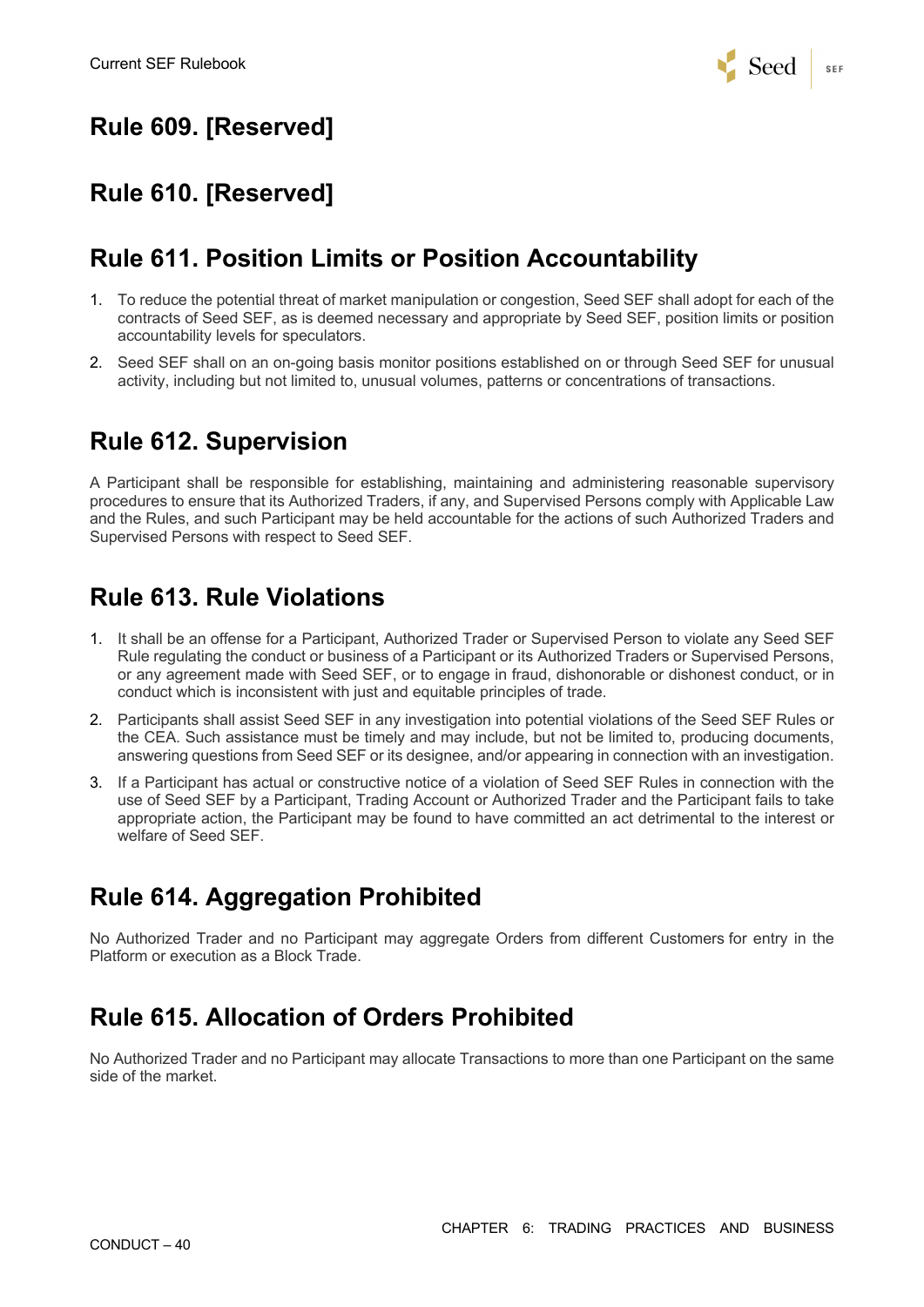

#### **Rule 616. Fictitious, Wash or Non-Competitive Transactions Prohibited**

No Participant, Authorized Trader, Supervised Person or any market participant that directly or indirectly affects a transaction on Seed SEF shall:

- 1. Create, place or accept fictitious transactions, Wash Transactions, or non-competitive transactions (except as otherwise authorized by Seed SEF Rules), or execute any Order with knowledge of its nature as a fictitious transaction, Wash Transaction, accommodation trade or non-competitive transaction.
- 2. Place or accept buy and sell orders in the same Unique Swap Identifier, where the Person knows or reasonably should know that the purpose of the orders is to avoid taking a bona fide market position exposed to market risk. Buy and sell Orders for different Trading Accounts with common beneficial ownership that are entered with the intent to negate market risk or price competition shall also be deemed to violate this prohibition on Wash Transactions. Additionally, no Person shall knowingly execute or accommodate the execution of such Orders by direct or indirect means.

### **Rule 617. Manipulation and Fraudulent Conduct Prohibited**

No Participant, Authorized Trader, Supervised Person or any market participant that directly or indirectly affects a transaction on Seed SEF shall:

- 1. Engage in any fraudulent act or engage in any scheme to defraud, deceive, trick or mislead in connection with or related to any SEF Activity.
- 2. Manipulate or attempt to manipulate the market in any Contract; provided, however, that nothing in this Rule 617 shall be construed to require any Person to disclose to another Person non-public information that may be material to the market price, rate, or level of a particular transaction, except as necessary to make any statement made to the other Person in or in connection with the transaction not misleading in any material respect.
- 3. Manipulate or attempt to manipulate the price of any Swap or Contract, corner or attempt to corner any Swap or Contract or any commodity underlying a Swap or Contract, or engage in any activity or conduct otherwise prohibited under Section 9(a)(2) of the CEA.
- 4. Intentionally or recklessly:
	- a. Use or employ, or attempt to use or employ, any manipulative device, scheme, or artifice to defraud;
	- b. Make, or attempt to make, any untrue or misleading statement of a material fact or to omit to state a material fact necessary in order to make the statements made not untrue or misleading;
	- c. Engage, or attempt to engage, in any act, practice, or course of business, which operates or would operate as a fraud or deceit upon any Person; or
	- d. Deliver or cause to be delivered, or attempt to deliver or cause to be delivered, for transmission through the mails or interstate commerce, by any means of communication whatsoever, a false or misleading or inaccurate report concerning market information or conditions that affect or tend to affect the price of any Contract in interstate commerce, knowing or acting in reckless disregard of the fact that such report is false, misleading or inaccurate.

#### **Rule 618. Market Disruption and Disruptive Trading Practices Prohibited**

1. Orders entered into the Platform for the purpose of upsetting the equilibrium of the market in any Contract or creating a condition in which prices do not or will not reflect fair market values are prohibited, and any Participant, Authorized Trader, Supervised Person or any market participant that directly or indirectly affects a transaction on Seed SEF who makes or assists in entering any such Order with knowledge of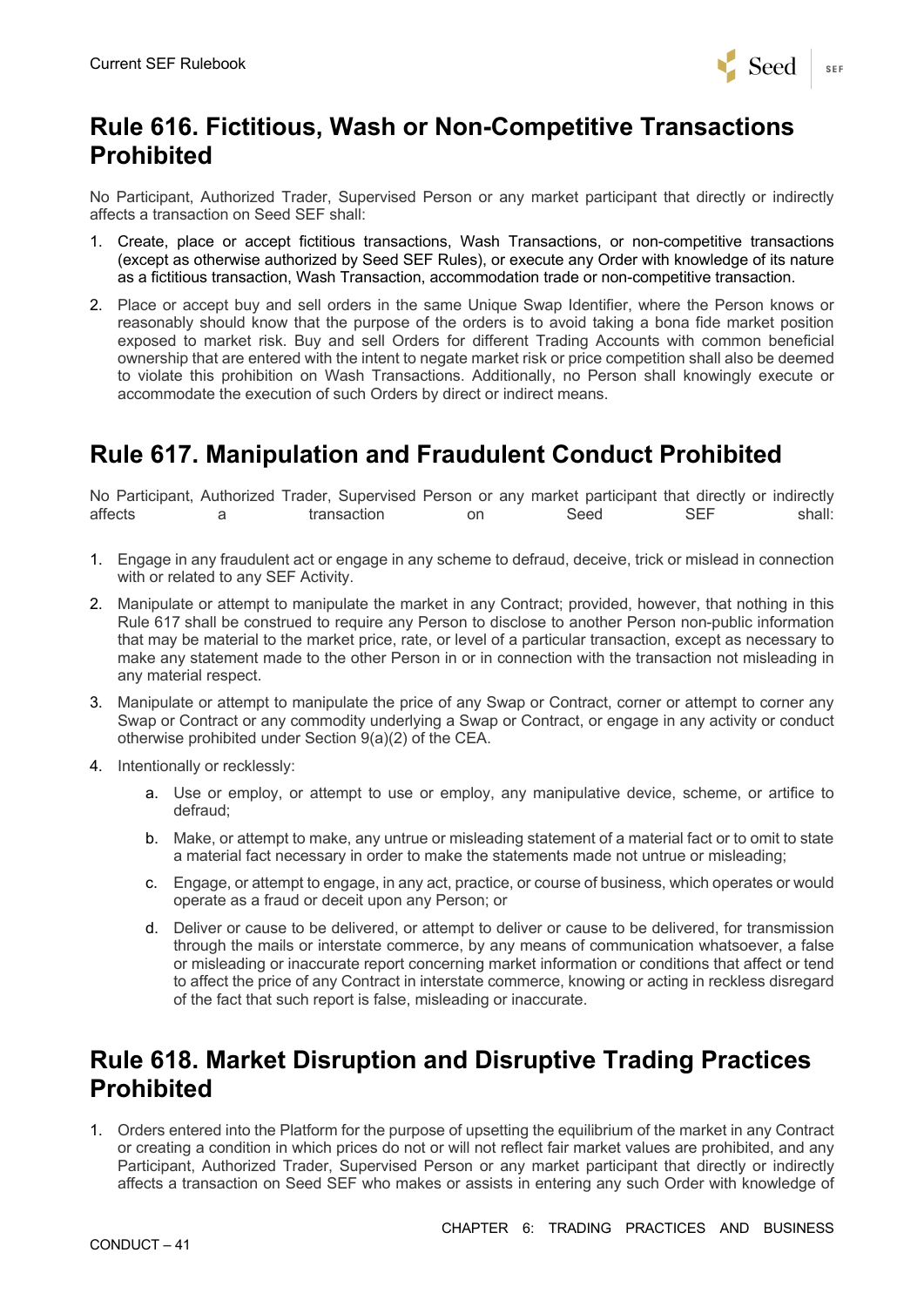

the purpose thereof or who, with such knowledge, in any way assists in carrying out any plan or scheme for the entering of any such Order, will be deemed to have engaged in an act detrimental to Seed SEF.

- 2. No Participant, Authorized Trader, Supervised Person or any market participant that directly or indirectly affects a transaction on Seed SEF shall engage in any trading, practice, or conduct that constitutes a "disruptive trading practice" which includes, but is not limited to, engaging in conduct that:
	- a. Violates bids or offers;
	- b. Demonstrates intentional or reckless disregard for the orderly execution of transactions during the closing period; or
	- c. Is of the character of, or commonly known as, "spoofing" (bidding or offering with intent to cancel the bid or offer before execution).

### **Rule 619. Abusive Trading Practices Prohibited**

No Participant, Authorized Trader, Supervised Person or any market participant that directly or indirectly affects a transaction on Seed SEF shall engage in any abusive trading practices, including front-running, Wash Transactions, pre-arranged trading (except as otherwise permitted under the Rules), fraudulent trading or money passes.

### **Rule 620. Withholding Orders Prohibited**

- 1. Any Authorized Trader entering Orders on Seed SEF for its Customer shall not withhold or withdraw from the market any Order, or any part of an Order, for the benefit of any Person other than such Customer.
- 2. An Authorized Trader must enter into the Platform all Orders that are immediately acceptable as soon as practicable following receipt.

### **Rule 621. Priority of Customers' Orders**

- 1. No Person shall knowingly enter an Order into Seed SEF for its own Trading Account, a Trading Account in which it has a direct or indirect financial interest or a Trading Account over which it has discretionary trading authority, including, without limitation, an Order allowing discretion as to time and price, when such Person is in possession of any competing Order for another Person that Seed SEF is capable of accepting.
- 2. For purposes of this Rule, a Person will not be deemed to knowingly enter an Order if (i) such Person is a corporate or other legal entity consisting of more than one individual trader, (ii) such Person has in place appropriate "firewall" or separation of function procedures and (iii) the Authorized Trader entering the Order in question has no direct knowledge of the competing Order.

#### **Rule 622. Trading Ahead or Against Customers' Orders**

- 1. No Person in possession of an Order from another Person shall knowingly trade ahead of such Order for its own Trading Account, a Trading Account in which it has a direct or indirect financial interest, or a Trading Account over which it has discretionary trading authority.
- 2. No Person in possession of an Order from another Person shall knowingly take, directly or indirectly, the opposite side of such Order for its own Trading Account, a Trading Account in which it has a direct or indirect financial interest, or a Trading Account over which it has discretionary trading authority.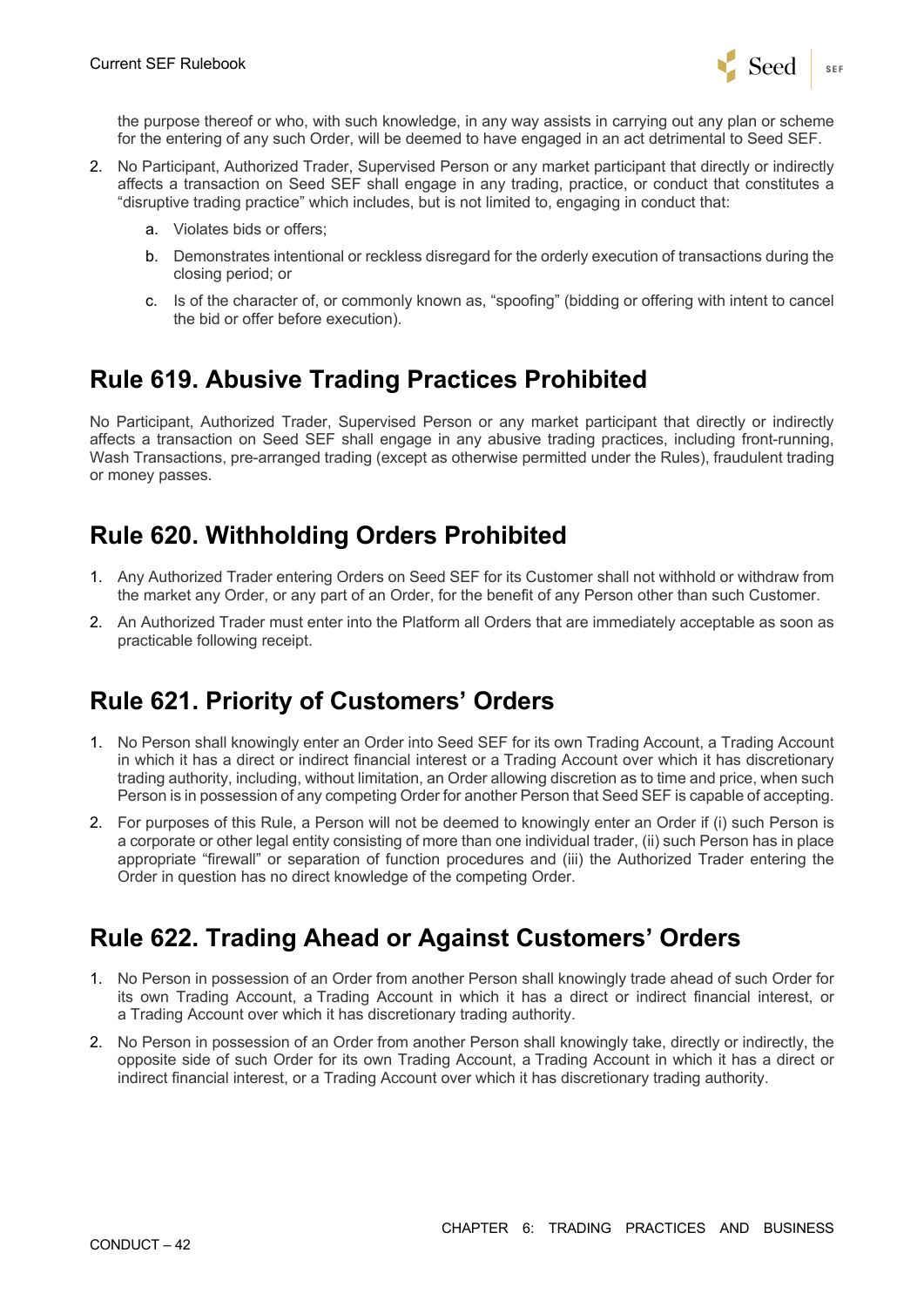

## **Rule 623. Simultaneous Buy and Sell Order for Different Beneficial Owners**

- 1. No Participant shall enter into a pre-arranged transaction or knowingly assume on its own behalf or on behalf of a Customer Trading Account the opposite side of its own Order or its Customer's Order (a "Cross Trade"), except (i) in the case of block trades executed in accordance with Rule 608, (ii) where the Participant is entering into both sides of a Customer Order on a non-discretionary basis, or (iii) the Participant (A) has obtained prior written blanket or transaction specific consent in respect of any relevant Customer and (B) waits for a minimum of 15 seconds after the initial Order is entered before submitting the opposite side Order.
- 2. Notwithstanding the foregoing, a Participant shall not be in violation of this Rule 623 due to Cross Trades executed by two Participants trading for the same Trading Account, or for separate Trading Accounts of the same beneficial owner, where neither Participant has knowledge of the other's Order and there is no coordination or prearrangement of the Cross Trade, provided that each Participant shall be responsible, upon the request of Seed SEF, to demonstrate to the reasonable satisfaction of Seed SEF, that it had no knowledge of the other Participant's Order.

# **Rule 624. Disclosing Orders Prohibited**

No Participant shall disclose the terms of an Order prior to entry onto the Platform except to a designated Seed SEF Official or the applicable regulator, and no Participant shall solicit or induce another Person to disclose Order information. No Person shall take action or direct another to take action based on non-public Order information, however acquired.

#### **Rule 625. Mishandling of Customer Orders**

Any Participant that mishandles any Order is responsible for all remedial actions and potential direct losses incurred with respect to such Order.

# **Rule 626. Misuse of the Platform**

Misuse of the Platform is strictly prohibited. It shall be deemed an act detrimental to the welfare of Seed SEF to engage in unauthorized use of the Platform, to assist any Person in obtaining unauthorized access to the Platform, to alter the equipment associated with the Platform, to interfere with the operation of the Platform, to intercept or interfere with information provided thereby, or in any way to use Seed SEF in a manner contrary to the Rules.

### **Rule 627. Prohibition of Misstatements**

No Participant shall knowingly make any misstatements of material fact to Seed SEF, any SEF Official, any Board committee or SEF panel, or the Regulatory Service Provider or Governmental Agency.

### **Rule 628. Acts Detrimental to Welfare of Seed SEF Prohibited**

No Participant shall engage in any act that is detrimental to Seed SEF.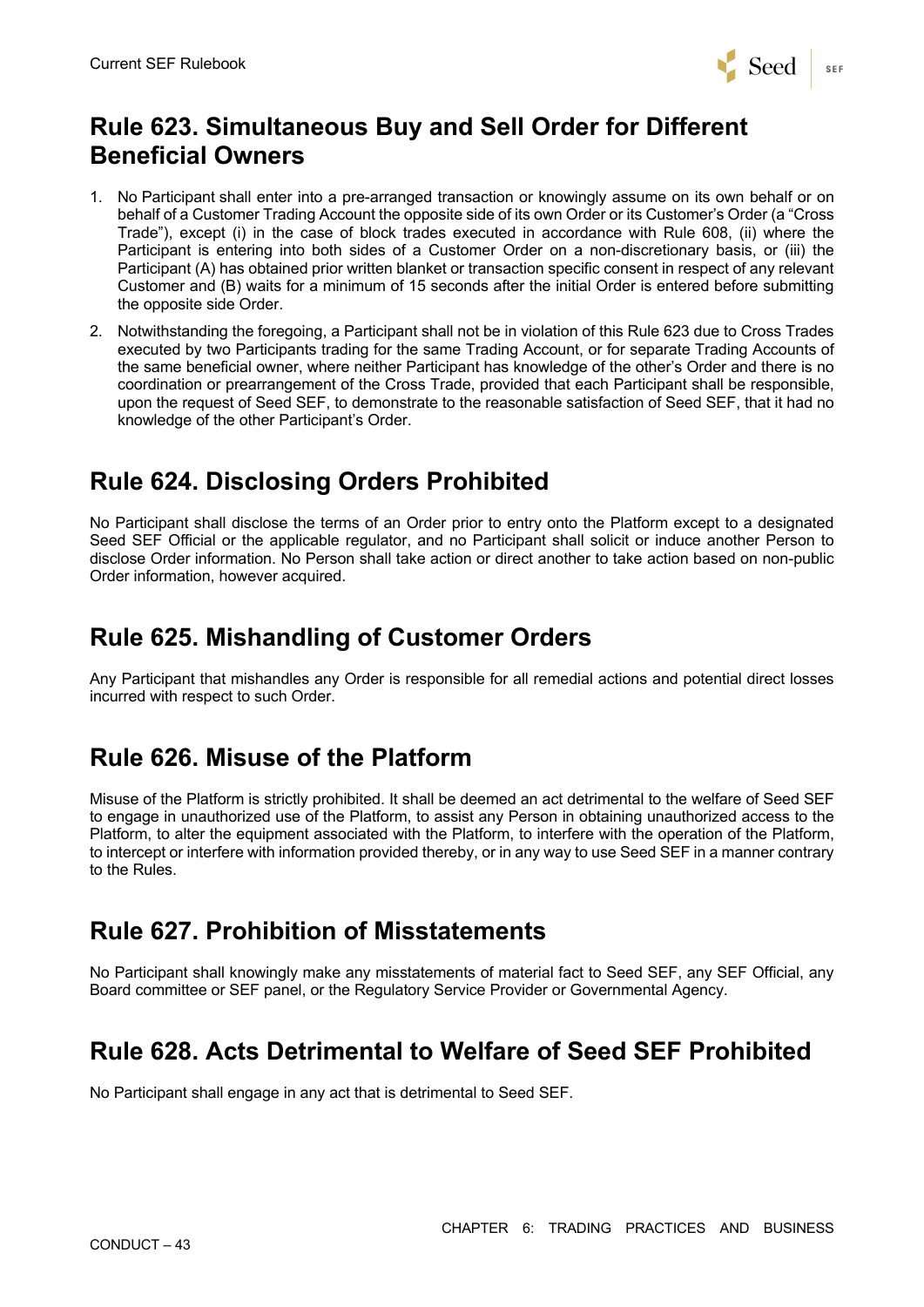

# **CHAPTER 7: CONTRACT SETTLEMENT**

### **Rule 701. Settlement Schedule**

- 1. All Contracts mature on the Settlement Date, as specified in the Contract Specifications.
- 2. Contracts can be traded up to the Last Trading Date, as specified in the Contract Specifications.
- 3. Transaction Obligations shall be calculated in accordance with the Contract Specifications.
- 4. Once calculated and finalized, payments and collections will be made on a schedule defined in the Contract Specifications to the fullest extent possible, via a licensed transfer mechanism as per Rule 703.
- 5. The full amount of the Final Settlement Obligation must be ready for delivery on the Settlement Date and at the time specified in the Contract Specifications.
- 6. Failure to fulfill any Transaction Obligation for a Transaction by either party shall trigger a Default Event, which shall be resolved as per Rule 704. Any unused Initial Margin after concluding the default procedure in Rule 704 shall be returned to the Participant (the Defaulting Participant) that contributed it.

# **Rule 702. Additional Settlement Rules for Options**

- 1. At the close of the Settlement Date, options will automatically exercise if they are "**In-The-Money**."
	- a. A call option is In-The-Money if the option's strike price is lower than the market price, and a put option is In-The-Money if its strike price is higher than the market price.
	- b. A call option is "**Out-of-The-Money**" if the option's strike price is higher than the market price, and a put option is Out-of-The-Money if its strike price is lower than the market price.
	- c. Any option is "**At-The-Money**" if the option's strike price is equal to the market price.
- 2. If exercised, with regard to delivery and Final Settlement Obligations:
	- a. For call options, the option buyer becomes the physical long, and the option seller becomes the physical short; and
	- b. For put options, the option seller becomes the physical long, and the option buyer becomes the physical short.
- 3. Options are margined as "**Futures-style,**" which means that option premiums are transferred as part of the Final Settlement Obligations on the Settlement Date rather than on the date the Transaction is executed.

### **Rule 703. Transfers**

All transfers will occur electronically through custodians or other entities licensed by Seed SEF.

# **Rule 704. Default**

- 1. If either party cannot fulfill their Transaction Obligations in their entirety according to the settlement schedule set forth in Rule 701, such party will be a Defaulting Participant and such event a Default Event.
- 2. As soon as the Defaulting Participant realizes that it cannot fulfill its Transaction Obligations, it must immediately provide Seed SEF with written notice stating that the Transaction Obligations will not be fully settled, and the Default Amount or Default Quantity. Alternatively, if Seed SEF becomes aware of a potential Default Event by a Participant, Seed SEF may utilize its Emergency Actions to declare a Default Event and such Participant a Defaulting Participant.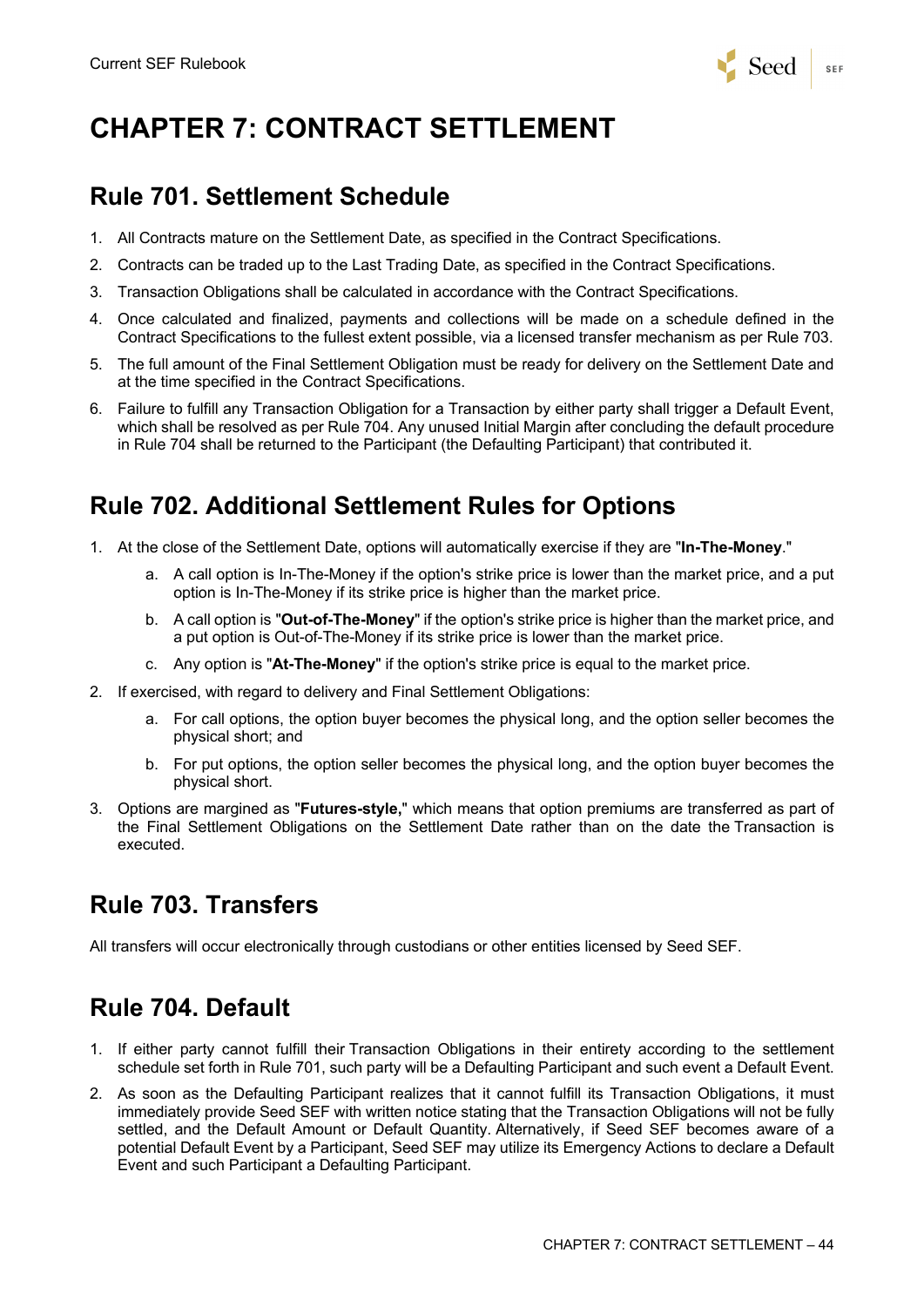

- 3. Upon declaring a Default Event, Seed SEF will provide such notice to the Non-Defaulting Participant that another Participant has defaulted and shall also provide notice to all authorized Delivery Facilities to trigger Default Settlement Procedures.
- 4. The Default Settlement Procedures for any Contract are as follows:
	- a. Any Initial Margin contributed by a Defaulting Participant for a particular Transaction shall be made available for use in covering such Defaulting Participant's Transaction Obligations, but only for such Transaction.
	- b. For a Transaction that has not yet reached the Settlement Date, but for which there is an outstanding Variation Margin Obligation, the Non-Defaulting Participant shall recoup up to the Default Amount from the Defaulting Participant's Initial Margin.
	- c. For a Transaction that has reached the Settlement Date, but for which there is an outstanding Final Settlement Obligation:
		- i. If the Contract is physically-settled:
			- 1. Seed SEF, or its Calculation Agent at the request of Seed SEF, shall publish the Default Settlement Price and the Default Final Settlement Obligation to both Counterparties.
			- 2. If the Non-Defaulting Participant is owed the Default Final Settlement Obligation, it will recoup such amount from the Defaulting Participant's Initial Margin.
			- 3. If the Non-Defaulting Participant owes the Default Final Settlement Obligation, the Non-Defaulting Participant must pay the Default Final Settlement Obligation to the Defaulting Participant.
		- ii. If the Contract is financially-settled, the Non-Defaulting Participant shall recoup up to the Default Amount from the Defaulting Participant's Initial Margin.
- 5. In the event that the Default Variation Margin Obligation or Default Final Settlement Obligation cannot be recouped from the Defaulting Participant's Initial Margin, the Defaulting Participant shall remain liable for such amount.
- 6. Failure to fulfill Transaction Obligations, or inform Seed SEF of an impeding failure in accordance with subparagraph 2 of this Rule, may be deemed an act detrimental to the interest or welfare of Seed SEF.
- 7. The Defaulting Participant may face disciplinary action as described in Chapter 8.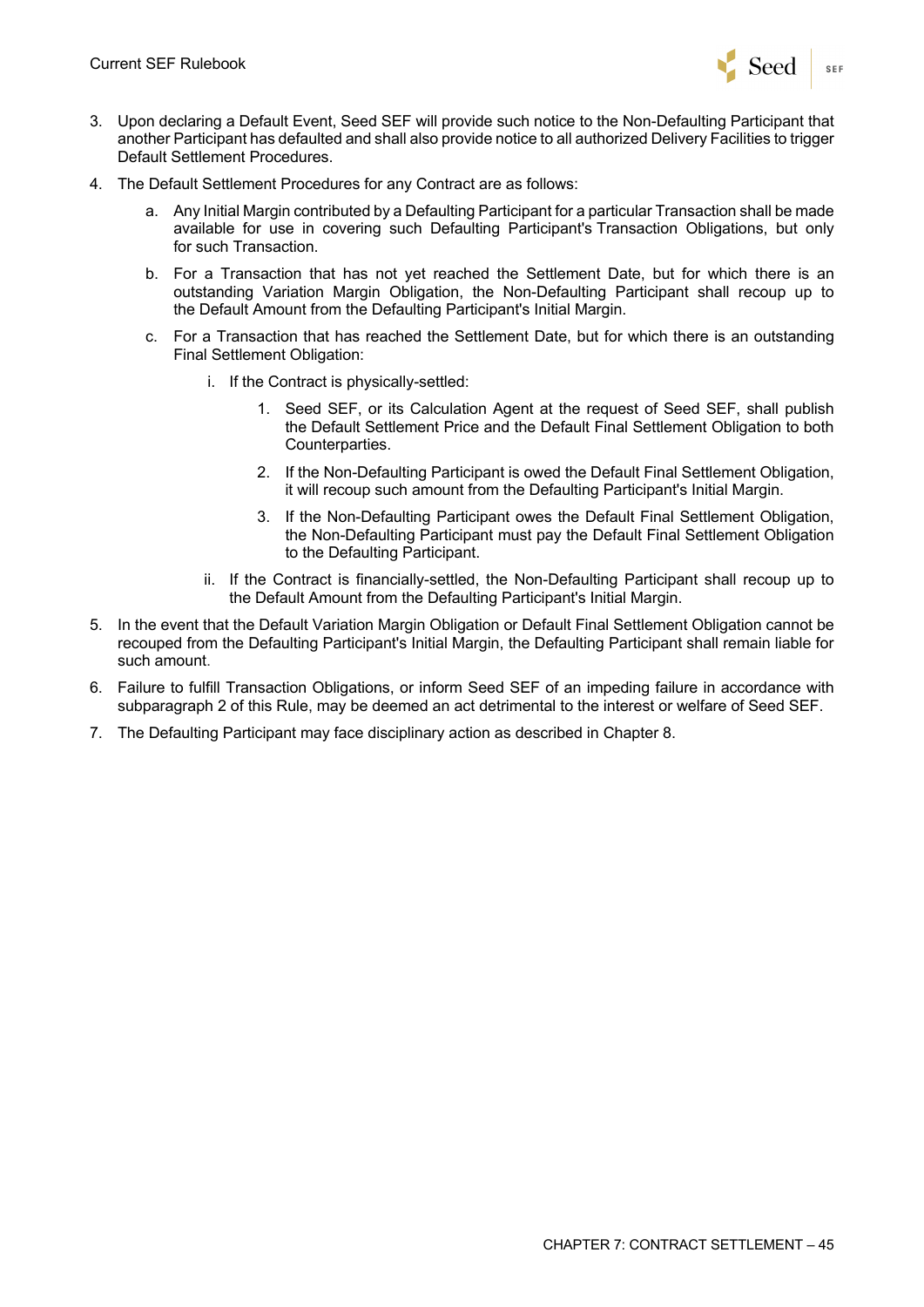

# **CHAPTER 8: DISCIPLINARY RULES**

# **Rule 801. General**

- 1. Jurisdiction.
	- a. Seed SEF, acting through its Compliance Department and Disciplinary Panels, shall have the authority to: (A) initiate and conduct investigations; (B) prosecute Violations committed by Participants, Customer, Authorized Traders, Supervised Persons, or any market participant that directly or indirectly affects a transaction on Seed SEF; and (C) impose sanctions for such Violations as provided in the Rules.
	- b. Each Participant, upon becoming a Participant, shall file with Seed SEF a written notice designating an agent for receiving service of process documents, and thereafter, notify Seed SEF upon any change to the relevant agent. If a Participant fails to designate an agent, Participant consents to mailing service to its address on file with Seed SEF, and delivery thereof shall be deemed to have occurred as of the date of such mailing.
	- c. Upon becoming a Participant and thereafter, the Participant will, prior to any change of address, file with Seed SEF a written notice designating an address for receiving service of documents.
	- d. The provisions of this Chapter 8 shall not apply to or limit the authority of Seed SEF to limit Trading Privileges or take other actions under Rule 307 or Rule 406 or to take Emergency Actions.
- 2. Enforcement Authority and Duties.
	- a. It shall be the duty of the CCO and Seed SEF's Compliance Department personnel under the direction of the CCO to enforce the Rules. The CCO shall have the authority to inspect the books and records of all Participants, Authorized Traders, Supervised Persons and market participants that directly or indirectly effect a transaction on Seed SEF and to require such persons to appear before it to answer questions regarding possible Violations.
	- b. The Compliance Department may delegate its authority under these Rules to initiate and conduct investigations and prosecute Violations to the Regulatory Services Provider, if any.
	- c. No member of the Compliance Department shall be a Participant, Authorized Trader or Supervised Person or operate under the direction or control of any Person or Persons with Trading Privileges.
	- d. The Compliance Department has the authority to:
		- i. initiate and conduct inquiries and investigations;
		- ii. prepare investigative reports and make recommendations concerning initiating disciplinary proceedings;
		- iii. determine whether a reasonable basis exists for finding a Violation, and for authorizing the issuance of Notices of Charges against Persons alleged to have committed Violations if the CCO believes the matter should be adjudicated; and
		- iv. prosecute alleged Violations within Seed SEF's disciplinary jurisdiction.
	- e. The CCO, upon a good faith determination that there are substantial reasons to believe that such immediate action is necessary to protect the best interests of Seed SEF, may order that any Person be denied access to Seed SEF for a period not to exceed 60 days. Notice shall promptly be given to the Person subject to the access denial. Such notice shall state the reasons for the denial, the effective date, time and the duration of the denial and advise the Person of his right to an expedited hearing before the Disciplinary Panel by filing a request with the CCO within 10 Business Days after receiving the notice. Seed SEF shall immediately notify the CFTC of any denial of access under this Rule  $801(b)(v)$  in accordance with the requirements of CFTC Regulation 9.12(b).
- 3. Investigation.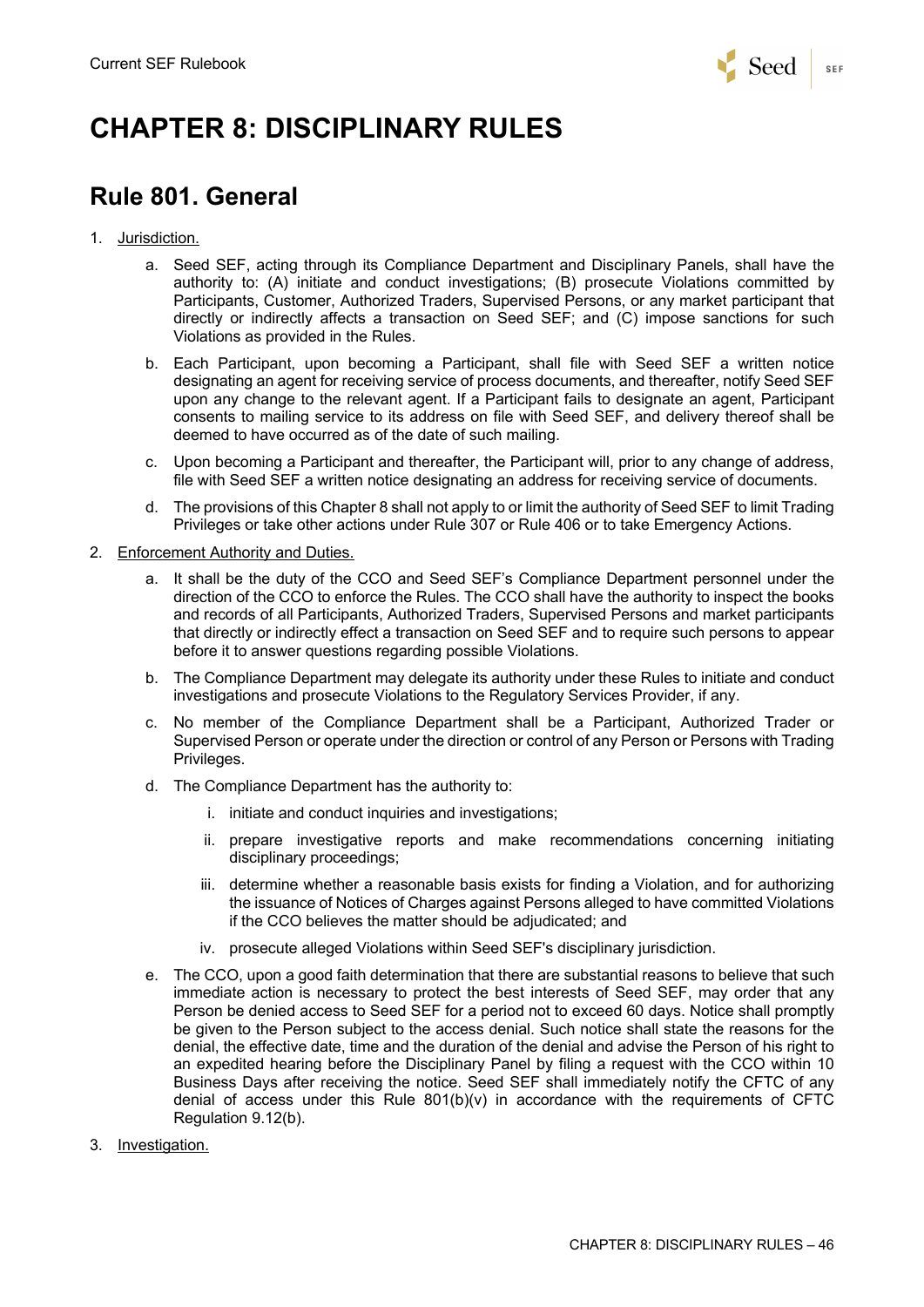

- a. The Seed SEF Compliance Department will determine the nature and scope of its inquiries and investigations and will function independently of any commercial interests of Seed SEF. The Compliance Department will investigate any matter within Seed SEF's disciplinary jurisdiction
	- i. of which it becomes aware that indicates a reasonable basis for finding that a violation may have or will occur; or
	- ii. upon a request from CFTC staff.
- b. The Compliance Department shall prepare a written investigative report with respect to any matter investigated.

If the Compliance Department determines that no reasonable basis exists for finding a Violation, the report shall include the reason the investigation was initiated, a summary of the complaint, if any, the relevant facts, and the Compliance Department's analysis and conclusions. If the Compliance Department determines that a reasonable basis exists for finding a Violation:

- i. the report shall include the reason the investigation was initiated, a summary of the complaint, if any, the relevant facts, the Compliance Department's analysis and conclusion, and a recommendation as to whether disciplinary action should be pursued; and
- ii. the Person who is the subject of the investigation shall be provided with a copy of the investigative report and shall be given an opportunity to submit written comments to the Compliance Department. Any such written comments must be received by the Compliance Department at least five Business Days prior to distribution of the report to the CCO for decision. Any such comments received from such Person shall be provided to the CCO.
- c. If the CCO concludes that a Violation may have occurred, based on the investigative report prepared by the Compliance Department or any investigation conducted by the CCO, the CCO may:
	- i. Issue a warning letter to the Person that is the subject of the investigation, informing such Person that there may have been a Violation and that such continued activity may result in disciplinary sanctions. Such a warning letter is neither a penalty nor a finding of a Violation. Issuance of such warning letters shall be subject to the limitations in CFTC Regulations 37.203 and 37.206;
	- ii. Negotiate and enter into a written settlement agreement with such Person, whereby such Person, with or without admitting fault or guilt, may agree to any of the sanctions set forth in Rule 810;
	- iii. Impose a summary fine under Rule 811, if appropriate; or
	- iv. Determine to bring formal proceedings before a Disciplinary Panel under this Chapter 8.
- d. The President, the Board, the CCO, the Compliance staff, any committee or subcommittee and any panel of any committee or subcommittee engaged in any investigation of, examination into, or hearing involving any matter pursuant to the Rules, shall have the power to summon any Person and any employee of any Participant to appear before him, her or it to give testimony under oath or in any other manner required by him, her or it and to produce any documents, books or records. If any Person or any employee of any Participant fails to obey any such summons or to give any such testimony or to produce any such documents, books or records, such failure shall constitute a violation of this Rule and shall be reported to the Disciplinary Panel for appropriate action.

Each Participant, Authorized Trader, Supervised Person or any market participant that directly or indirectly affects a transaction on Seed SEF:

- i. is obligated to appear and testify and respond in Writing to interrogatories within the time period required by the Compliance Department in connection with: (1) any Seed SEF Rule; (2) any inquiry or investigation; or (3) any preparation by and presentation during a disciplinary proceeding, summary imposition of fines, summary suspension, or other summary action by Seed SEF;
- ii. is obligated to produce books, records, papers, documents or other tangible evidence in its, his or her possession, custody or control within the time period required by the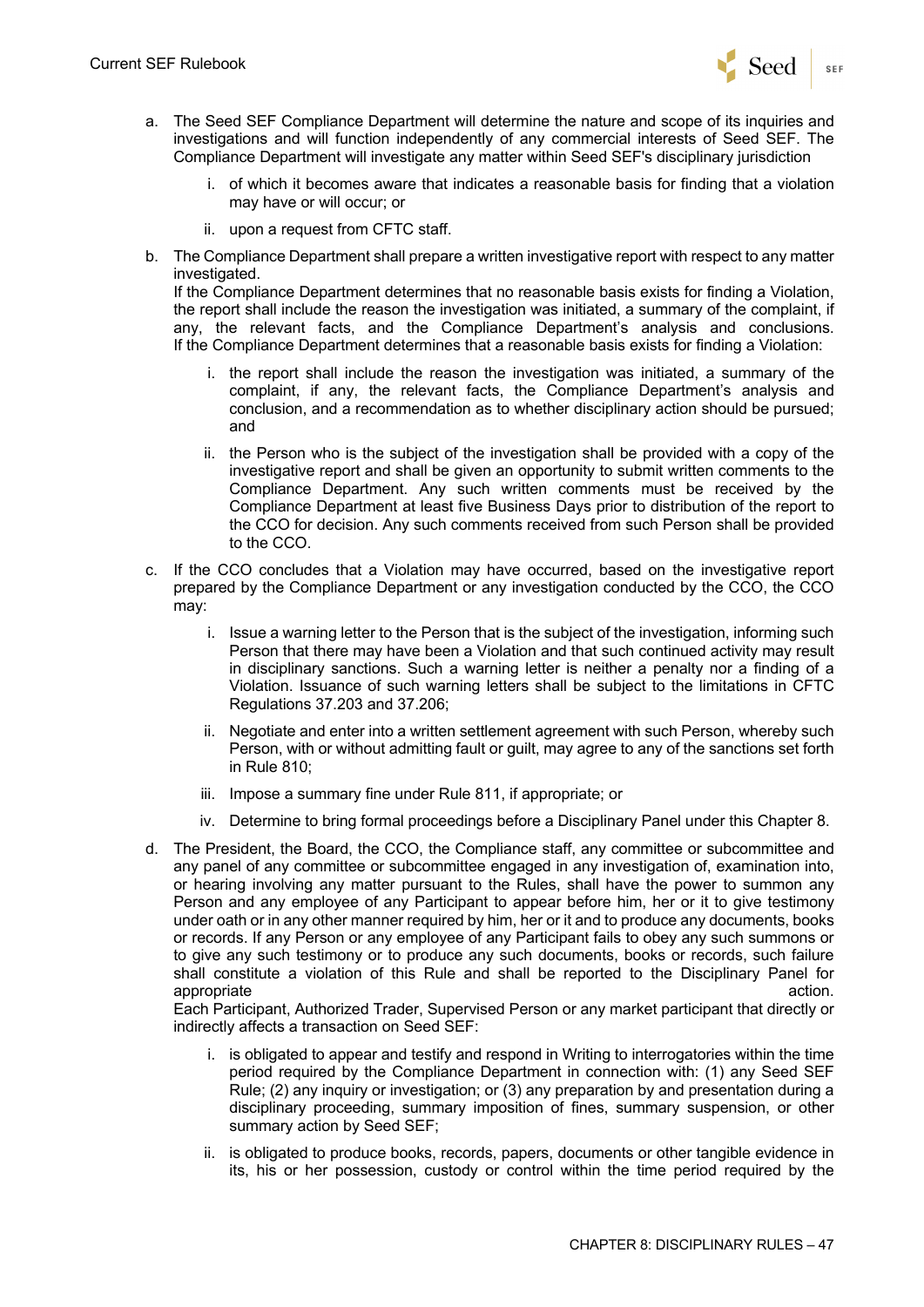

Compliance Department in connection with: (1) any Seed SEF Rule; (2) any inquiry or investigation; or (3) any preparation by and presentation during a disciplinary proceeding, summary imposition of fines, summary suspension or other summary action by Seed SEF; and

- iii. may not impede or delay any inquiry, investigation, disciplinary proceeding, summary imposition of fines, summary suspension or other summary action.
- e. The Compliance Department will complete all investigations in a timely manner and in all cases within 12 months of commencing an investigation unless the specific nature of the investigation, the number of parties involved, and/or the number of documents and records that must be reviewed cause delay.

#### **Rule 802. Notice of Charges**

If the CCO determines that a matter should be adjudicated in a formal hearing before a disciplinary panel, the Compliance Department shall serve a notice of charges (a "**Notice of Charges**") on the Respondent, which shall state:

- 1. the acts, practices or conduct that the Respondent is alleged to have engaged in;
- 2. the Rule or provision of Applicable Law alleged to have been violated or about to be violated;
- 3. the proposed sanctions;
- 4. that the Respondent has a right to a hearing;
- 5. hat the Respondent has the right to be represented by legal counsel or any other representative of its choosing in all succeeding stages of the disciplinary process except by any member of the Board or disciplinary panel, any employee of Seed SEF, or any person substantially related to the underlying investigations, such as a material witness or respondent;
- 6. the period of time within which the Respondent can request a hearing on the Notice of Charges, which will not be less than 20 days after service of the Notice of Charges;
- 7. that any failure to request a hearing within the period stated, except for good cause, will be deemed to constitute a waiver of the right to a hearing;
- 8. that the failure of the Respondent to file an Answer within 20 days after service of the Notice of Charges will be deemed an admission of all of the allegations in the Notice of Charges; and
- 9. that any allegation in the Notice of Charges that is not expressly denied will be deemed to be admitted.

### **Rule 803. Answer to Notice of Charges; Reply**

- 1. The Respondent shall serve on the Compliance Department a written answer (an "Answer") to the Notice of Charges and a written request for a hearing on the charges within 20 days of the date of service of the Notice of Charges.
- 2. An Answer shall be signed by the Respondent, or its representative, and contain a statement specifying the allegations that the Respondent:
	- a. denies or admits; and
	- b. does not have sufficient information to either deny or admit.
- 3. Any failure by the Respondent to timely serve an Answer to a Notice of Charges will be deemed to be an admission to the allegations in such Notice of Charges. Any failure by the Respondent to answer one or more allegations in a Notice of Charges will be deemed to be an admission of that allegation or those allegations. Any allegation in a Notice of Charges that the Respondent fails to expressly deny will be deemed to be admitted. A general denial by the Respondent, without more, will not satisfy the requirements of paragraph (b) above.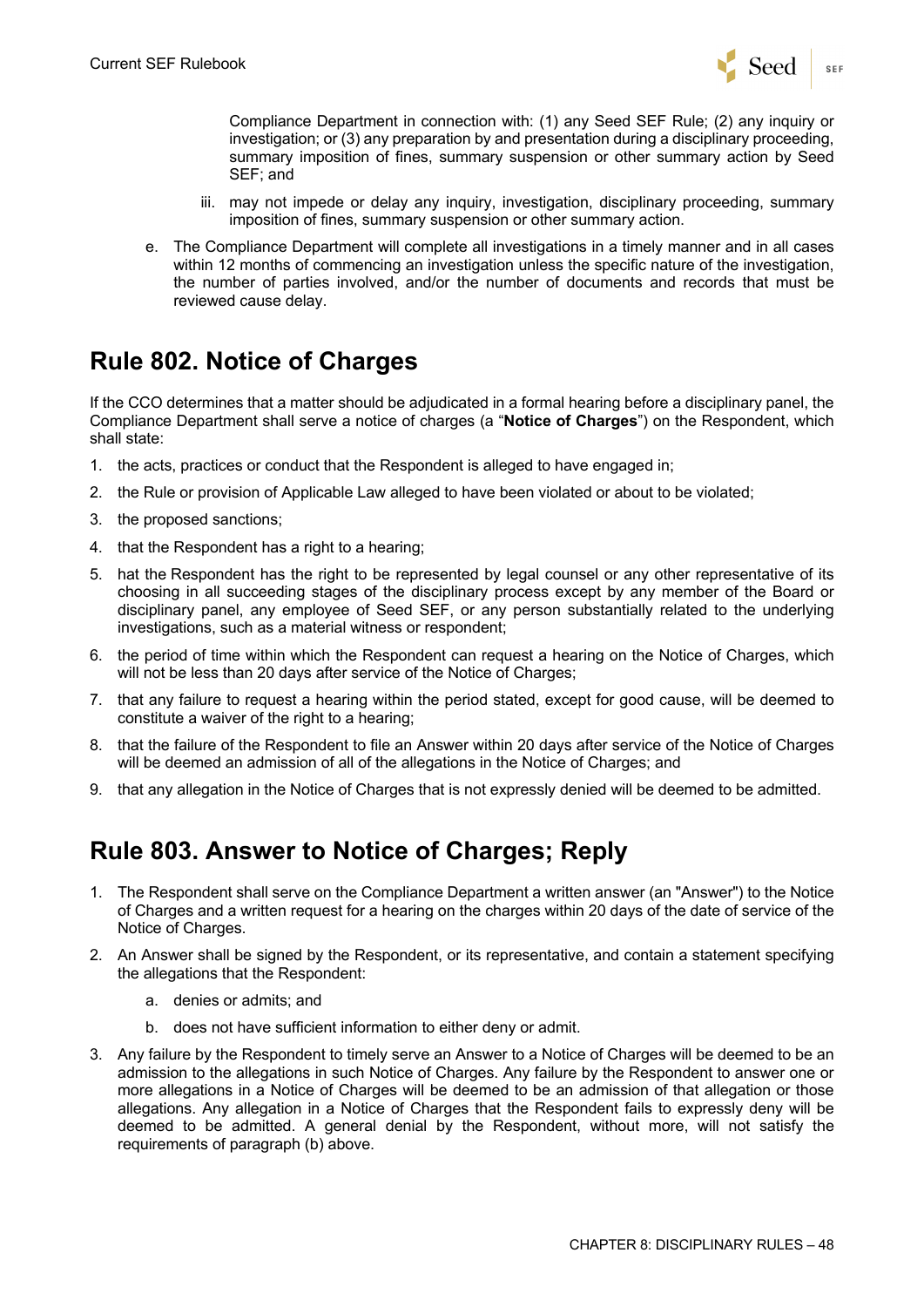

4. The Compliance Department may serve on the Respondent a reply to the Answer (a "**Reply**") within five days of the date of service of the Answer. The Reply must be limited to the matters set forth in the Answer.

#### **Rule 804. Settlement of Charges**

- 1. A Respondent may at any time propose in writing an offer of settlement related to anticipated or instituted disciplinary proceedings.
- 2. Any offer of settlement should contain proposed findings and sanctions and be signed by the Respondent and submitted to the Disciplinary Panel presiding over the matter.
- 3. A Respondent may offer to settle disciplinary proceedings without admitting or denying the findings contained in the order of the disciplinary proceedings but must accept the jurisdiction of Seed SEF over it and over the subject matter of the proceedings and consent to the entry of the findings and sanctions imposed.
- 4. If a Respondent submits an offer of settlement in accordance with paragraph (a) above, the relevant Disciplinary Panel will forward the offer to the CCO. Any preliminary determination by the CCO to accept the offer shall be submitted for review by the Disciplinary Panel. If the Disciplinary Panel agrees, then the CCO shall conditionally accept an offer of settlement, and the settlement will become final upon the expiration of 20 days after an order of the disciplinary proceedings consistent with the terms of the offer of settlement is served on the Respondent.
- 5. If an offer of settlement is accepted by the Disciplinary Panel, the Disciplinary Panel accepting the offer must issue a written decision specifying the Violations it has reason to believe were committed, including the basis or reasons for the Disciplinary Panel's conclusions, and any sanction to be imposed, which must include full customer restitution where customer harm is demonstrated. If applicable, the decision must also include a statement that the respondent has accepted the sanctions imposed without either admitting or denying the Rule Violations.
- 6. If an offer of settlement is accepted and the related order of disciplinary proceedings becomes final, the Respondent's submission of the offer will be deemed to constitute a waiver of the right to notice, opportunity for a hearing and review under the Rules.
- 7. If the offer of settlement of a Respondent is not accepted, fails to become final or is withdrawn by the Respondent, the matter will proceed as if the offer had not been made and the offer and all documents relating to it will not become part of the record. Neither a Respondent nor the relevant Disciplinary Panel may use an unaccepted offer of settlement as an admission or in any other manner at a hearing of disciplinary proceedings.

### **Rule 805. Disciplinary Panel**

- 1. The CCO shall appoint the members of the Disciplinary Panels in consultation with the Board. The CCO or the Board may remove a member of a Disciplinary Panel for cause.
- 2. The Disciplinary Panel will consist of three or five panelists. At least one member of any Disciplinary Panel must be a person who is not a Seed SEF Participant.
- 3. Disciplinary Panels shall not include any members of Seed SEF's Compliance Department or any Person involved in adjudicating any other stage of the same proceeding.
- 4. Disciplinary Panels must meet any applicable composition requirements prescribed by the CEA or CFTC Regulations.
- 5. The Disciplinary Panel shall conduct hearings in connection with any disciplinary proceedings, to make findings, render decisions, and impose sanctions (other than summary fines under Rule 811) pursuant to this Chapter 8.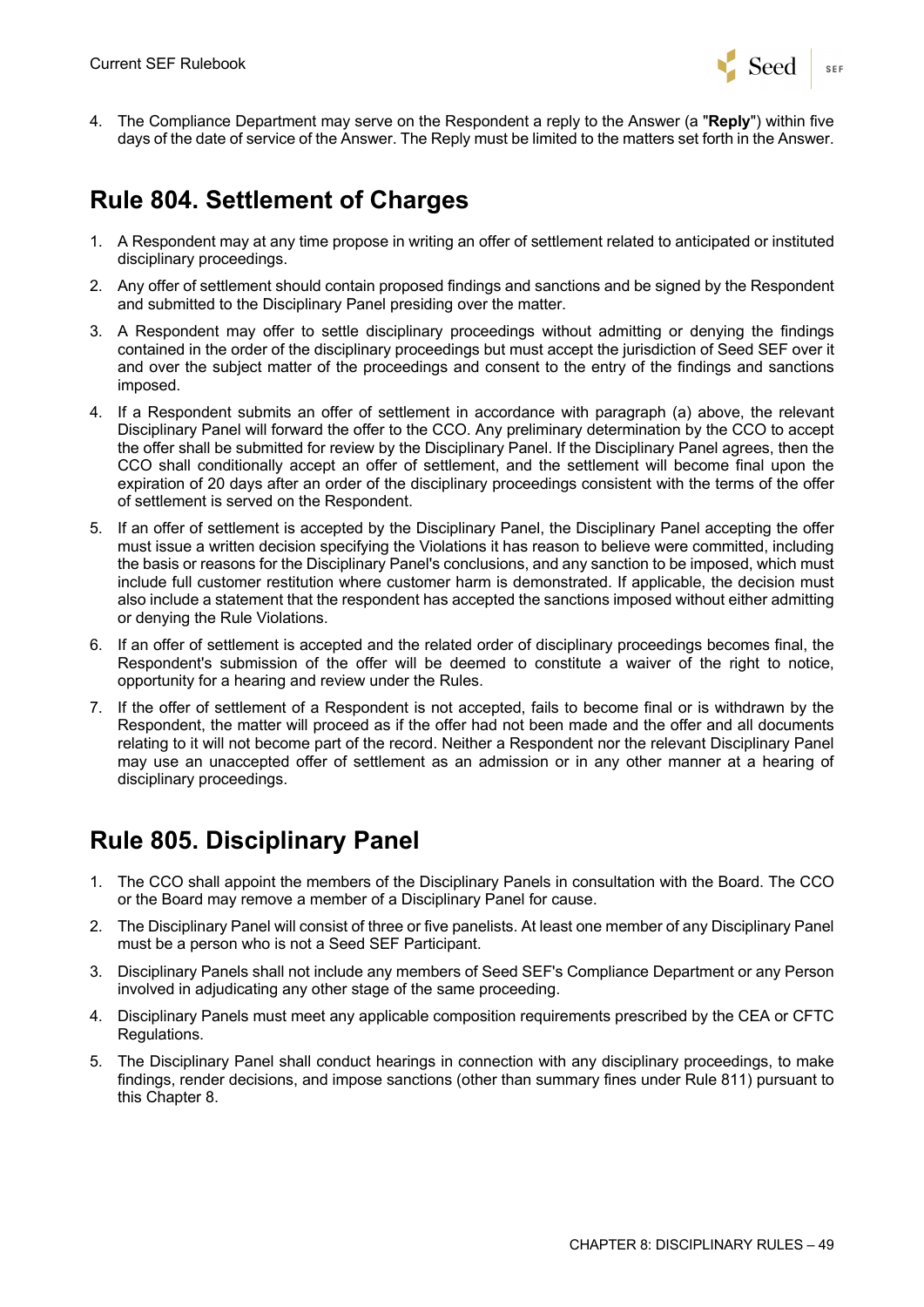

## **Rule 806. Hearing (Disciplinary Procedures and Sanctions)**

- 1. A fair hearing will be conducted before members of the Disciplinary Panel.
- 2. Following receipt of an Answer from a Respondent, or failure of a Respondent to provide an Answer, the Disciplinary Panel will promptly convene a hearing to conduct the disciplinary proceedings with respect to such Respondent. Parties to a disciplinary proceeding include each Respondent and the Compliance Department.
- 3. The chair of the Disciplinary Panel may continue, adjourn or otherwise conduct the hearing, as he or she may deem appropriate. The chair of the Disciplinary Panel will determine all procedural and evidentiary matters and will not be bound by any evidentiary or procedural rules or law. Once admitted during the hearing, the Disciplinary Panel may consider, and attach the weight it believes appropriate to, evidence or other materials.

#### **Rule 807. Respondent Review of Evidence**

Prior to the commencement of a hearing, each Respondent will be given the opportunity to review all books, records, documents, papers, transcripts of testimony and other tangible evidence in the possession or under the control of Seed SEF that the Compliance Department will use to support the allegations and proposed sanctions in the Notice of Charges or which the chair of the Disciplinary Panel deems relevant to the disciplinary proceedings. Notwithstanding the foregoing, no Respondent will have the right to review, and Seed SEF will have no obligation to disclose, any information protected by attorney-client privilege.

# **Rule 808. Conducting Hearings**

- 1. At a hearing conducted in connection with any disciplinary proceedings, the Compliance Department will present its case supporting the allegations and proposed sanctions in the Notice of Charges to the Disciplinary Panel. If a Respondent has timely filed an Answer to the Notice of Charges in accordance with the Rules, the Respondent is entitled to attend and participate in the hearing.
- 2. At a hearing conducted in connection with any disciplinary proceedings, the Disciplinary Panel or the Compliance Department and each Respondent may:
	- a. present evidence and facts determined relevant and admissible by the chair of the Disciplinary Panel;
	- b. call and examine witnesses; and
	- c. cross-examine witnesses called by other parties.
- 3. Any Person entitled, or required or called upon, to attend a hearing before a Disciplinary Panel pursuant to paragraph (b) above will be given reasonable notice, confirmed in writing, specifying the date, time and place of the hearing, and the caption of the disciplinary proceedings. All Participants, Supervised Persons of a Participant, Authorized Traders and any market participants that directly or indirectly affects a transaction on Seed SEF that are called as witnesses are required to appear at the hearing and, where applicable, produce evidence. Seed SEF will make reasonable efforts to secure the presence of all other Persons called as witnesses whose testimony would be relevant.
- 4. The Disciplinary Panel may summarily impose sanctions on any Participant, Authorized Trader or Supervised Person that impedes or delays the progress of a hearing.
- 5. If the Respondent has requested a hearing, a copy of the hearing shall be made and shall become a part of the record of the proceeding. The record shall not be required to be transcribed unless: the transcript is requested by Commission staff or the Respondent, the decision is appealed pursuant to the Rules, or the decision is reviewed by the Commission pursuant to Section 8c of the CEA or 17 C.F.R. Part 9. In all other instances, a summary record of a hearing is permitted.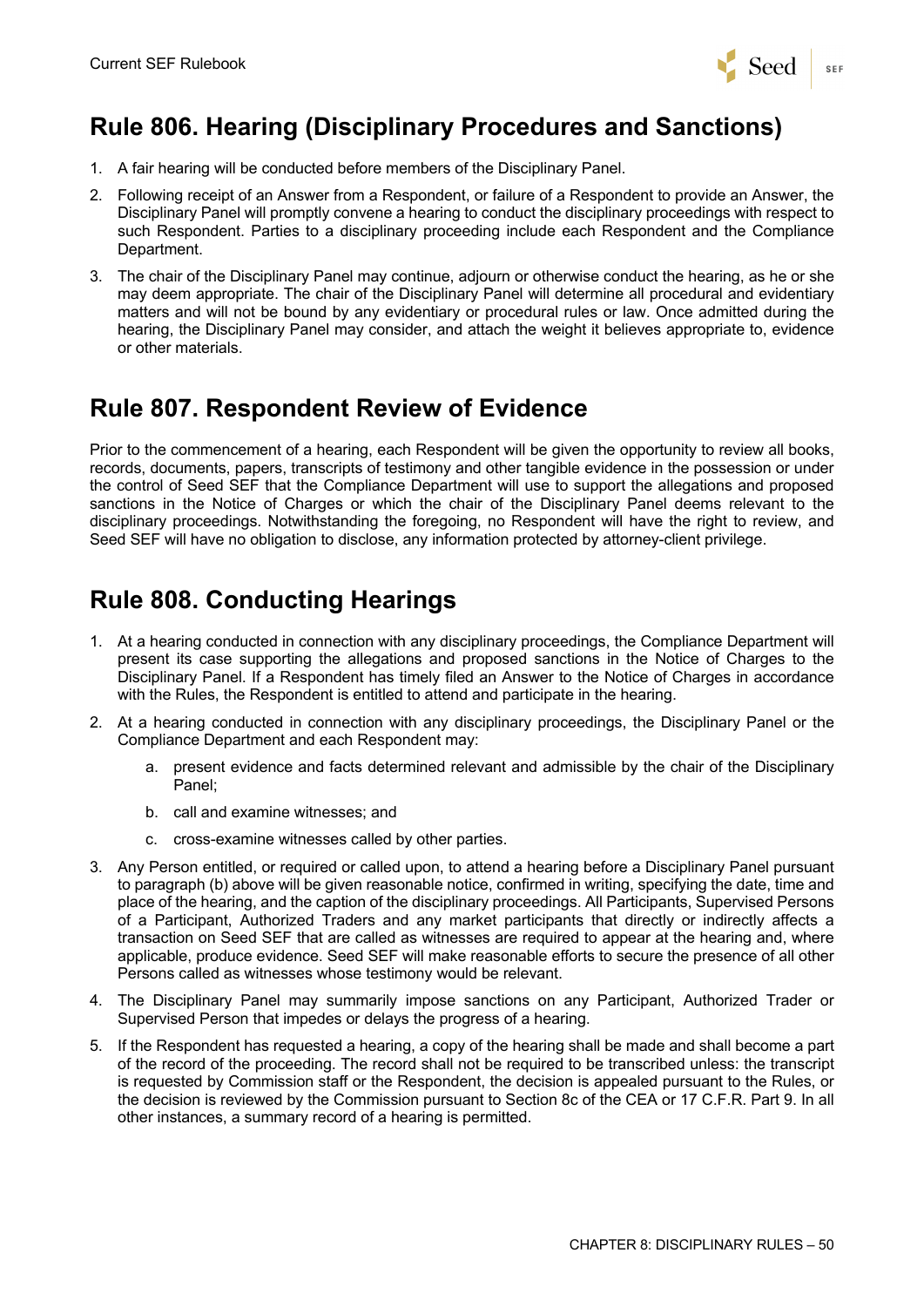

# **Rule 809. Decision of Disciplinary Panel**

- 1. As promptly as is reasonable following a hearing, the Disciplinary Panel will issue a written order rendering its decision based on the weight of the evidence contained in the record of the disciplinary proceedings. A decision by a majority of the Disciplinary Panel will constitute the decision of the Disciplinary Panel.
- 2. Seed SEF will serve a copy of the order of the disciplinary proceedings on the Respondent and the Compliance Department. The order will include:
	- a. the Notice of Charges or summary of the allegations;
	- b. the Answer, if any, or a summary of the Answer;
	- c. a summary of the evidence introduced at the hearing or, where appropriate, incorporation by reference of the investigative report;
	- d. findings of fact and conclusions concerning each allegation, including a complete explanation of the evidentiary and other basis for such findings and conclusions with respect to each allegation;
	- e. each specific Rule and/or provision of Applicable Law that the respondent is found to have violated;
	- f. the sanctions, if any, imposed including the basis for such sanctions and the effective date of each sanction; and
	- g. the availability to the Respondent under CFTC Regulation 9.11(b)(6) of review of any disciplinary action or denial of access.
- 3. The order of the disciplinary proceedings will become final upon the expiration of 20 days after the order is served on the Respondent and provided to the Compliance Department.
- 4. The Rules do not permit any appeal of a determination by the Disciplinary Panel. Disciplinary actions and denials of access to the Trading system are subject to review by the CFTC in accordance with Part 9 of the CFTC Regulations.

#### **Rule 810. Sanctions; Expenses**

- 1. If the Disciplinary Panel determines that a Respondent has committed a Violation for which Seed SEF has jurisdiction, the Disciplinary Panel may impose one or more of the following sanctions or remedies:
	- a. censure or reprimand,
	- b. restriction, suspension or termination of Trading Privileges,
	- c. a warning letter, subject to the limitations in Applicable CFTC Regulations,
	- d. a cease and desist order,
	- e. a fine,
	- f. restitution or disgorgement; or
	- g. any other sanction or remedy determined to be appropriate under the circumstances.

Seed SEF may impose a fine of up to \$100,000 for each Violation, together with interest reasonably determined by Seed SEF for the period from the date such fine is imposed to the date of payment. Each Participant shall be responsible for paying any fine or other amount imposed on, but not paid by, any of its Authorized Traders or Supervised Persons. All disciplinary sanctions, including sanctions imposed pursuant to an accepted settlement offer, shall take into account the Respondent's disciplinary history. Sanctions shall be commensurate with the violations committed and sufficient to deter recidivism or similar violations by any other Participant, Authorized Trader, Supervised Person or market participant that directly or indirectly affects a transaction on Seed SEF.

In the event of a Violation resulting in demonstrated harm, sanctions shall include full customer restitution,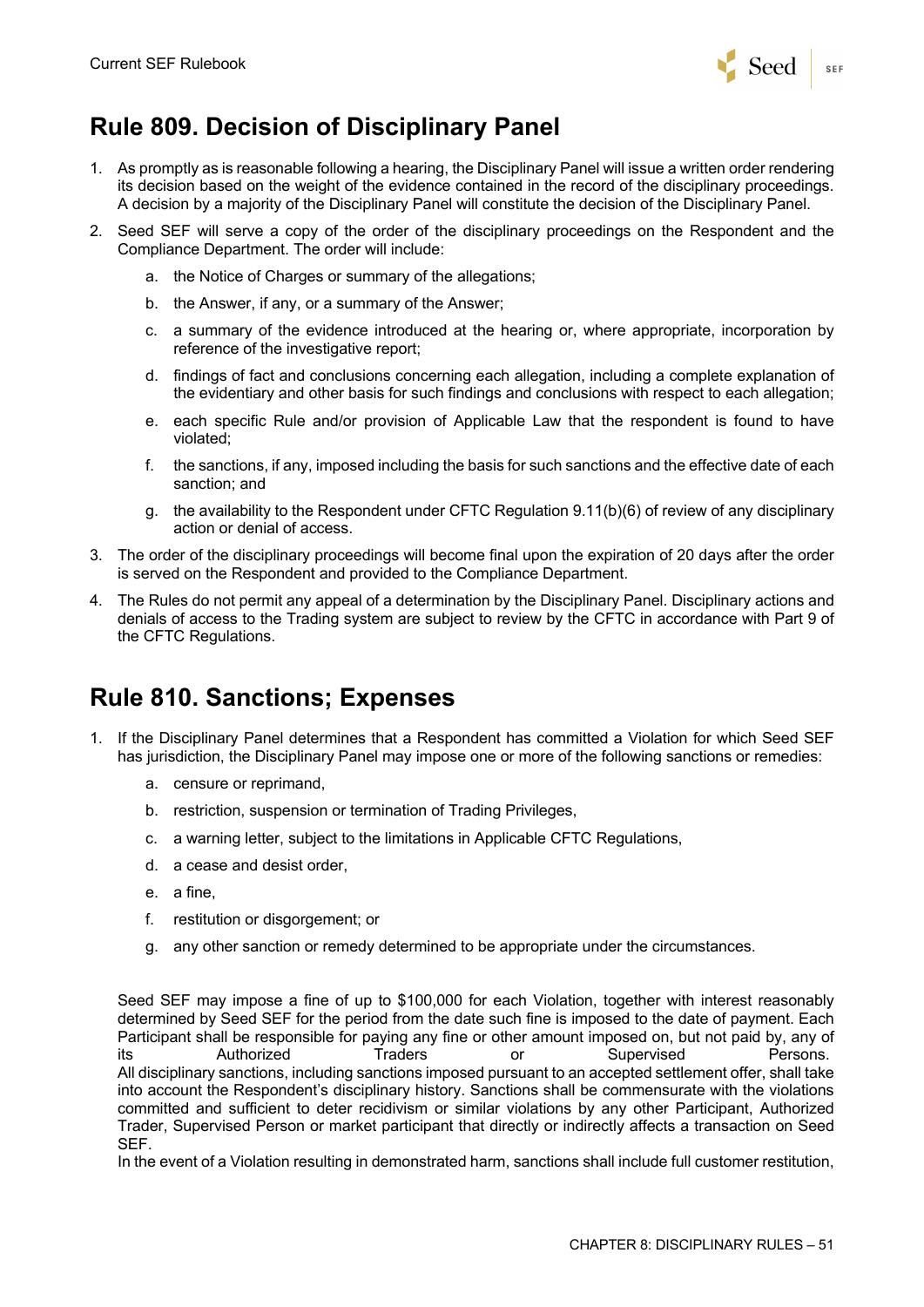

except where the amount of the restitution or to whom it should be provided cannot be reasonably determined.

2. If the Disciplinary Panel determines that a respondent has violated the Rules or a provision of Applicable Law for which Seed SEF has jurisdiction, the Disciplinary Panel may also require the respondent to pay to Seed SEF an amount equal to any and all out-of- pocket expenses incurred by Seed SEF in connection with the investigation and prosecution of such Violations.

## **Rule 811. Summary Fines**

- 1. The Compliance Department may impose summary fines, or provide a warning letter for a first-time violator, on a Participant, Authorized Trader or Supervised Person for Violations of Rules relating to the failure to timely submit accurate records required for verifying each day's Transactions, without the need for a formal hearing under this Chapter 8.
- 2. The schedule of summary fines will be established by Seed SEF from time to time and published by Notice.

### **Rule 812. Effective Date of Penalties**

- 1. If a Person enters into a settlement agreement with Seed SEF, any penalty included as a part of such settlement agreement shall become final and effective on the date that the CCO approves such settlement agreement.
- 2. Any decision (including any penalty) by a Disciplinary Panel shall be the final decision of Seed SEF and shall become effective fifteen (15) days, or such longer time as the Disciplinary Panel may specify, after a copy of the written decision of the Disciplinary Panel has been served on the Respondent and delivered to the Commission; provided, however, that, in any case where the Respondent has consented to the action taken and to the timing of its effectiveness, the Disciplinary Panel may cause the decision involving any disciplinary action (including any penalty) to become effective prior to the fifteen (15) day period.
- 3. If a Person fails to pay any fine imposed by the Disciplinary Panel on or before the date on which such fine becomes due and payable, such Person shall be suspended automatically without further action by Seed SEF and shall remain suspended until such fine is paid in full and the Person is reinstated; *provided, however,* that on written application received prior to such date, the Disciplinary Panel, in its sole discretion, may postpone the date when payment is due.

#### **Rule 813. Publication and Written Notice of Disciplinary Actions**

- 1. A brief summary of the disposition of a finding by the CCO, or the Disciplinary Panel, and each hearing, settlement, and each imposition of any penalty, shall be kept permanently in the Person's file. The record of any hearing, together with all of the papers, shall be retained for a period of five (5) years.
- 2. All information, records, and documents provided to the Panel, as well as proceedings conducted before the Disciplinary Panel shall be confidential and shall not be disclosed to any Person except:
	- a. as required by law or by the Rules;
	- b. in any action or proceeding brought by or against Seed SEF;
	- c. as may be determined from time to time by the Board.
- 3. In any case where (i) a Person enters into any settlement agreement with Seed SEF or (ii) the Disciplinary Panel renders a decision finding a Person guilty of any Rule violation, Seed SEF shall make public its findings and the reason for its action, including any action taken or penalty ordered and written notice of any suspension, expulsion, disciplinary action or denial of access shall be given to the CFTC and to the Person who is suspended, expelled, disciplined or denied access within 30 days of the date such action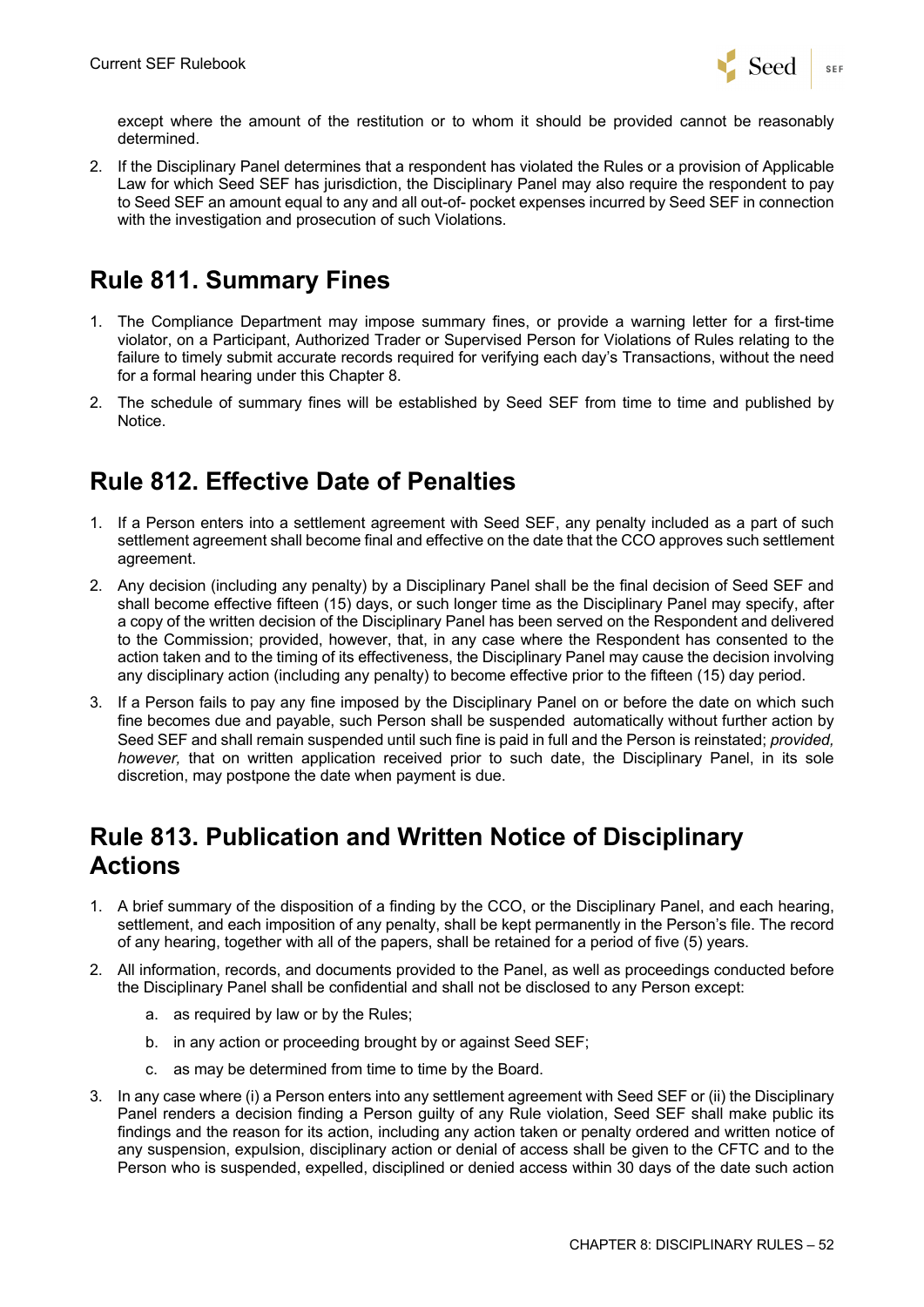

becomes final, which notice shall include the reasons for the action in the form and manner the CFTC prescribes.

#### **Rule 814. Participant Responsibility Actions**

- 1. Seed SEF may summarily suspend any Participant or Person exercising Trading Privileges or take other summary action against such a Person if Seed SEF reasonably believes that such immediate action is necessary to protect the best interests of the marketplace.
- 2. Any action taken against any Participant or Person exercising Trading Privileges pursuant to this Rule shall be taken after notice and an opportunity to be heard, unless Seed SEF determines that giving such notice or opportunity to be heard before taking such action is not practicable under the circumstances. The notice shall state the action, the reasons for the action, and the effective time and date and the duration of the action. In any case in which action is taken without prior notice and opportunity to be heard, Seed SEF shall give the Participant notice and an opportunity to be heard promptly thereafter.
- 3. Any hearing held pursuant to this Rule shall be held before a Disciplinary Panel and shall be conducted in compliance with the procedures in this Chapter 8 of the SEF's Rules.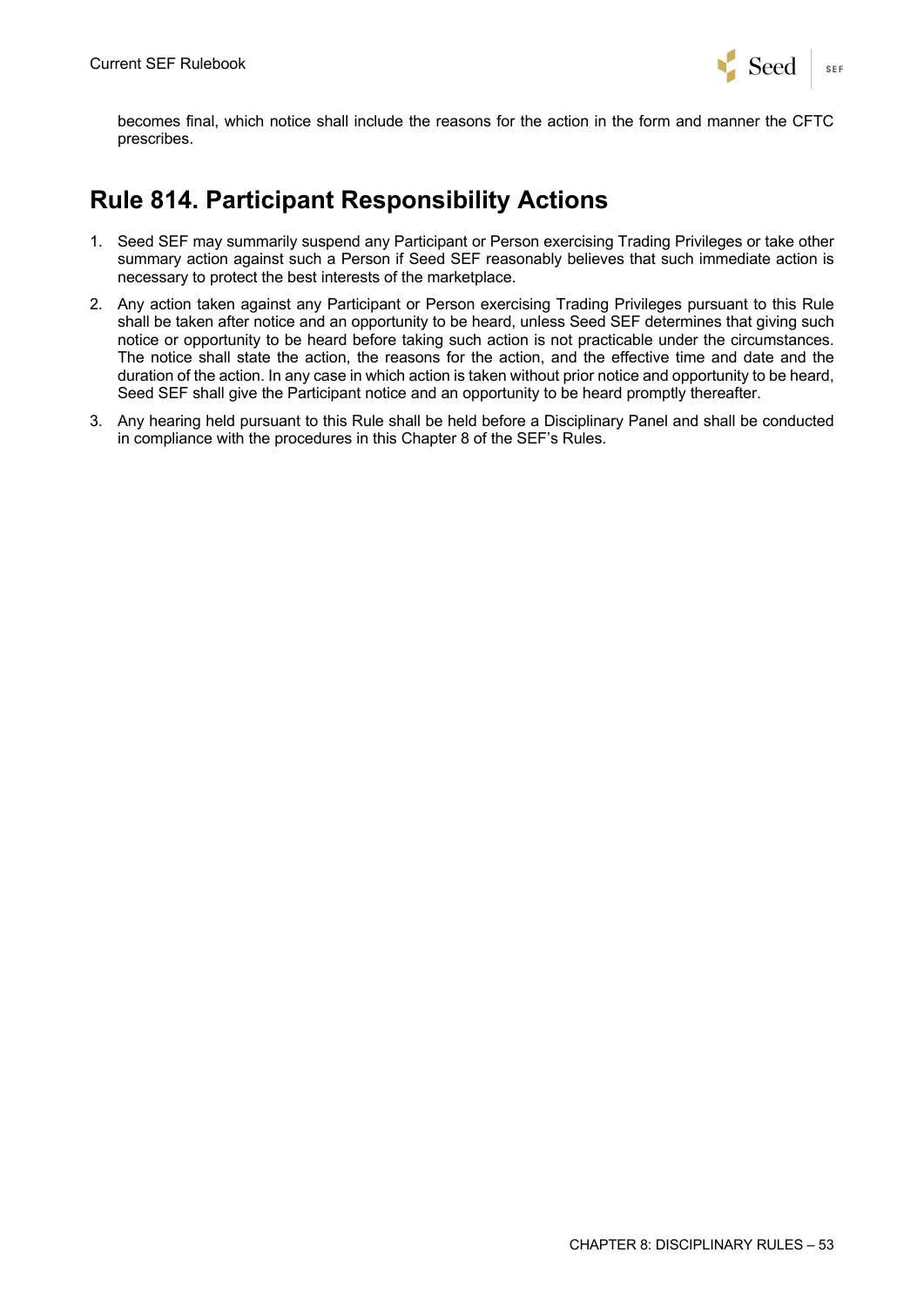

#### **Rule 901. Disputes subject to Arbitration**

- 1. Mandatory Arbitration of Disputes among Participants: Participants must submit all disputes between or among themselves that relate to or arise out of any Transaction executed on Seed SEF, or other activity subject to these Rules, to arbitration administered in Chicago, Illinois by the AAA under its Commercial Arbitration Rules. Notwithstanding the foregoing, this Rule 901 does not require an employee of a Participant to submit to arbitration any claim that includes allegations of a violation of federal, state or local employment discrimination, sexual harassment, wage payment or benefits laws.
- 2. Claims against Seed SEF: Any dispute between Seed SEF and a Participant arising from or in connection with Seed SEF Rules will be settled by arbitration administered in Chicago, Illinois by the AAA under its Commercial Arbitration Rules; provided, however, that this arbitration provision shall not apply to any dispute, claim, controversy or other matter related to any rights or remedies provided by the whistleblower rules in Part 165 of the CFTC Regulations.
- 3. Permissive Arbitrations: Any Customer of a Participant may submit a dispute or claim against such Participant to arbitration pursuant to this Chapter 9 provided that such dispute or claim relates to or arises out of any Transaction executed on Seed SEF or other activity subject to these Rules. If a Customer submits a dispute or claim for arbitration under this Rule 901, the Participant is required to subject itself to such arbitration in accordance with these Rules.

### **Rule 902. Procedure**

- 1. Each arbitration brought pursuant to this Chapter 9 will be submitted to one arbitrator who will be appointed by the AAA. Any arbitrator appointed for purposes of this Rule 902 will have experience with and knowledge of commodities, derivatives and swaps as listed on the National Roster of Arbitrators kept in AAA's records.
- 2. Judgment on the award rendered by the arbitrator will be binding on the parties and may be entered in any state or federal court sitting in Chicago, Illinois, and Seed SEF and each Participant shall be deemed to have consented to the personal jurisdiction of any such court.
- 3. Each party to the dispute will bear its own costs and expenses in connection with any arbitration hereunder, as well as an equal share of the administrative fees and the fees of the arbitrator; provided, however, that the arbitrator will be entitled to include in any award a full reimbursement for the prevailing party's costs and expenses, such party's share of the administrative fees and the fees of the arbitrator, or any combination of any or all of the above.
- 4. In the event that this Rule 902 is held to be unenforceable in connection with any dispute or a claim is deemed by a court of competent jurisdiction to be not arbitrable, (i) exclusive jurisdiction for any such dispute will reside in any state or federal court sitting in Chicago, Illinois, (ii) Seed SEF, the Participant, the Customer and any other party involved in the dispute will be presumed to have submitted to the personal jurisdiction of any such court, and (iii) an action to enforce any judgment or decision of such court may be brought in the same court or in any other court with jurisdiction or venue. All Participants unconditionally and irrevocably waive any and all right to trial by jury in connection with any such dispute.

# **Rule 903. Arbitration Award**

- 1. Any award by an arbitrator under this Chapter 9 shall be limited to the lesser of the actual loss or the loss that would have been incurred if the claimant had used its best efforts to mitigate the loss. Punitive damages, loss of profits, loss of use, and indirect, incidental or consequential damages shall not be awarded.
- 2. The decision by the arbitrator shall be final and binding, and cannot be subject to appeal to any officer, director or committee of Seed SEF. Any party to the arbitration may, however, petition the arbitrator, within

Seed SEF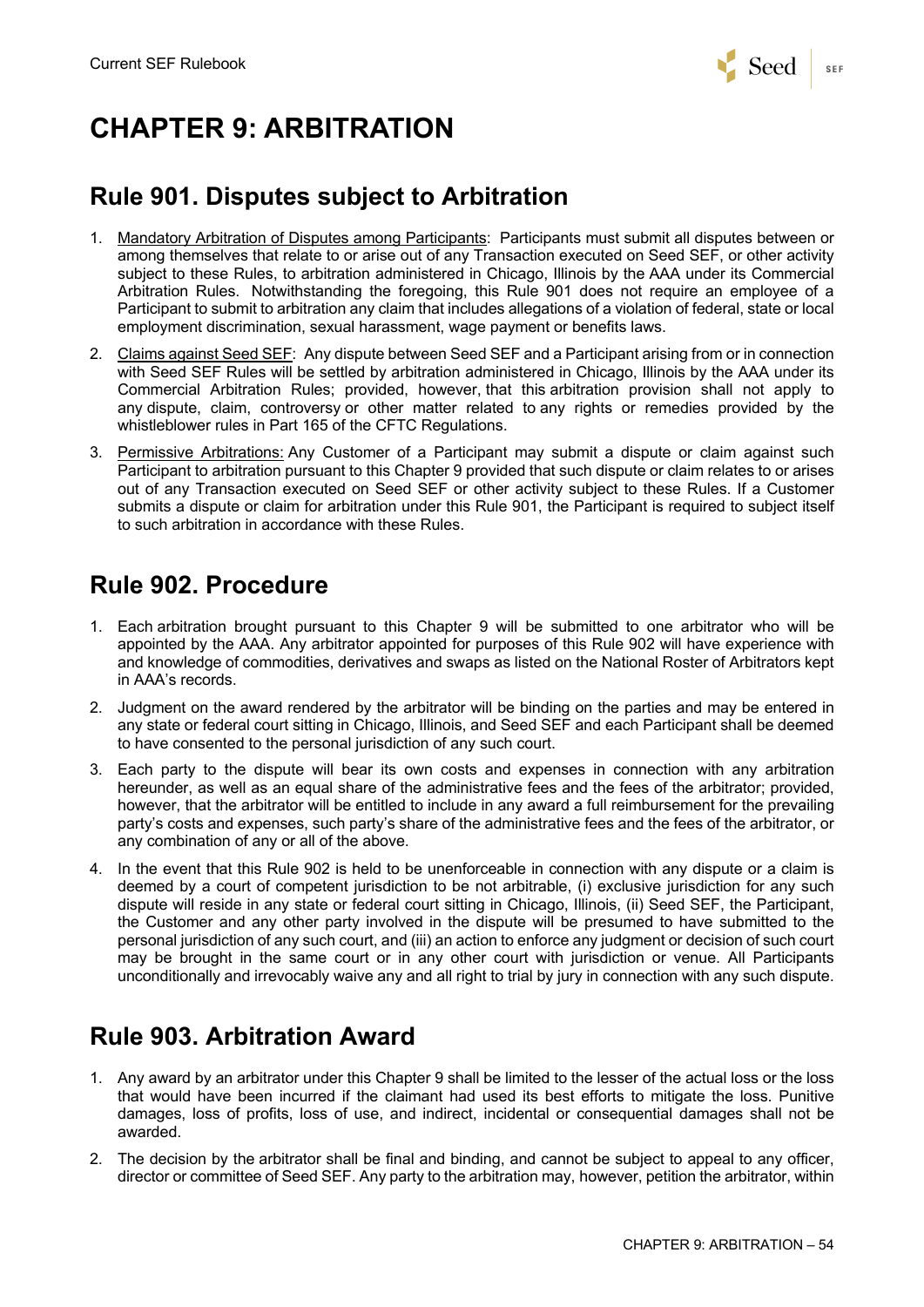

three (3) business days of the award, that the award be corrected to remedy any miscalculation or misdescription affecting the merits of the award.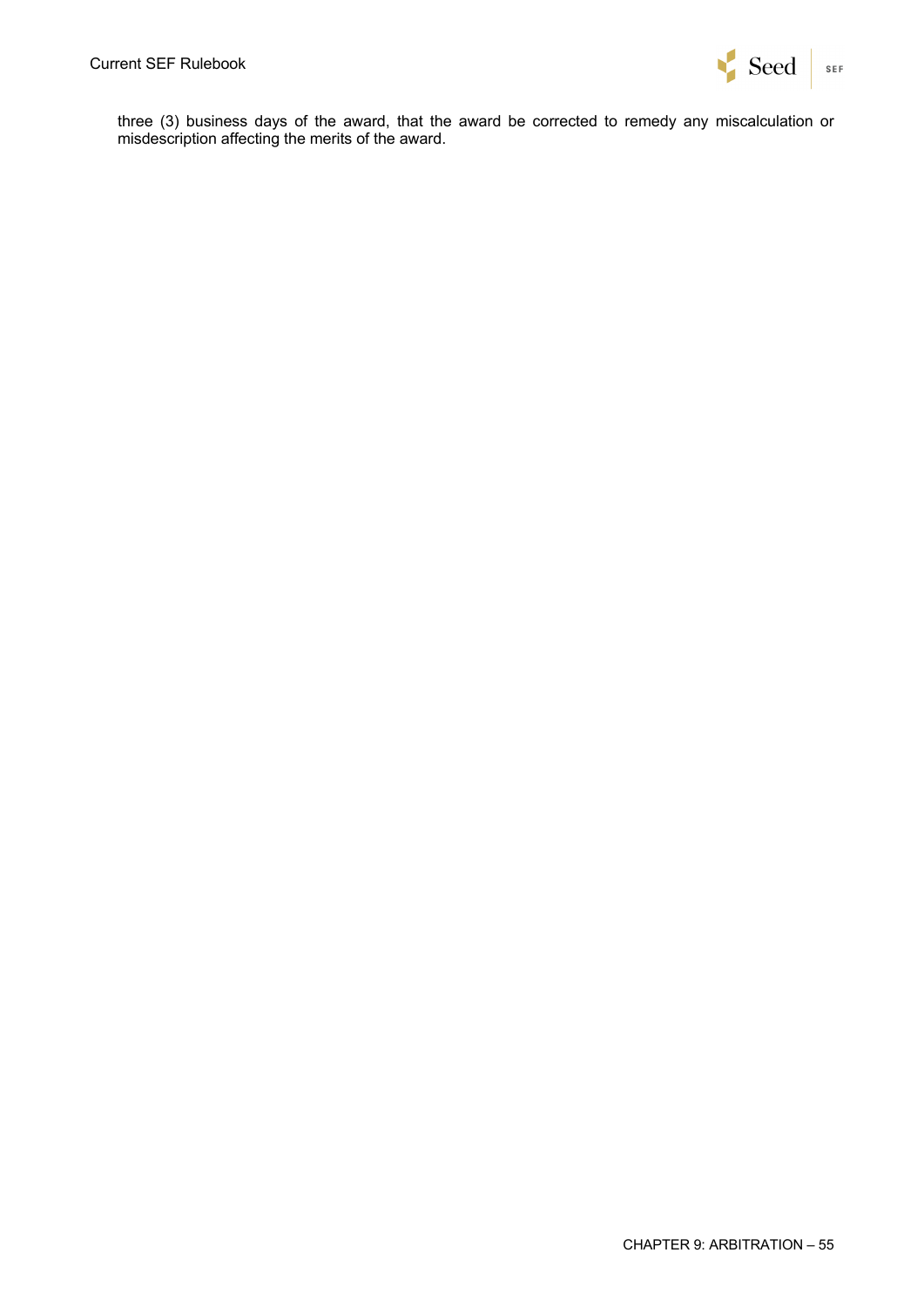

# **CHAPTER 10: MISCELLANEOUS**

#### **Rule 1001. Governing Law**

The law of the State Illinois shall govern any dispute arising between Seed SEF and a Participant without giving effect to the provisions, policies or principles of any state law relating to choice or conflict of laws.

#### **Rule 1002. Transaction Terms**

- 1. Seed SEF may establish Contract Specifications for each Contract listed for trading on Seed SEF or subject to the Rules.
- 2. Upon execution of a Transaction in a Swap, solely as between the parties thereto, such Transaction shall be deemed a legally binding obligation of the Participant at the time Seed SEF provides notice of acceptance or execution of such Transaction and shall be subject to the applicable master agreement or other documentation agreed between such parties. For the avoidance of doubt, no further action, other than that described in the preceding sentence, need be taken or is otherwise required to be done, in order for such Transaction in a Swap to be deemed a legally binding Transaction as between the parties thereto, and such Transaction will be deemed "confirmed" for all purposes upon delivery of the written record of the Transaction pursuant to Rule 504.

#### **Rule 1003. Limitation on Liability**

- 1. Except as otherwise set forth in this rule, neither Seed SEF nor any of its representatives, affiliates or affiliates' representatives shall be liable to a Participant, authorized trader or any other person, or any partner, director, officer, agent, employee thereof, for any loss, damage, injury, delay, cost, expense, or other liability (including, but not limited to, loss of profits, loss of use and direct, indirect, incidental, consequential or punitive damages) or claim whether in contract, tort or restitution, or under any other cause of action, suffered by or made against them as a result of their use of some or all of the platform, by making use of the platform, such persons expressly agree to accept all liability arising from their use of same.
- 2. Except as otherwise set forth in this rule, neither Seed SEF nor any of its representatives, affiliates or affiliates' representatives shall be liable to a participant, authorized trader or any other person, or any partner, director, officer, agent, employee thereof, for any loss, damage, injury, delay, cost, expense, or other liability (including, but not limited to, loss of profits, loss of use and direct, indirect, incidental, consequential or punitive damages) or claim whether in contract, tort or restitution, or under any other cause of action, suffered by or made against them arising from: (a) any failure or non-availability of the platform; (b) any act or omission on the part of SEF, its representatives, affiliates or affiliates' representatives including without limitation a decision of Seed SEF to suspend, halt, or terminate trading or to void, nullify or cancel orders or trades in whole or in part; (c) any errors or inaccuracies in information provided by Seed SEF, affiliates or the platform; (d) unauthorized access to or unauthorized use of the platform by any person; or (e) any force majeure event affecting Seed SEF. This limitation of liability will apply regardless of whether or not Seed SEF, its representatives, affiliates or affiliates' representatives (or any designee thereof) was advised of or otherwise might have anticipated the possibility of such damages.
- 3. No participant, authorized trader, supervised person or any other person shall be entitled to commence or carry on any proceeding against Seed SEF, its representatives, affiliates or affiliates' representatives, in respect of any act, omission, penalty or remedy imposed pursuant to the rules of Seed SEF. This section shall not restrict the right of such persons to apply for a review of a direction, order or decision of Seed SEF by a competent regulatory authority.
- 4. The limitations on liability in this Rule 1003 shall not protect any party for which there has been a final determination (including exhaustion of any appeals) by a court or arbitrator to have engaged in willful or wanton misconduct or has acted in bad faith. Additionally, the foregoing limitations on liability of this rule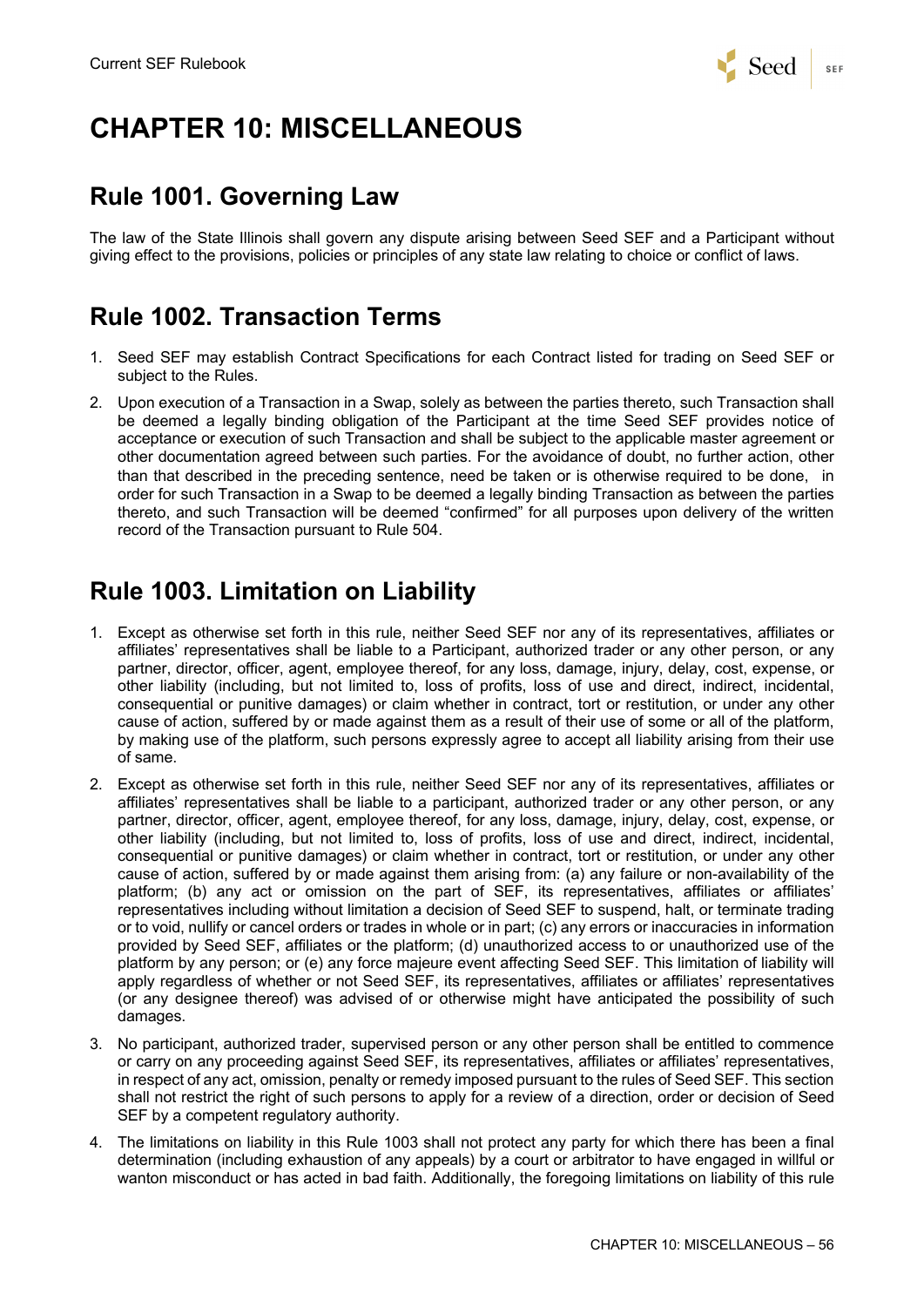

shall be subject to the CEA and the regulations promulgated thereunder, each as in effect from time to time.

#### **Rule 1004. Limitation on Damages**

The maximum aggregate liability of Seed SEF, its Representatives, Affiliates and Affiliates' Representatives to any Participant, or any partner, director, officer, agent, employee of a Participant, Authorized Trader or any other Person, on an aggregate basis, for any and all claims made in relation to the use of or failure of the Platform or any action or failure to act in any calendar year shall be \$100,000, however that liability arises, including (without limitation) breach of contract, tort, misrepresentation or breach of statutory duty. This aggregate liability limit applies regardless of whether a claim is allowed under Rule 1003 (including under Rule 1003(d)) or the limitation in Rule 1003 is found by a court of competent jurisdiction to be invalid, unlawful, or unenforceable.

#### **Rule 1005. Indemnification**

- 1. In the event any legal proceeding is brought by a third party against Seed SEF which arises directly or indirectly from the use of the Platform by a Participant, and/or the partner, shareholder, director, officer, agent or employee of a Participant, such Participant, partner, shareholder, director, officer, agent or employee of a Participant, undertakes to hold Seed SEF harmless in respect of, and to reimburse to Seed SEF all costs related to same including all legal fees and expenses.
- 2. Participants, and/or its partners, shareholders, directors, officers, agents or employees of Participants shall indemnify and hold Seed SEF, its Representatives, Affiliates or Affiliates' Representatives harmless from and against all costs, including without limitation amounts paid to settle an action or to satisfy a judgment, legal and professional fees, expenses for attending trials, hearings and meetings, that Seed SEF incurs in any civil, criminal or administrative action, suit, proceeding, investigation, inquiry, hearing, appeal, or review that is threatened or brought against Seed SEF, or in respect of which Seed SEF is compelled or requested to participate, in respect of any act committed or permitted by the Participant, and/or its partners, shareholders, directors, officers, agents or employees.
- 3. Any Participant, or any partner, director, officer, agent, employee of a Participant, which institutes an action or proceeding against Seed SEF, its Representatives, Affiliates or Affiliates' Representatives, and which fails to prevail in such action or proceeding, shall reimburse such Seed SEF. Representative, Affiliate or Affiliate's Representative, for any and all costs or expenses (including but not limited to attorneys' fees, expenses of investigation and amounts paid by way of indemnifying any officers, directors, employees or other persons by the Corporation) incurred in connection with the defense of such action or proceeding.

#### **Rule 1006. Disclaimer of Warranties**

- 1. Seed SEF provides any licensed products, access to the platform, the equipment and any part or parts of the platform, on an "as is" basis.
- 2. Except as specifically provided in any written agreement, Seed SEF and its affiliates make no, and hereby disclaim all, warranties, conditions, undertakings, terms or representations, expressed or implied by statute, common law or otherwise, in relation to any licensed products, equipment or any part or parts of the platform. Seed SEF and its affiliates specifically disclaim all implied warranties of merchantability, fitness for a particular purpose and non-infringement. Seed SEF and its affiliates further disclaim all warranties, implied or otherwise, relating to any third party materials.
- 3. Seed SEF does not guarantee the sequence, timeliness, accuracy or completeness of any of Seed SEF's or its affiliate's transaction data or guarantee the accuracy, responsiveness or completeness of the platform, the platform software or the related documentation.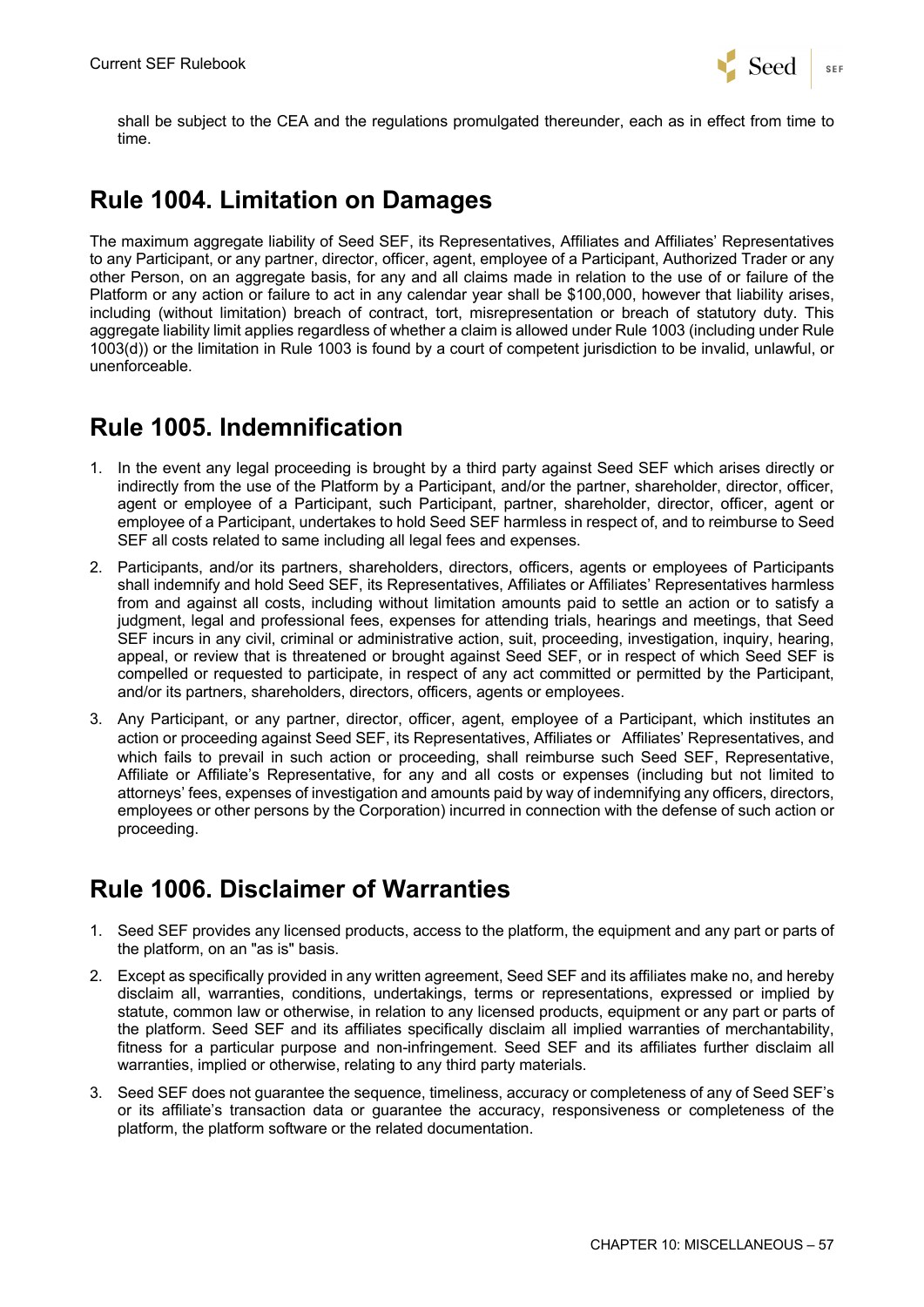

#### **Rule 1007. Suspension and Waiver of Rules**

If necessary and expedient, Seed SEF may, in its sole discretion, waive, or extend the time period for performing, any act or acts designated by the Rules, but only to the extent such waiver or extension is not inconsistent with Applicable Law.

# **Rule 1008. Forms; Transmission of Data**

- 1. In connection with any transaction or matter handled through, with or by Seed SEF under or pursuant to the Rules, the form of any required list, notice or other document shall be as from time to time prescribed by Seed SEF, and additions to, changes in and elimination of any such forms may be made by Seed SEF at any time in its discretion.
- 2. A Participant may execute any document to be delivered to Seed SEF or to any other Participant pursuant to these Rules by means of a mechanically or electronically reproduced facsimile signature of a representative of the Participant; provided that the Participant shall have complied with such requirements as may be prescribed by Seed SEF in connection with the use of such facsimile signatures.

#### **Rule 1009. Amendments to the Rules**

Seed SEF shall be authorized to amend these Rules and any related procedures or other documents from time to time with the approval of the Board and without the consent of any other Person, subject to Applicable Law, and in connection therewith to determine the effective date of any such amendment and whether, and how, any such amendment may apply to existing Contracts. Seed SEF will notify Participants of Rule changes by Circular. Each Participant, Authorized Trader and Supervised Person shall be bound by any such amendment.

### **Rule 1010. Confidentiality**

- 1. All non-public information provided by a Participant or Authorized Trader to Seed SEF shall be held in confidence and shall not be made known to any other Person except as follows:
	- a. with the consent of the Participant or Authorized Trader providing such information;
	- b. to a Governmental Body if Seed SEF is requested or legally required to do so by such Governmental Body;
	- c. pursuant to a lawful discovery request;
	- d. to a Swap Data Repository;
	- e. subject to appropriate confidentiality requirements, to any Person providing services to SEF, including the Regulatory Services Provider;
	- f. pursuant to an information sharing agreement or other arrangement or procedures in accordance with Rule 213;
	- g. subject to appropriate confidentiality requirements, to Seed SEF employees, the Board, Board committees, Disciplinary Panels, SEF Officers, attorneys, auditors, and agents, independent contractors or other Persons that have been engaged by Seed SEF, in each case, who require such information in connection with the discharge of their duties to SEF; and
	- h. as otherwise permitted under these Rules.
- 2. All information and data obtained or received by Seed SEF from inspections of accounting and other records will be treated as confidential by SEF; however, this Rule 1010 does not supplant Rule 210 regarding Emergency Actions, the Disciplinary Rules in Chapter 8, or any other requirement of legal process or law.